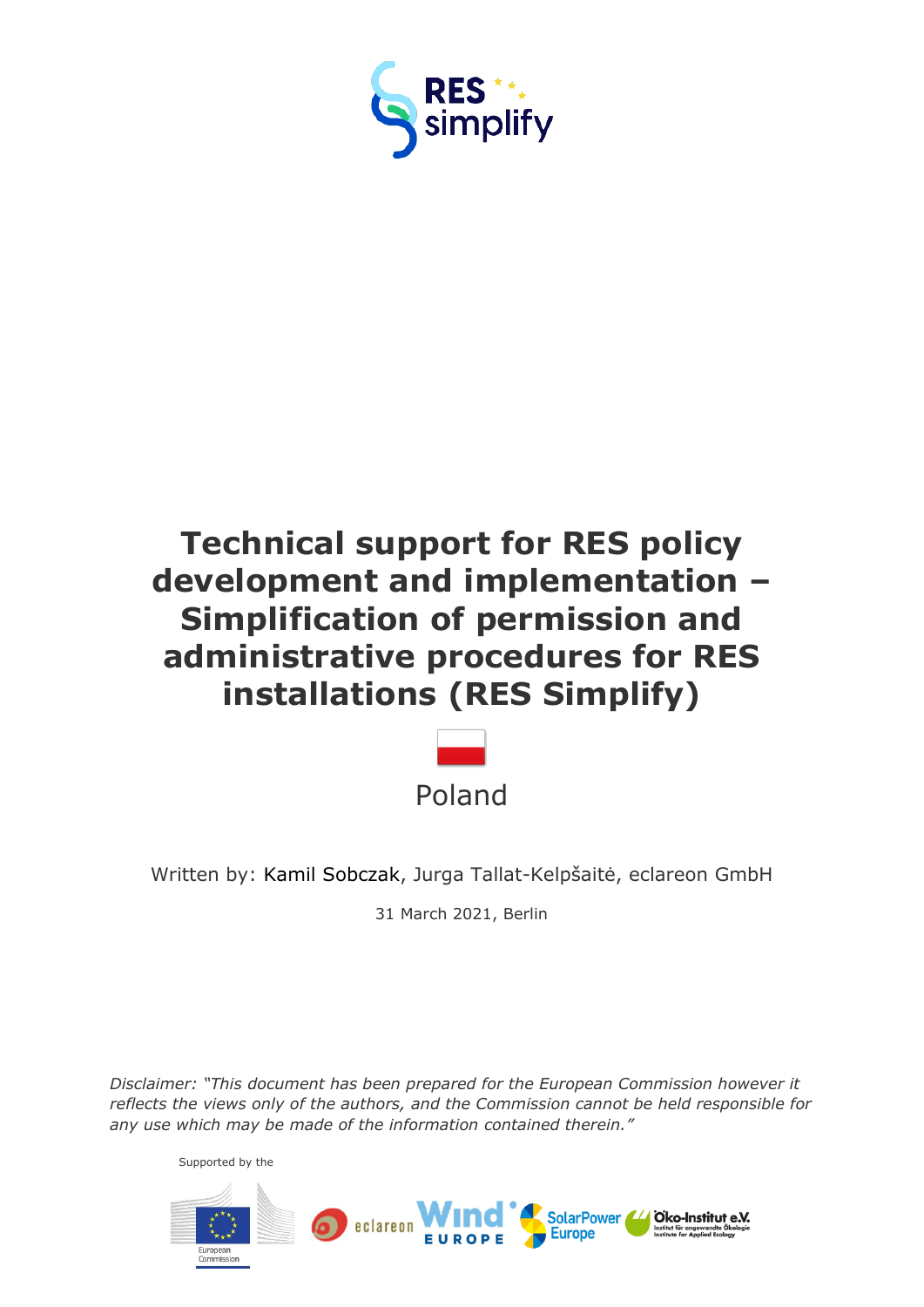## <span id="page-1-0"></span>**Executive summary**

This report covers four technologies: rooftop PV, ground-mounted PV, onshore and offshore wind.

There are two main barriers to the permitting procedures in Poland that are common to all wind energy installations. First, too long time to obtain a Local Spatial Development Plan (LSDP). This is partly due to public opposition. When the administrative procedure is completed, despite the right to express their views and concerns during the public consultation, the opponents of renewable energy projects tend to continue their opposition in court. This is not applicable for all renewable energy technologies as the adaptation of LSDP is mandatory only for the onshore wind technology (it is not obligatory for PV or biogas/biomass investments and offshore wind developments are intended to get permissions granted when in line with the Spatial Plan of Polish Marine Areas, expected to be adapted soon). Second, the physical implementation of the connection to the grid (after the stage of obtaining administrative permits) takes too long. Although there are legal deadlines for issuing conditions for the grid connection, there are insufficient legal instruments when the physical implementation of the grid connection is chronically delayed.

For onshore wind, the so-called 10H rule is the main obstacle highlighted by the national experts interviewed for this report and which significantly impedes further development of this technology. In line with this rule, the minimum distance between a wind farm and any residential buildings must be at least 10 times the height of the entire turbine.

No significant barriers were identified for solar power. In the case of small systems, too few fire safety experts can represent a potential problem.

In Poland, the transposition of the provisions of the RED II Directive into national law is currently being analysed. The Ministry of Climate and Environment is working on solutions to simplify administrative procedures for renewable energy technologies. The first results of their work should be available for internal discussions in the first quarter of 2021.

Table 1 contains a traffic light assessment of the relevant process steps for the installation of solar power (rooftop and ground-mounted PV) as well as onshore and offshore wind in Poland. *Table 1: Traffic light assessment of the relevant process steps*



 $1$  So far, no offshore wind power plants have been installed in Poland. Offshore wind farm projects are at different levels of progress. Only several projects have obtained location decisions, environmental decisions and signed grid connection agreements.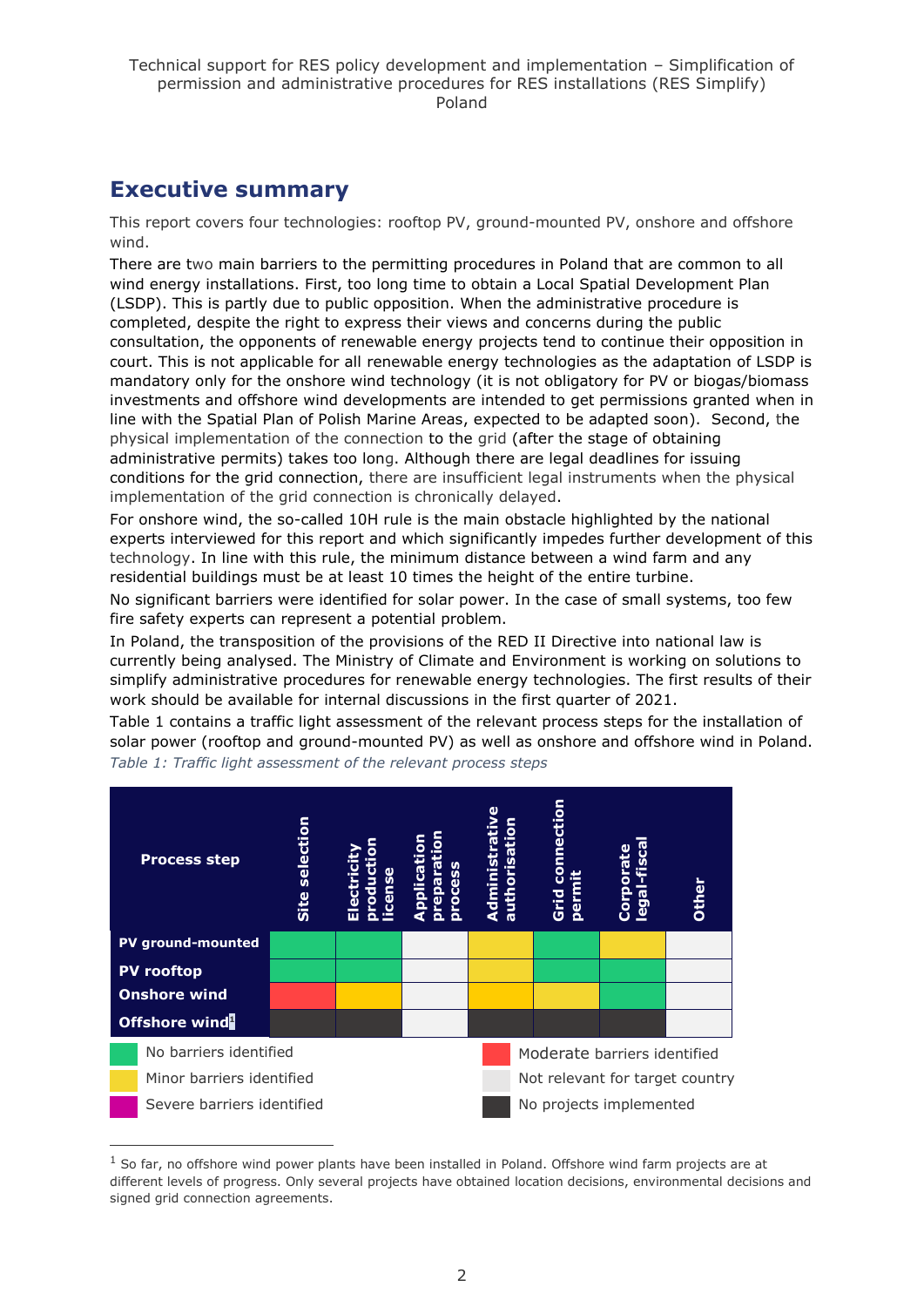## **Table of contents**

|  | 6. Indicators to measure the performance of the overall process32 |  |  |  |  |  |  |
|--|-------------------------------------------------------------------|--|--|--|--|--|--|
|  |                                                                   |  |  |  |  |  |  |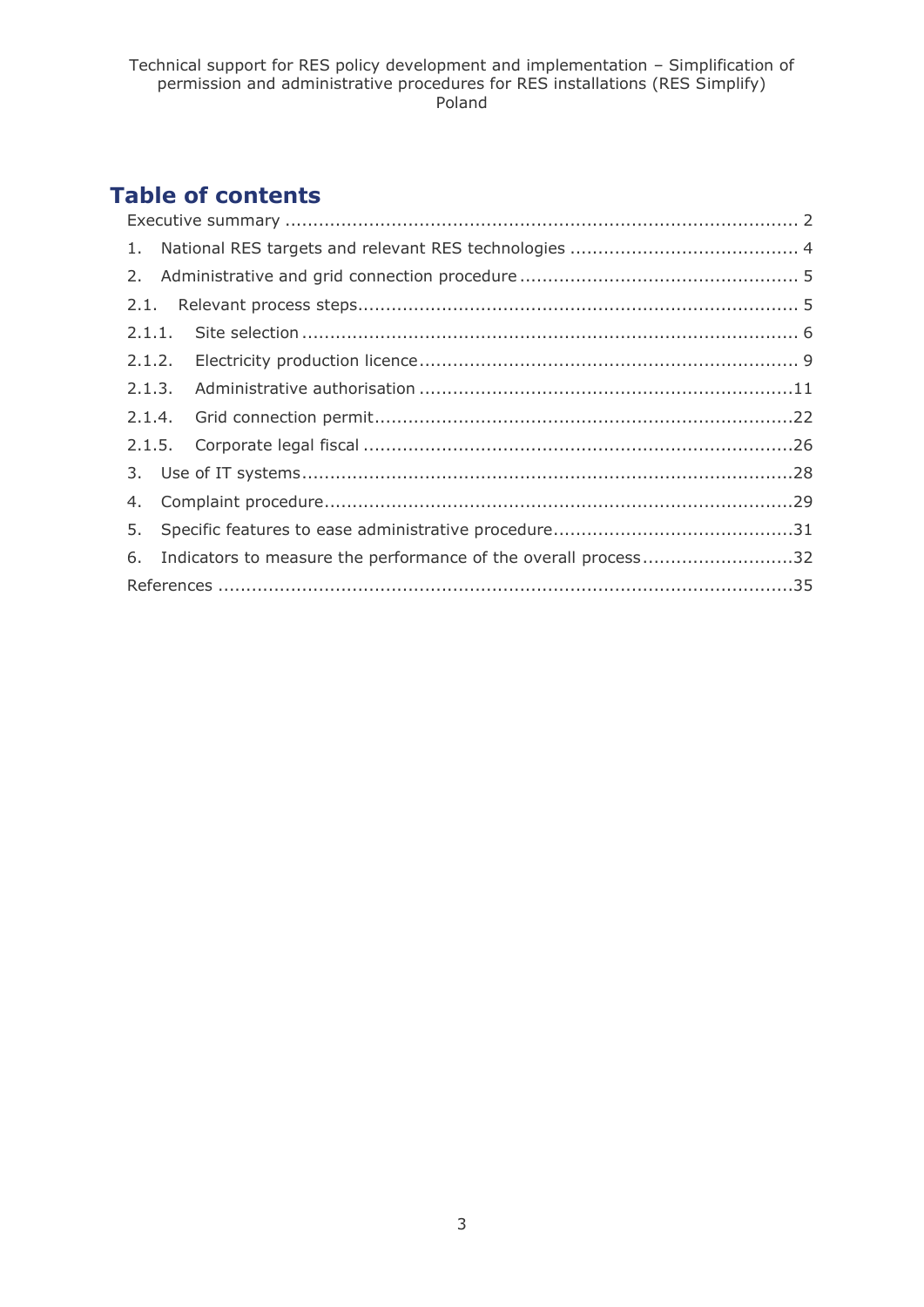## <span id="page-3-0"></span>**1. National RES targets and relevant RES technologies**

According to the Polish NECP, photovoltaics, onshore and offshore wind energy will be the most important technologies to reach national renewable energy targets set for 2030 (NECP Poland, 2019).

Poland plans to increase the overall share of renewable energy sources (RES) in gross final energy consumption to 21-23% by 2030 (NECP Poland, 2019). For comparison, the RES share in gross final energy consumption reached 12.16% in 2019 (Statistics Poland, 2020).

If we look at the electricity sector, Poland declares that at least 32% of its electricity and 28% of heating will be produced from renewable energy sources in 2030 (PEP2040, 2021). In 2019, the RES share in the electricity sector was 14.35%, and in heating 9.5% (11% in cogeneration) (Statistics Poland, 2020; ERO, 2020).

The renewable energy technologies selected for the mapping of administrative procedures in Poland (photovoltaics, onshore and offshore wind energy) demonstrate the greatest growth potential towards 2030 and 2040. The total installed capacity of PV installations is expected to increase to approx. 7.3 GW in 2030 and approx. 16 GW in 2040. The total installed PV capacity as of 1 January 2021 was around 3.9 GW (PSE, 2021). The installed capacity of offshore wind is expected to reach around 3.8 GW in 2030 and around 8 GW in 2040. With regard to onshore wind, it is expected that the total installed capacity of this technology will increase to approx. 9.6 GW in 2030 and maintain this volume until 2040 (NECP Poland, 2019). In 2019, the installed capacity of onshore wind energy installations was  $5.9 \text{ GW}^2$  (ERO, 2020).

Figure 1 displays the annual deployment of solar PV and onshore wind between 2010 and 2019. It can be observed that there was a constant deployment of onshore wind in the recent years, however, with a downward trend since 2015. With an upward trend since 2014, solar PV peaked in 2019.

 $2$  There are currently no completed offshore wind farms in Poland.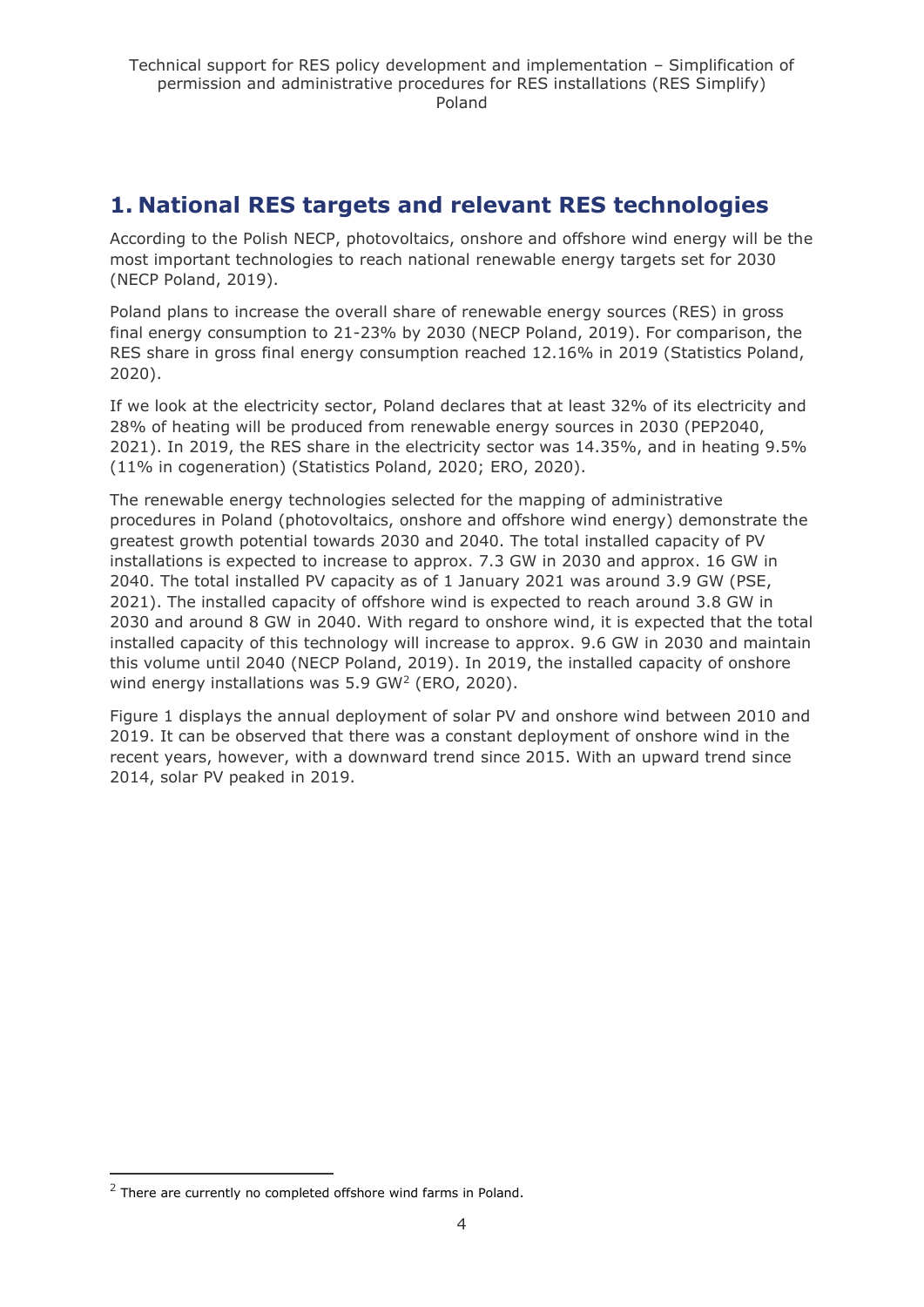#### Technical support for RES policy development and implementation – Simplification of permission and administrative procedures for RES installations (RES Simplify) Poland



*Figure 1: Annual installed capacity of PV and Wind onshore 2010-2019 (source: EurObserv'ER)*



*Figure 2: Planned deployment of RES-E 2020-2030 in relation to past deployment (source: NECP)*

## <span id="page-4-0"></span>**2. Administrative and grid connection procedure**

## <span id="page-4-1"></span>**2.1. Relevant process steps**

The first stage in the project implementation is finding a suitable location for the planned renewable energy installation. At this stage, the administrative requirements and the possibilities of implementing a project in a given area are checked, taking into account the size of the planned installation. The site selection includes a detailed analysis of the selected location, including, for example, the conditions and directions of spatial development (Local Spatial Development Plans), the possibility of public purpose investment, the project development conditions, the need for environmental conditions for the selected technology, etc. In the site selection phase, the proximity of the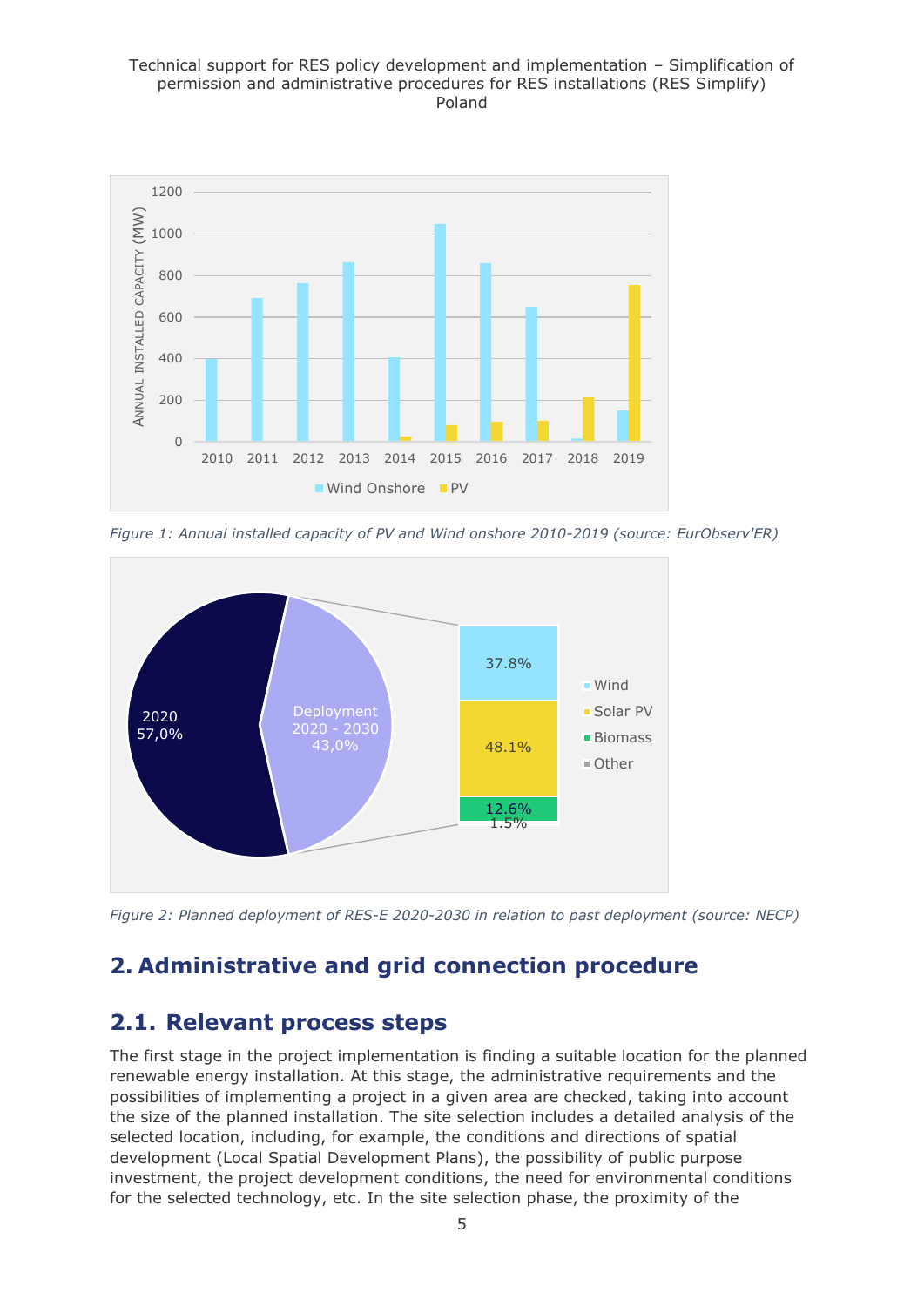electricity network is also analysed, taking into account the technical parameters of the planned installation.

Before starting with the administrative authorisation process step, developers of renewable energy sources of installed capacity exceeding 500kW need to apply for a concession for the production of electricity from renewable energy sources (does not apply to biogas and micro-installation and conventional, i.e., non-RES sources up to 50 MW). Concession is obligatory for all businesses operating in the field of renewable electricity generation, with the exception of micro and small systems. The concession is granted by the Energy Regulatory Office (ERO).

The administrative authorisation process step includes the location decision (spatial planning procedure), the decision on environmental conditions (including an approval of environmental impact assessment), as well as the issue of a construction permit. For offshore wind, some additional technology specific permits need to be obtained, such as permit to erect and exploit artificial islands, constructions and equipment in Polish maritime areas (also called 'location permit') and permit for the laying and use of cables in internal sea waters and territorial sea.

Once all the necessary permits in the administrative authorisation process step have been obtained, the project developer will proceed with the connection of the installation to the electricity grid.

It has to be noted that the complexity of application preparation varies depending on the project implementation process step and the approval(s) to be obtained. For example, an application file for the adoption or amendment of a Local Spatial Development Plan (LSDP) consists of only three documents: an application, a registration map, and a basic map. However, since the existing regulations do not provide for any procedures or deadlines for its examination, the whole process can take up to several years. On the other hand, an application for a licence to produce electricity from renewable energy sources (concession) consists even of 47 documents. However, the decision must be taken by the authority within one month or maximum two. Some of the legally binding deadlines for approvals, also at the environmental permitting stage, are sometimes exceeded. Environmental permit for renewable energy technologies is granted by the local administration of the municipality (most cases) or for investments on closed areas and all wind energy investments – the Regional Directorates of Environmental Protection (RDEPs). RDEPs are facing the problem of insufficient staffing in recent years and it can be expected, that additional obligations resulting from the so-called Distance Act from May 2016 may result in unintentional delay in issuing decisions when this process will be restarted (RES industry representative, 2021).

## <span id="page-5-0"></span>**2.1.1. Site selection**

## **Process flow**

The site selection is the first step in the implementation of a renewable energy project and begins with the search for a suitable location with adequate wind or sun conditions, the examination of spatial development conditions, and possibilities of connecting the generating unit to the national electricity grid.

When looking for a suitable location, the project developer must first familiarise himself with the Local Spatial Development Plan (LSDP) - if it is locally adopted, the Studies of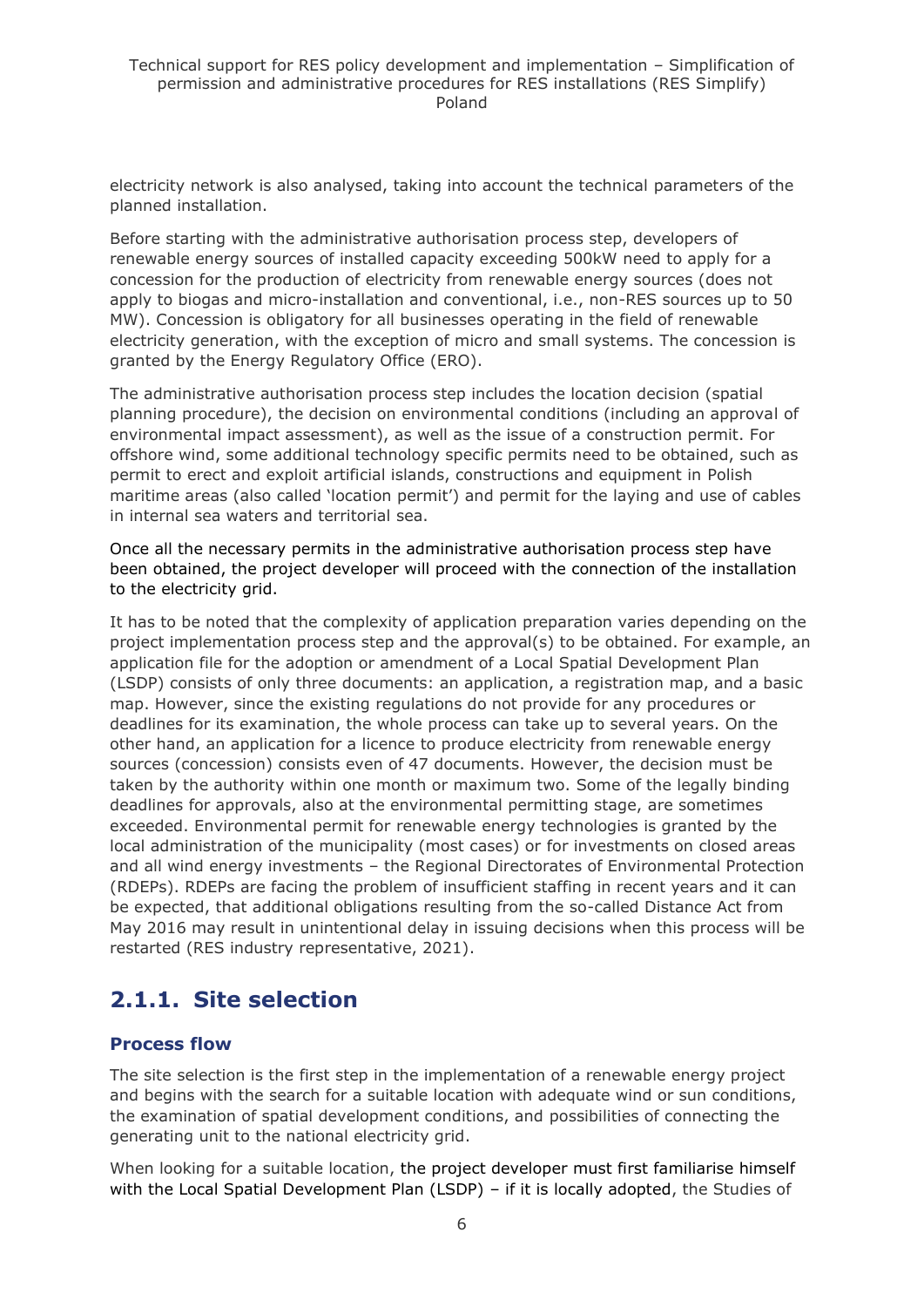Spatial Development Conditions and Direction (SSDCD) in the respective municipality and/or the possibility of obtaining development conditions (in certain cases). It has to be noted LSDPs have been adopted for only around 30% of area of Poland so far (NIK report, 2017).

The LSDPs are adopted by the municipal councils and determine the land use in the municipal territory. If the LSDP has been adopted in the respective municipality, the project developer should plan his project in line with the provisions of the plan (Biznes.gov.pl, LSDP). The LSDPs must be adopted for all wind power plants and groundmounted PV installations in case the LSDP is already adopted and does not allow investments in PV (LSDP - procedure, 2021; based on art. 15 Act on Spatial Planning). However, only a few municipalities in Poland have defined areas for renewable energy in their LSDPs so far. Therefore, when implementing a renewable energy project either the existing LSDP needs to be amended or a new one adopted for most of the projects (for more information on LSDP see section 2.1.3. of this report). The process of adopting a LSDP involves several rounds of public consultation and at least one public hearing (art. 17 Act on Spatial Planning).

There are some municipalities in Poland that provide locations for wind farms in their SSDCD and are looking for investors, for example, through industry organisations. Nevertheless, these are quite sporadic cases so far (Gajewska, 2020). According to the Act on Spatial Planning, municipalities which plan to designate areas for renewable energy sources have to specify these areas in SSDCD, but only for the renewable energy technologies with a capacity exceeding 100 kW (art. 10 (2a) Act on Spatial Planning).

When selecting a location for an onshore wind project, the project developer needs to keep the 10H rule in mind. According to this rule, the minimum distance between a wind farm and any residential buildings and also some chosen forms of nature protection, defined in the Act (national parks, landscape parks, nature reserves, Natura 2000 sites) and chosen forms of forests - promotional forest complexes must be at least 10 times the height of the entire turbine (art. 4 Act on Windfarms). The government is currently planning to ease the 10H rule (for more information see section 2.1.3. of this report).

Offshore wind farms can only be built in the maritime exclusive economic zone. The decision on location is taken by the Minister in charge of maritime economy or the director of the maritime office. Currently, a Maritime Spatial Plan of Polish Sea Areas is in the final adoption procedure. The publication of this plan is expected in the second quarter of 2021 (drafting ongoing since 2016) (Maritime Office in Gdynia, 2020).

The most common form of securing a plot of land for onshore wind power, but also a ground-mounted PV installation (with the exception of micro and small installations) is to lease it from the landowner or a municipality (different for offshore wind). If the investor owns the property with adequate wind or solar conditions, that meets the grid connection requirements, then he can contact the local government for further processes.

#### *Micro-installations (up to 50 kW)*

When selecting a location for the construction of micro-generating renewable energy systems, project developers may contact the local distribution system operator (DSO) to make sure that the planned renewable energy system complies with the network requirements. In addition, developers may contact the municipality for a confirmation that the system can be installed in a specific location. However, there is no legal obligation to do so.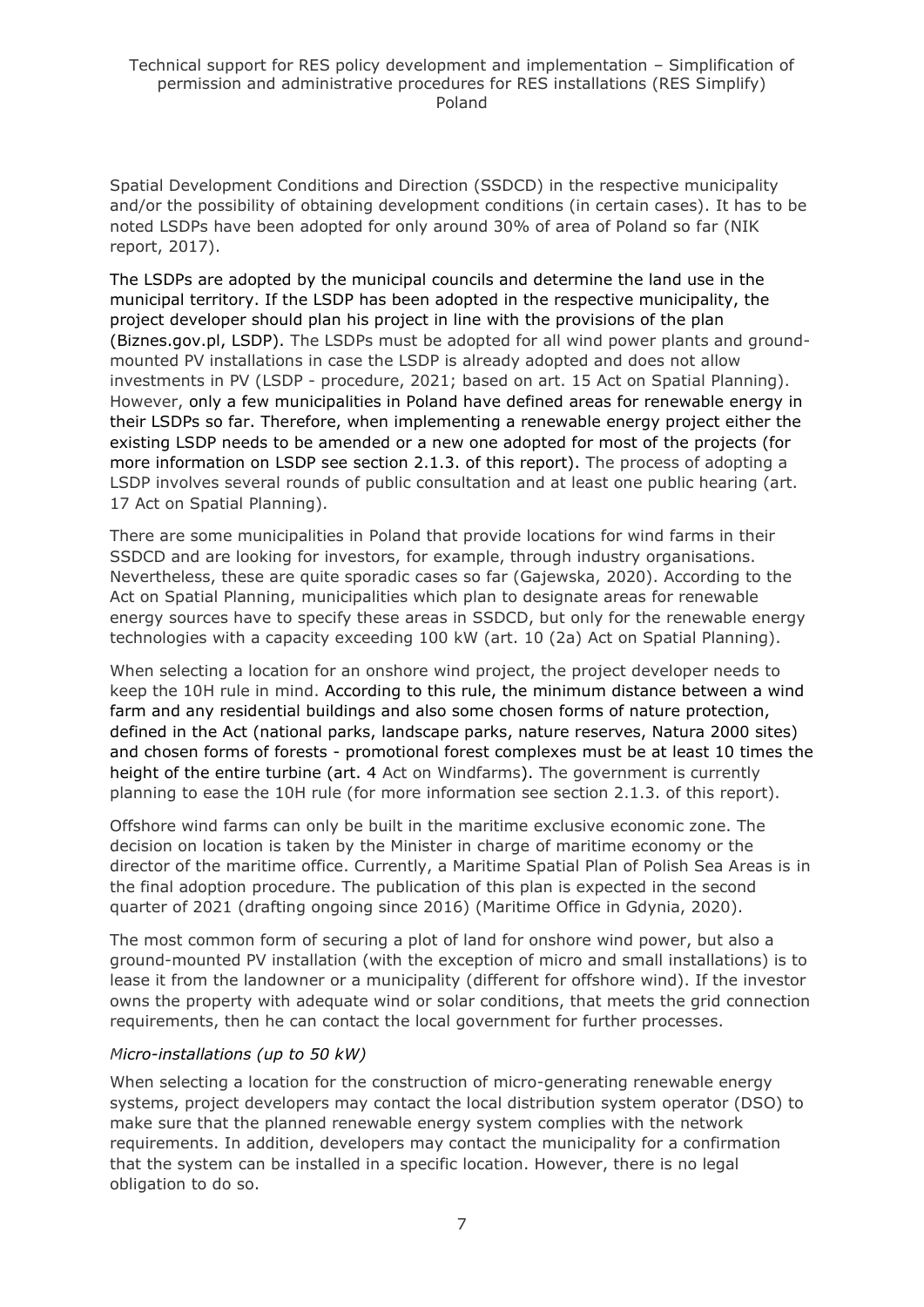### **Deadlines**

As a general rule, the deadlines for the responses of the competent authorities to the inquiries received depend on each case. According to the Code of Administrative Procedure (art. 35 § 1), the public administration bodies are obliged to deal with the matters without *undue delay*. According to art. 35 of the Code of Administrative Procedure, if the authority can process the application on the basis of information provided by the applicant or information that is generally known to the authority or that can be determined from the data available to that authority, the *undue delay* usually means an immediate response. If an investigation procedure is required to process the application, the response must be given within one month; in a particularly difficult case within two months, after previously noticing the applicant. In the case of a complaint, the authority must respond within one month of receiving the complaint.

These deadlines do not include, among other things, the time periods for completing the application, for suspending the proceedings, the duration of mediation or delays caused by the applicant or other delays beyond the control of the authority (art. 35 Code of Administrative Procedure).

In terms of a LSDP, Polish law does not set the deadline for its adoption. Depending on the complexity of the plan and the size of the area covered by the plan, it can take several months to several years for the plan to be adopted (Biznes.gov.pl, LSDP). For procedural deadlines related to the public consultation in the LSDP adoption procedure see section 2.1.3. of this report.

## **Detected barriers**

**10H rule.** The 10H rule is by far the most significant barrier highlighted in expert interviews. It has been described as an administrative blockade of onshore wind energy in Poland (Industry journalist, 2021). The 10H rule resulted from political incentive to support the opposition of local communities against wind farms, who were allegedly dissatisfied with the social cooperation with investors. This dissatisfaction has been taken over by the political level to the detriment of the development of wind energy in Poland.

The 10H rule limits the potential increase in the share of onshore wind power in the national energy mix as it has a negative impact on the availability of sites for wind energy projects as it is nearly impossible to find sites meeting the 10H rule. As the available space for wind and other renewable energy developments will decrease in the future with development of the RES sector in Poland it is highly recommended to avoid such rigid limitations in future legislation.

The stakeholders therefore suggest that the distance between wind farms and residential buildings should be determined at the local level (Interviewed experts, 2020).

The government is currently working on the amendments leading to the easement of the 10H rule. If planned amendments are implemented, the municipality could set a different minimum distance between the wind power plant and the residential building within the framework of the LSDP. The minimum distance would be based on the results of the Strategic Environmental Assessment for LSDP but should be not less than 500 metres (for further information see section 2.1.3. of this report).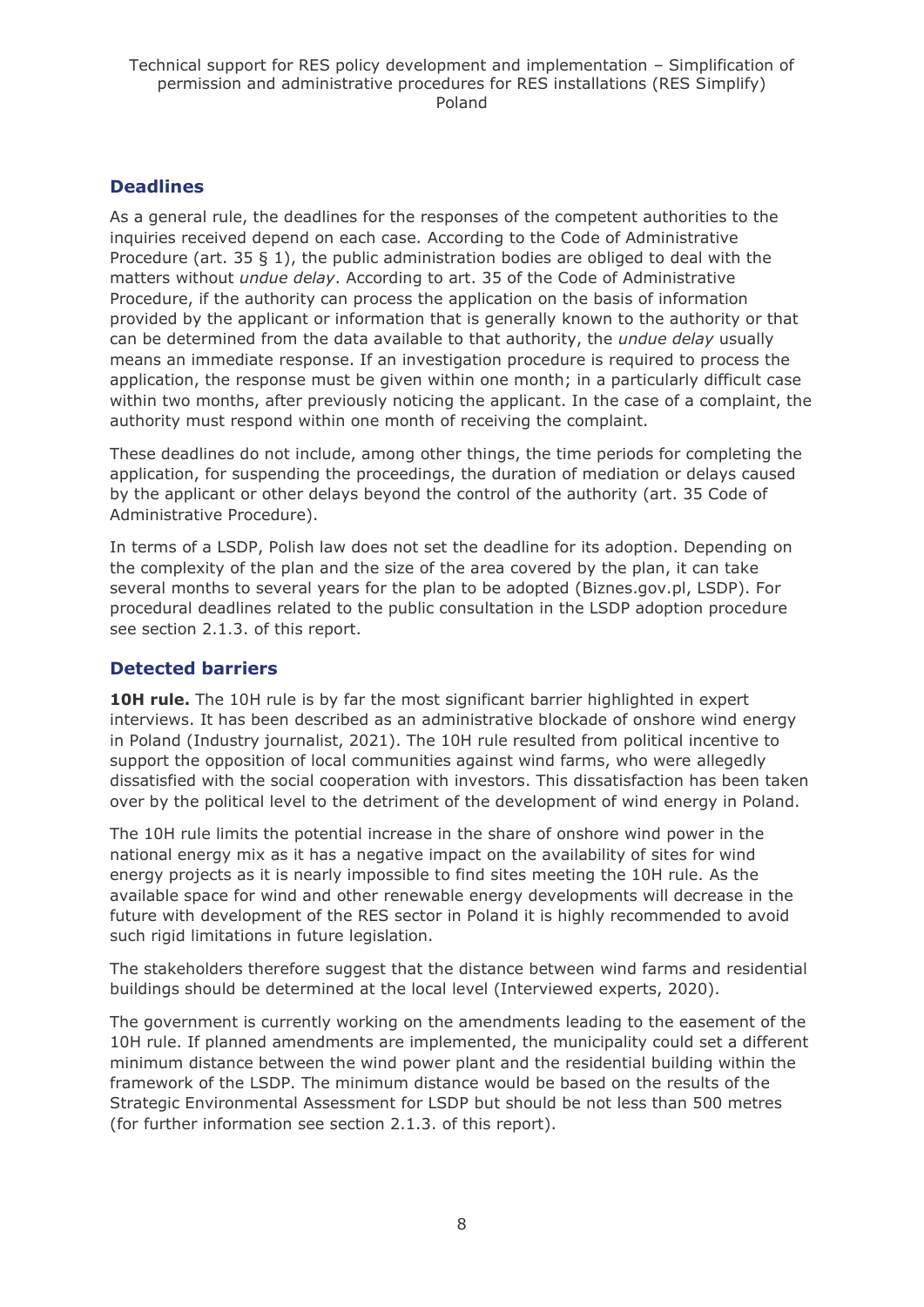## **Identified good practice**

**Proactive municipalities.** In Poland, some proactive municipalities or heads of the municipalities (*wójt<sup>3</sup>* ) take their own initiative when it comes to renewable energy projects. These municipalities have usually adopted a LSDP for wind energy and are actively looking for appropriate investments themselves, for example through industry organisations. In the opinion of stakeholders interviewed, the municipalities should be more motivated and stimulated by the national regulations for renewable energy (Gajewska, 2020; Wiszniewska, 2020).

**Code of Good Practice.** The Code of Good Practice is a result of cooperation of Polish Wind Energy Association with Polish Bank Association, DNB Bank, Association of Renewable Energy Friendly Municipalities and Association of Rural Municipalities of the Republic of Poland. It describes the rules of conduct applied by the industry during the execution of wind power projects, the observance of which makes the investment safe for the community and the environment. The investor following the rules set forth in the Code voluntarily imposes on himself certain restrictions and obligations aimed at protection of valuable goods and values. Additional actions resulting from adherence to good practices are self-rewarding in the long run and are in the interest of both society and investors themselves (Klera-Nowopolska, 2021).

## <span id="page-8-0"></span>**2.1.2. Electricity production licence**

## **Process flow**

Entities operating in the field of renewable electricity generation are required to have a concession for the production of electricity from renewable energy sources (hereinafter: concession). Exempt from this requirement is electricity production in a micro and small electricity generating systems (art. 32 Energy Law). However, small-scale systems (with a total installed capacity of more than 50 kW and less than 500 kW) must be entered in the register of regulated activities (art. 7 RES Act). Owners of micro-installations (installation with a total installed capacity of 50 kW or less) have to notify the distribution system operator (DSO) of the installed micro-installation and submit a notification to the grid operator to connect the micro-installation to the electricity grid. The operator has to be notified no later than 30 days before the day on which the micro-installation is to be connected to the grid (art. 5 RES Act; Tauron Mikroinstalacja, n.d.).

The concession is granted by the Energy Regulatory Office (ERO), but the opinion of the board of the voivodeship<sup>4</sup> is also necessary (the ERO requests the opinion of the board) (Koncesja na OZE, 2020).

In a first step, anyone who intends to produce energy may apply to ERO for a promise to grant a concession or amend an existing one. The promise is issued by the President of the ERO by way of an administrative decision. The validity of the promise cannot be shorter than 6 months. Despite the fact that the legislator has not set an upper limit for the validity of the promise, in practice it is issued for the expected duration of the project. During the period of validity of the promise, the granting of a concession for the activity specified in the promise may not be refused unless the factual or legal conditions

 $3$  Wójt is a senior civil administrative officer and the highest representative of the government of a rural gmina (comprising only villages).

<sup>4</sup> Voivodeship is the highest administrative division in Poland. It corresponds to a 'province' in other countries.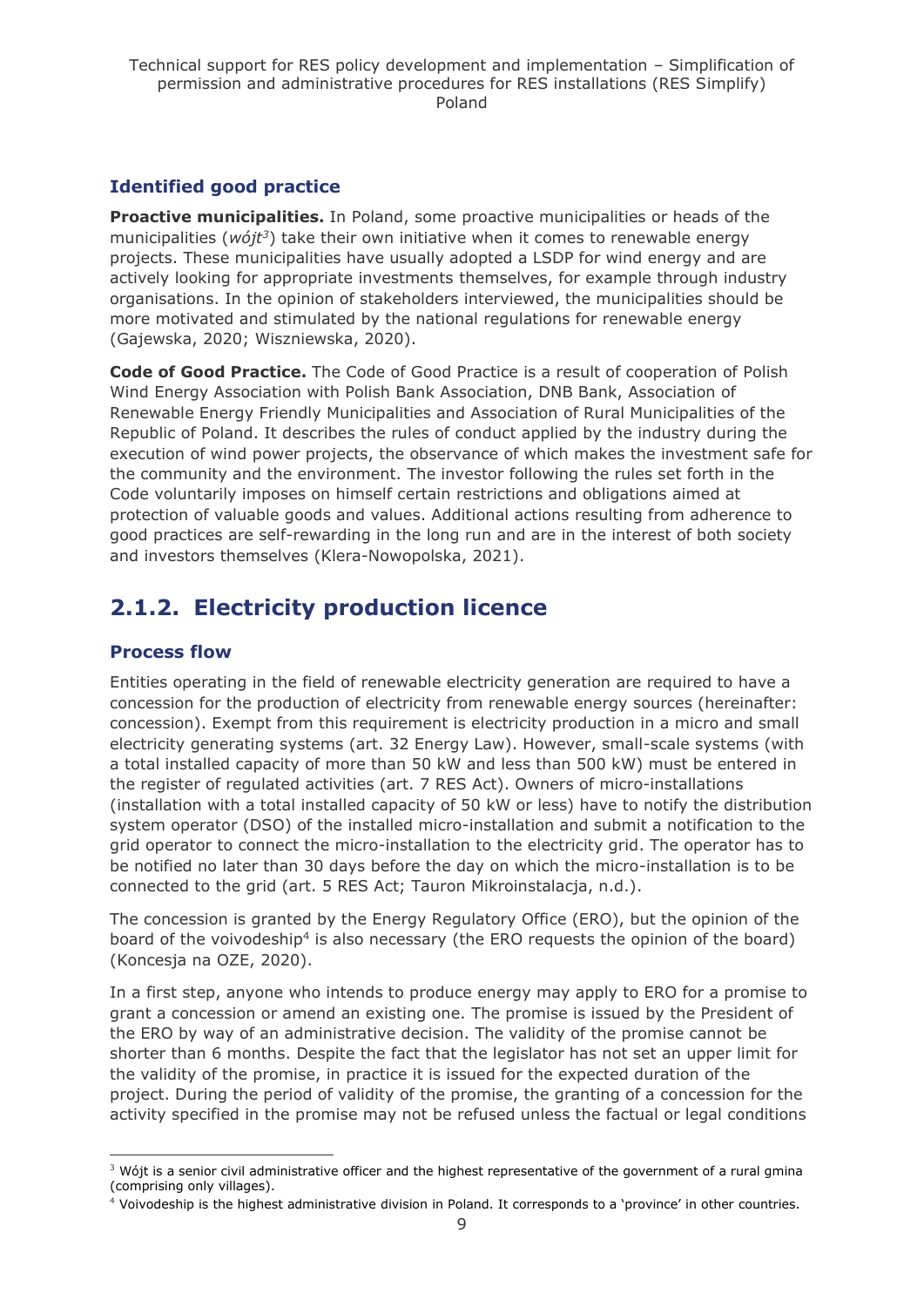specified in the application for the issue of the promise have changed (art. 43 Energy Law).

A company applying for a concession must meet the conditions specified in article 33(1) of the Energy Law. The application file to the ERO must include a document confirming the legal title to the installation, a decision on the location of a public purpose investment (if applicable), a construction permit, an occupancy permit, information on compliance with the LSDP, decision on grid connection conditions, grid connection agreement, and other technical and financial documents. The application consists of a total of 47 documents.

Before thoroughly examining the application, ERO will check if the concession can in principle be granted and request the voivodship board an opinion on the possibility of granting the concession. In the case of a positive opinion, the ERO will then examine the application submitted. The ERO can make the granting of the concession conditional on the submission of additional guarantees. If the submitted application meets the regulatory requirements, the ERO will grant the concession and the applicant will receive a respective decision. Thereafter, the ERO will enter the company that has received a concession in the register of companies holding the concession (WEE, 2019; Pakiet ERO, 2020). The register is kept by the ERO.

A concession is granted for a fixed period of time that is not shorter than 10 years and not longer than 50 years, unless the entrepreneur applies for a shorter period (art. 36 Energy Law). The application to extend the validity of the concession should be submitted by the entrepreneur no later than 18 months before its expiry (art. 39 Energy Law). If the project developer fails to apply for the extension of the validity of the concession within 18 months and his intention is to continue with the electricity generation, he should submit an application for a new concession (Pakiet ERO, 2020).

In spite of the expiry of the concession, the ERO President may order an energy company to continue the activity covered by the concession for a period of no more than 2 years if the 'public interest' so requires. If the activity causes a loss, the State Treasury shall cover the loss in an amount limited to the justified cost of the activity specified in the concession. The cost has to be approved by the ERO President (art. 40 Energy Law).

The circumstances that prevent the granting of a concession are set out in article 33(3) of the Energy Law. The application for a concession can be rejected if the applicant is in bankruptcy or liquidation proceedings or if his concession has been revoked or removed from the register of regulated activities within the last 3 years due to the reasons specified in the Energy Law.

When submitting an application for a concession, a stamp duty of PLN 616 (EUR 135.54 $5$ ) is levied (Koncesja na OZE, 2020; WEE, 2019). In addition, an annual concession fee must be paid if concession is granted. The fee has to be paid by 15 April each year. Operator of renewable energy installation with a total installed capacity not exceeding 5 MW is exempt from paying a concession fee (Koncesja na OZE, 2020; WEE, 2019).

## **Deadlines**

If a concession application does not contain all the information or documents required under the Energy Law, the ERO President will ask the applicant to complete the

<sup>&</sup>lt;sup>5</sup> Exchange rate from 15.01.2021: EUR  $1 = \sim$  PLN 4.53 [\(www.oanda.com\)](http://www.oanda.com/).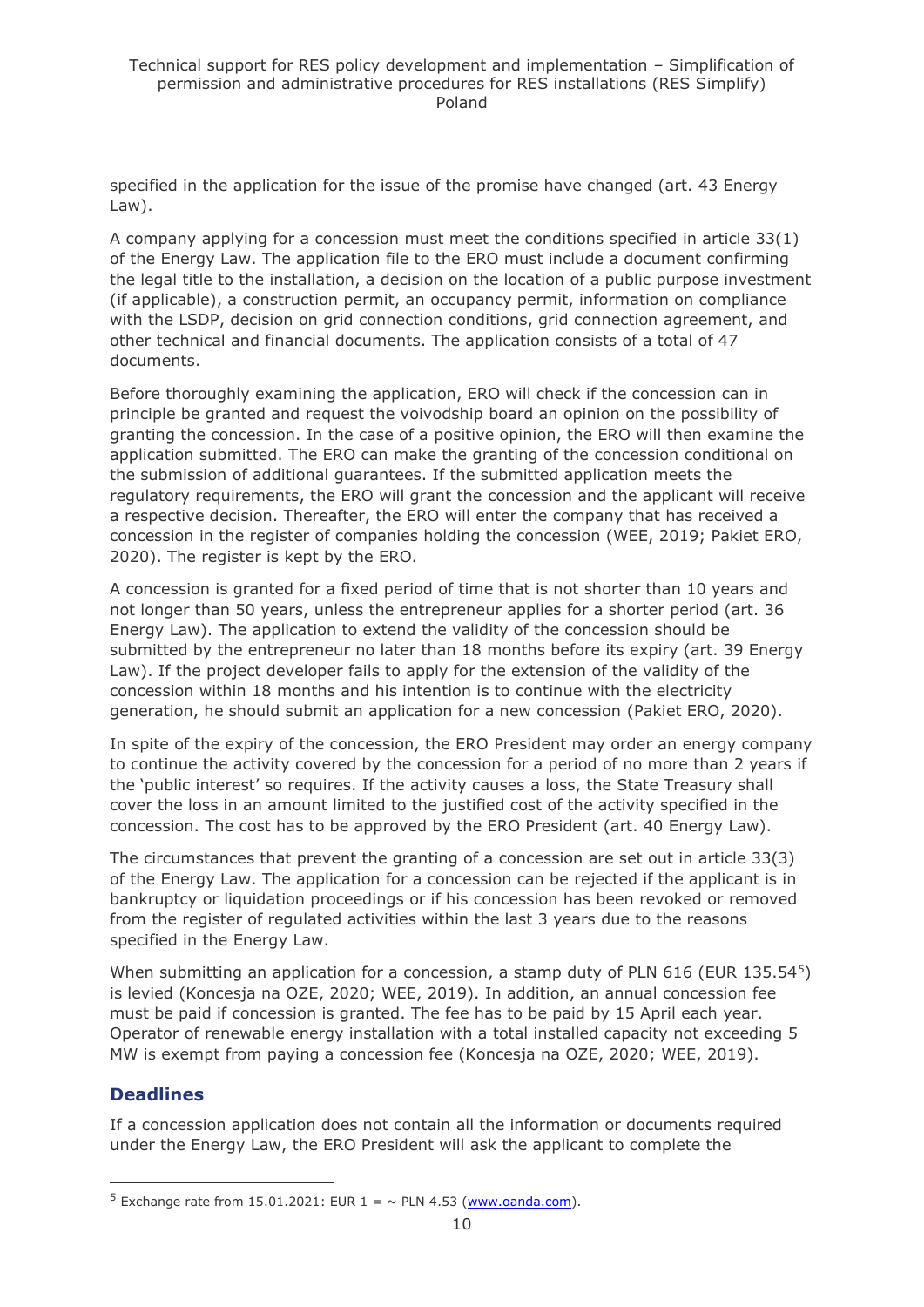application within a specified period of no more than 30 days from the date of request (art. 35 Sec. 2a Energy Law). The deadline starts running from the beginning with the submission of additional documents or data. Thus, the concession granting procedure is only initiated if the application is complete. The ERO will take a decision within 1-2 months (art. 35 CAP).

If the applicant has not processed the request for completion of the application within the set deadline, the ERO will no longer examine the application. However, the applicant can submit a new application for a concession or a promise to grant a concession or to amend an existing one (art. 35 (2b) Energy Law).

If the submitted application is complete or has been completed at the ERO's request and the voivodeship board issues a positive opinion or issues no opinion within the statutory deadline (14 days, no answer from the voivodeship within this period means a positive opinion), the application will be examined within the time limit stipulated in the Code of Administrative Procedure (for more information see section 2.1.1. 'Deadlines') (Koncesja na OZE, 2020).

## **Detected barriers**

No barriers related to this process step were identified.

## **Identified good practice**

No good practice related to this process step was identified.

## <span id="page-10-0"></span>**2.1.3. Administrative authorisation**

## **Process flow**

The key permits in the administrative authorisation process step for onshore wind and ground-mounted PV projects include the decision on environmental conditions, the location decision (spatial planning procedure) and the construction permit.

For offshore wind projects, some additional technology specific permits such as permit to erect and exploit artificial islands, constructions and equipment in Polish maritime areas (also called 'location permit') or permit for the laying and use of cables in internal sea waters and territorial sea need to be obtained.

To some extent, simplified procedures apply to small-scale and micro-generating renewable energy systems (mainly rooftop PV systems). More details on the key required permits are provided below.

## **Decision on environmental conditions**

Certain renewable energy projects in Poland require a decision on environmental conditions (environmental permit). The decision shall be issued prior to obtaining the decision on land development conditions and/or the decision on the construction permit (art. 72 PIE Act).

Projects that require a decision on environmental conditions can be divided into two main groups (It. 1839 Regulation of 10 September 2019):

1. projects that can potentially have a significant impact on the environment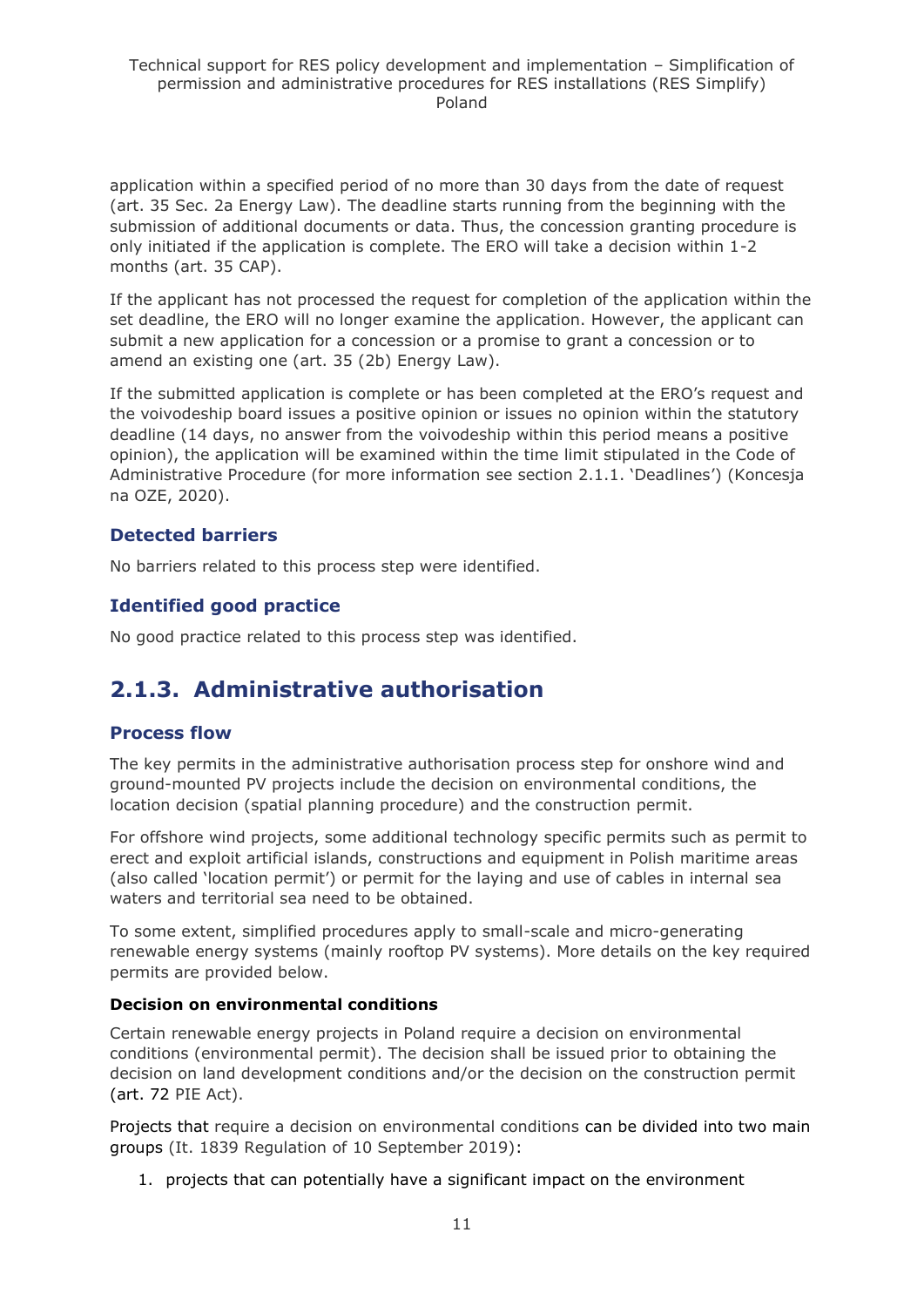- a) Installations using wind power for electricity generation
	- located in the nature conservation areas, which are listed in the Act on Environmental Protection (with the exception of installations designed exclusively to power road or rail signs, traffic or rail traffic control, billboards and advertising panels, etc.).
	- with a total height exceeding 30 meters
- b) photovoltaic systems with a construction area exceeding:
	- 0.5 ha in the nature conservation areas that are listed in the Act on Environmental Protection, or in the buffer zones of the nature conservation areas that are listed in the Act on Environmental Protection
	- 1 ha in areas other than those referred to above
- 2. projects that can always have a significant impact on the environment
	- a) installations using wind power for electricity generation
		- with a total nominal power of 100 MW or more
		- located in the maritime areas of the Republic of Poland.

The decision on environmental conditions is issued by regional environmental protection directorates for wind power (for offshore projects and for onshore since adoption of the Distance Act in 2016) and by the city or municipality office for other projects. If the applicant is a local authority or its subsidiaries, the application shall be submitted to the regional environmental protection directorate. If the project is carried out in a maritime area, the competent authority to give an opinion is also the director of the locally competent marine office (art. 75. 1. Act on Environmental Protection).

After submitting the application (consisting of 15 documents), the competent authority checks whether the application is complete. If it is incomplete, it requests the applicant to complete the application file. If the application is complete, the authority notifies the parties to the proceedings about the commencement of the proceedings (DŚU, 2020).

For projects which always significantly affect the environment, an environmental decision can only be obtained after an environmental impact assessment (EIA) has been carried out (art. 63 Act on Environmental Protection; Wojtala, 2020). The project developer can either prepare the EIA report before submitting the application for the decision on environmental conditions or first apply to the competent authority and request to determine the scope of the EIA report (a project information sheet has to be attached to the application). After receiving a request to determine the scope of the EIA report, the competent authority will suspend the proceedings on the issue of the decision on environmental conditions until the EIA report of the project is submitted (DŚU, 2020).

In the case of projects that may have a significant impact on the environment, the competent authority will decide on the need for an EIA (art. 63 Act on Environmental Protection; Wojtala, 2020). The authority shall issue the decision within 30 days, counting from the day the proceedings for issuing a decision on environmental conditions were initiated (art. 65 Act on Environmental Protection).

If the competent authority decides that it is necessary to conduct an environmental impact assessment of the project, it will notify this decision to the investor. It is noteworthy that for onshore wind investments it is a common practice to decide that EIA is needed even for projects included in the first group mentioned above (projects that can potentially have a significant impact on the environment). The vast majority of wind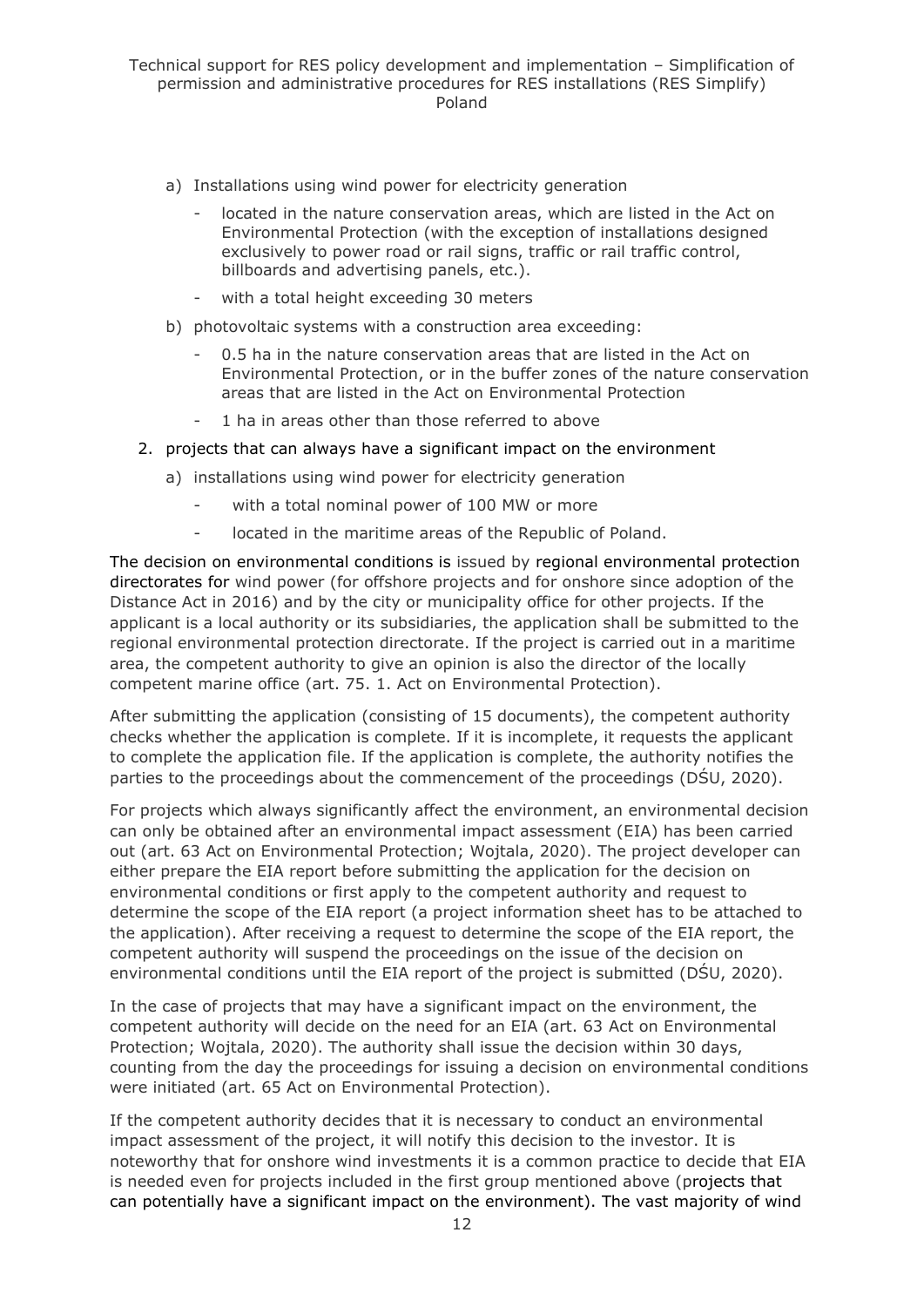projects conduct an EIA procedure even though it is not explicitly required by law (Klera-Nowopolska, 2021). The decision stating the obligation to conduct an environmental impact assessment will also indicate the scope of the EIA report to be prepared by the investor (DŚU, 2020). The decision may be appealed (art. 65 Act on Environmental Protection). If the authority decides that an environmental impact assessment is not necessary, it will not inform the investor of this fact in a separate letter (DŚU, 2020).

If the authority decides that an EIA is necessary, it suspends the proceedings and the developer has 3 years to provide the EIA. If within 3 years from the date of suspension of the proceedings, the party fails to submit the EIA report, the application for a decision on environmental conditions shall be deemed withdrawn. The investor cannot complain about the decision to suspend the proceedings (art. 63 (5)/(5a)/(6) Act on Environmental Protection). The Regional Directorate for Environmental Protection (RDEP) can sustain the procedure when it decides that additions or corrections are needed. The bottleneck of the process is that authority can at this stage ask for the additions (even if it was not primarily listed in the requested scope of EIA) or corrections unlimited number of times as this is not regulated. Keeping that in mind, the procedure for chosen RES investments can turn out very time-consuming. For wind power plants, both onshore and offshore a lengthy (1-2 years, sometimes longer for offshore facilities) pre-construction monitoring is needed as a part of the requirements for the EIA report, especially for bird and bat monitoring (sea mammals for offshore) (RES industry representative, 2021).

After receiving the EIA, if needed, the competent authority agrees the project implementation conditions with other authorities concerned and consults the National Sanitary Inspectorate. All approvals/disapprovals from other authorities concerned can only be challenged in the appeal against the decision on environmental conditions (DŚU, 2020).

If the application meets all requirements, the competent authority will issue a decision on environmental conditions. If the EIA of the project indicates that the implementation of the project is not possible in the way proposed by the investor, the competent authority, with the consent of the investor, will indicate an alternative variant of project implementation in the decision. If it is not possible to realise the project in line with the Polish law, or if the investor disagrees with the alternative project implementation variant proposed by the competent authority, the authority will refuse the realisation of the project (DŚU, 2020).

In addition, as part of the decision on the environmental conditions, the distance between a new wind power plant and residential buildings, as well as other locationrelated conditions are examined and determined by the Regional Director of Environmental Protection. This decision is taken on the basis of an EIA report for the project in question (Zyska, 2020). The decision takes also the previously mentioned 10H rule into account (see section 2.1.1. of this report). According to this rule, the minimum distance between a wind farm and any residential buildings must be at least 10 times the height of the entire turbine (art. 4 Act on Windfarms).

It is important to note that the amendments to the 10H rule are currently planned. The key proposals envisage a minimum distance of the wind turbine from residential buildings of 500 m. The distance decision is to be based on the results of SEA prognosis supporting SDLP and the environmental decision. The draft amendments are at the stage of preparing for public consultation. The Ministry of Economic Development, Labour and Technology expects that the amendments to the Act on Windfarms will enter into force in the second quarter of 2021 (Kornecka, 2020).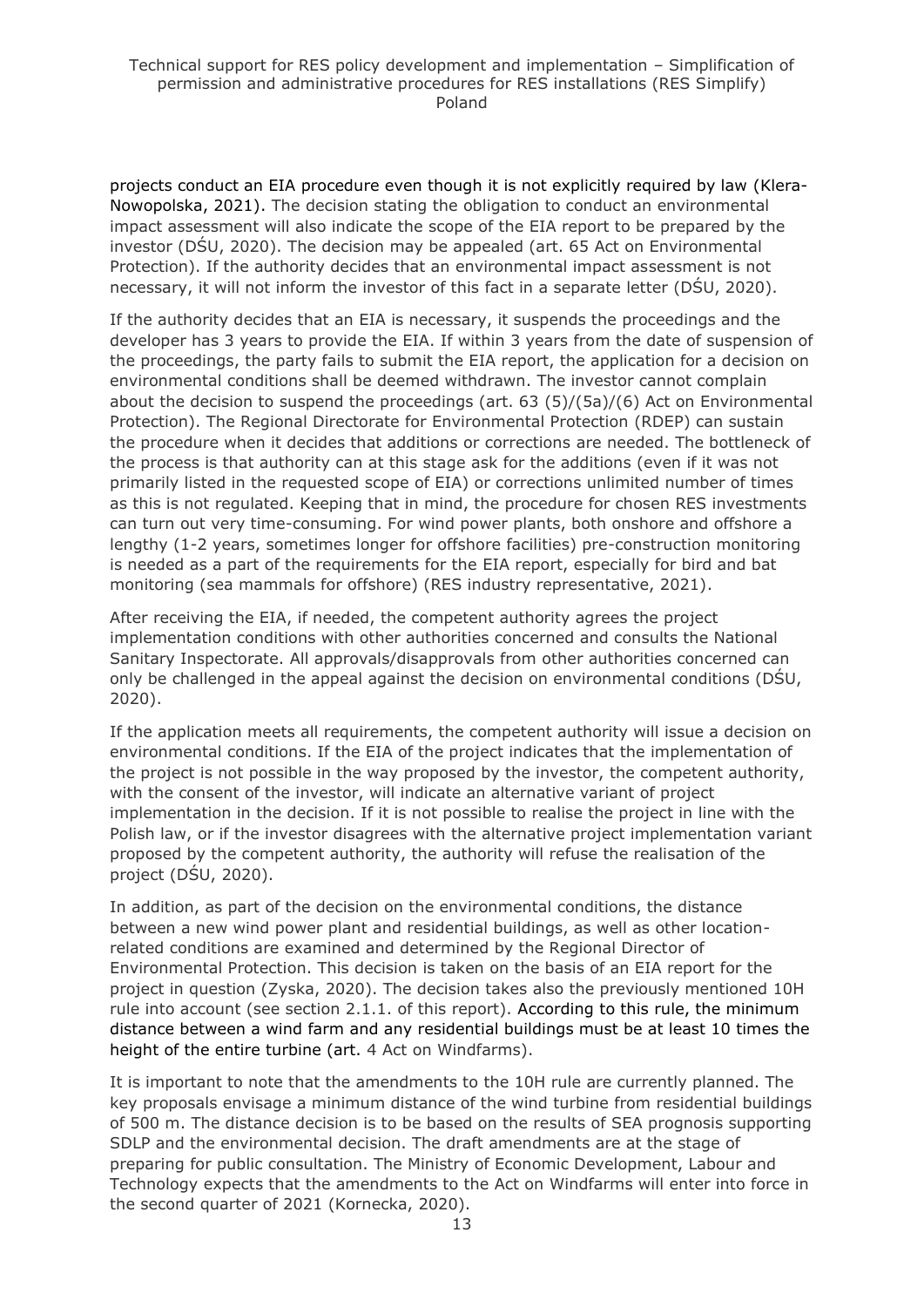#### *Public consultation*

Before issuing or amending a decision on environmental conditions, the competent authority publishes information on the EIA of the project. The public should be informed about the authority issuing the decision and other authorities concerned, about the possibility to familiarise themselves with the project documentation and to submit comments and proposals, etc. In addition, the public should be informed of the 30-day deadline for their submissions, the body competent to consider their submissions, and the date and place of the public hearing (if applicable). Comments and proposals may be submitted in writing, orally for the record or by electronic communication means without the need for a qualified electronic signature (art. 33, 34 PIE Act).

The authority conducting the proceedings examines the comments and suggestions and, in the reasoning for the decision, provides information on the public participation as well as how and to what extent the comments and suggestions submitted in the public consultation have been taken into account (art. 37 PIE Act).

Environmental organisations shall participate as a party in public consultation procedures if they have been carrying out statutory activities in the field of environmental protection or nature conservation for a minimum of 12 months before the date of initiation of those procedures (art. 44 PIE Act).

All above provisions are expected to become more challenging for RES soon after the planned adoption of the amendment od the EIA Act implementing the EU Directive 2011/92/UE) and declared amendment of the Distance Act as the government side declares to widen the consultation process in planning procedure for onshore wind farms (RES industry representative, 2021).

#### *Spatial planning (location decision)*

The first activity to be taken by the investor when planning an onshore wind or groundmounted PV project is to check whether the Local Spatial Development Plan (LSDP) has been adopted by the respective municipality and, if yes, whether the plan provides for the implementation of the project at the intended location (see also sections 2.1. and 2.1.1. of this report).

The LSDPs are adopted by the municipal councils and determine the land use in the municipal territory. If the LSDP has been adopted in the respective municipality, the project developer should plan his project in line with the provisions of the plan. The project developer can request an extract of the LSDP or a map from the municipality. The request can be submitted in paper directly at the office, by mail or using an online system (Biznes.gov.pl, LSDP). The place of submission of documents is the municipality, city offices or offices of cities with county rights.

For the extract of the LSDP a stamp duty is levied. It depends on the number of pages and ranges from PLN 30 (EUR  $6.6<sup>6</sup>$ ) for up to 5 pages to PLN 50 (EUR 11) for more than 5 pages. The stamp duty for a map extract amounts to PLN 20 (EUR 4.4) for each page (A4 page), up to a maximum of PLN 200 (EUR 44). The total fee for an extract and a map extract cannot exceed PLN 250 (EUR 55).

Since only in a few LSDPs in Poland areas for renewable energy are defined, either the existing LSDP needs to be amended or a new one adopted for most of the onshore wind

 $6$  Exchange rate from 15.01.2021: EUR 1 =  $\sim$  PLN 4.53 (www.oanda.com).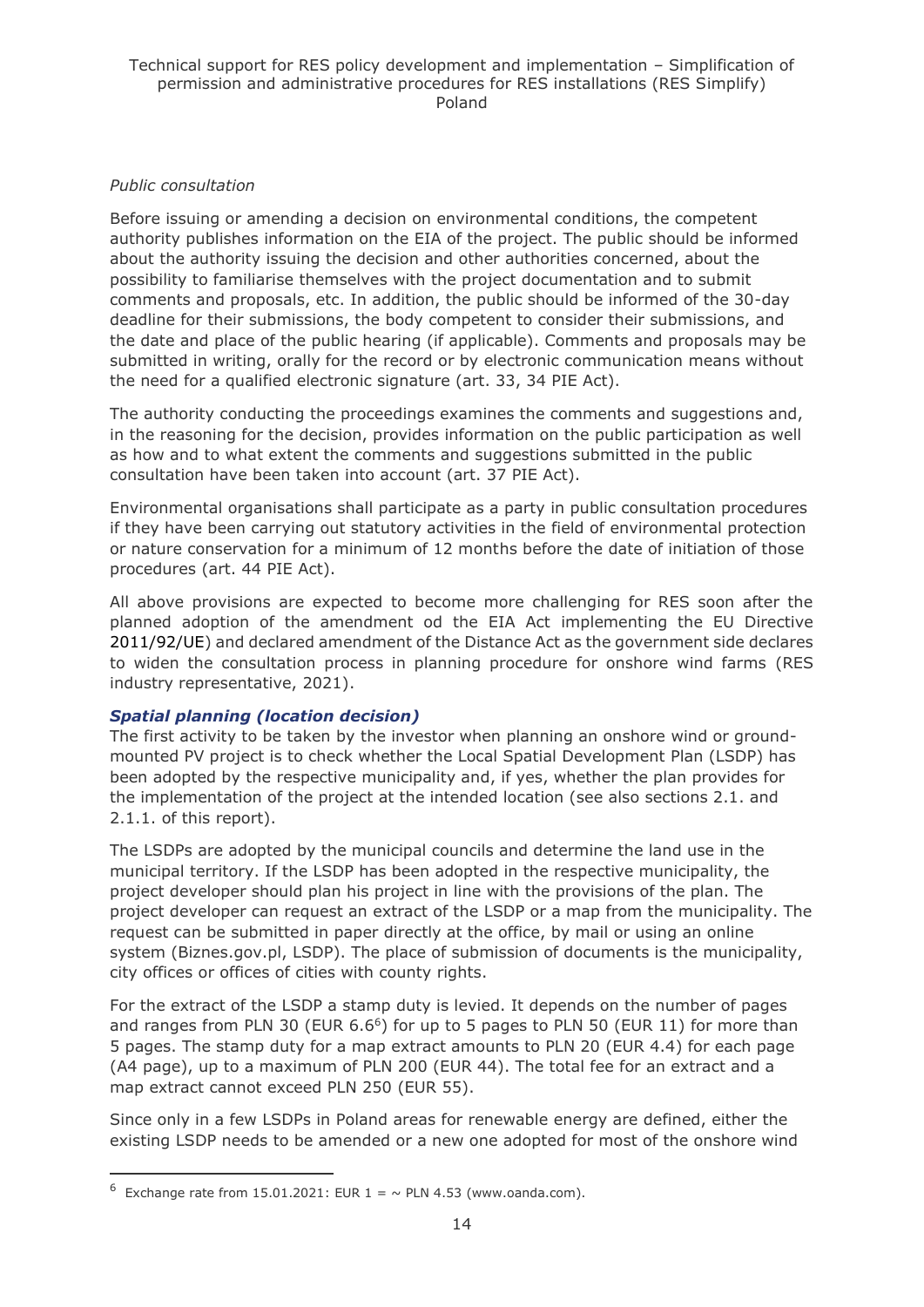or ground-mounted PV projects (LSDP - procedure, 2020; based on art. 15 Act on Spatial Planning).

Amending or adopting a LSDP is a long process and involves a lot of preparatory work. This requires contacting and long-term cooperation with the municipality. The public is also involved in the development of the LDSP and anyone can make comments in the several rounds of public consultation (An interviewee from an industry organisation, 2020).

The process of amending or adopting a LSDP is as follows. First, municipality announces the display of the LSDP draft for public inspection. The announcement should be made at least 7 days prior to the display. The draft plan together with the environmental impact assessment will be displayed for public inspection for at least 21 days. During this period, the municipality organises at least one public hearing. The deadline for submitting comments on the draft plan is indicated in the municipality's announcement. Comments can be submitted by natural and legal persons as well as organisational units without legal personality. The deadline for submitting comments should not be shorter than 14 days from the date when the display of the plan ends. After the expiry of the deadline for comment submission, municipality has 21 days to consider comments, after the second round of public consultation (art. 17 Act on Spatial Planning).

The draft plan is then submitted to the municipal council. If the council finds it necessary to make changes to the draft local plan, the process of amending or adopting the plan is repeated as described above. If the municipal council agrees with the draft plan and the plan is in line with the provisions of the SSDCD, the council approves the draft plan (Biznes.gov.pl, LSDP - procedure; art. 19, 20 Act on Spatial Planning).

According to a stakeholder from an industry organisation (2020), adopting or amending the LSDP is such a complicated process - both in terms of cost and time, so that it will be more profitable to find another location for the project. The above rule does not concern onshore wind (mandatory adoption of the LSDP) and offshore wind (developments possible only on the offshore wind farms designated areas in marine spatial development plan located within Polish exclusive economic zone). In general, the cost of preparing the LSDP and SSDCD are borne by the municipality. However, for the part of the plan that has been prepared or amended at the request of the investor in relation to the planned investment, the costs shall be borne by the investor realising the public purpose investment (art. 13, 21 Act on Spatial Planning). At the time of report finalisation, the act on spatial planning does not explicitly provide for measures of supporting the costs of local planning by the developer, however this issue is discussed and possible to be addressed in upcoming legislation. If there is no LSDP and a change in land use is required for the planned investment, it is better to use other options available. For example, to apply for a location decision issued by the highest representative of the local government (respectively: *wójt*, town mayor/president) (An interviewee from an industry organisation, 2020).

The Act on Spatial Planning and Development provides two types of location decisions, which make it possible to determine the purpose of the land in such a situation: (1) the decision on the location of public purpose investment and (2) the decision on the development conditions. The first one is issued for investments pursuing public objectives listed in the Act on Real Estate Management (art. 6). It requires the decision of the local authority (municipality or city office) to consider the project a 'public purpose investment'.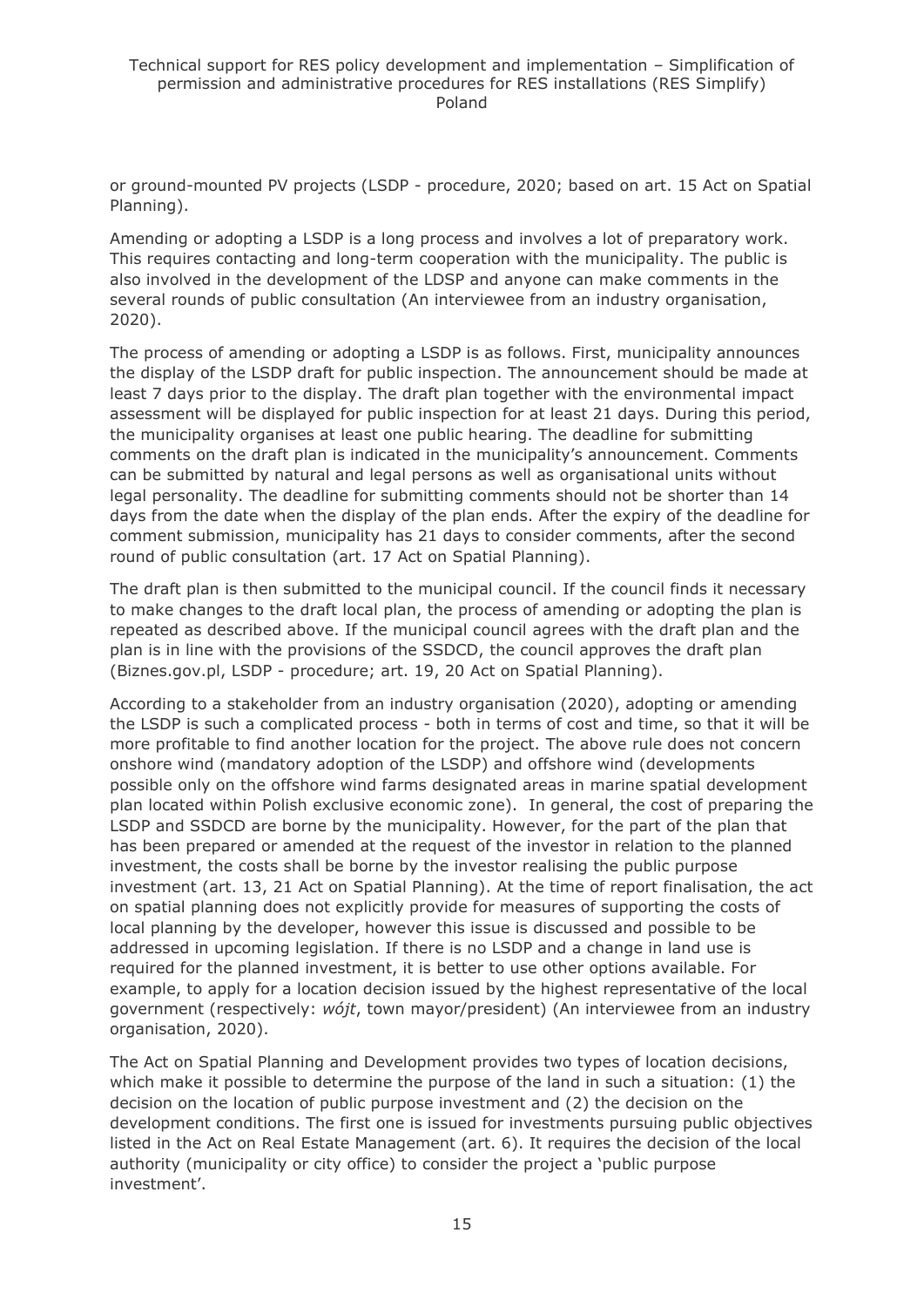In practice, the municipalities seldom view the renewable energy project as 'public purpose investment'. Therefore, the investor should use the second option and apply for a decision on the development conditions issued by the *wójt*, major or town president (Andrzejewski, 2020). For wind power plants, however, the decision on the development conditions is not applicable. Wind power plants need to be located based on the LSDP pursuant to article 3 of the Act on Windfarms, i.e., there should always be a LSDP for wind power plant. Anyone can apply for the development conditions. There is no need to be the owner of the property or have any other title to the property to which the application relates. An application for development conditions (consisting of 9 documents) is submitted to the municipality or city office.

#### *Public consultation*

The head of the municipality (*wójt*), mayor or town president announces the adoption of a resolution commencing the preparation of a SSDCD or LSDP. In the announcement, the form, the place and the deadline for the submission of comments concerning the SSDCD or LSDP must be specified. The deadline should be at least 21 days from the date of the announcement. Subsequently, the competent authority draws up a draft SSDCD or LSDP, while taking the comments sent by the public into account (art. 11, 17 Act on Spatial Planning) and then again announces that the draft study is exposed for public insight for a period of at least 21 days and organises during that time at least one public discussion on the solutions adopted in the draft study. The body sets also a time limit within which legal and natural persons, as well as organisational units without legal personality, may submit comments on the draft study. This time may not be shorter than 21 days for the SSDCD and 14 days for the LSDP, counting from the date when the period of study exposition ended. Finally, the draft SSDCD or LSDP is presented to the municipal council for adoption together with a list of the comments that have not been taken into account (art. 11, 17 Act on Spatial Planning). The government announced that they are planning to multiply number of consultations and prolong above defined deadlines in planned amendment of the Distance Act.

## *Construction permit*

## **Onshore wind and PV installations**

In the case of onshore wind farms, the application for the construction permit is submitted to the voivodeship office. In the case of PV installations, the application is submitted to the county (*powiat*) office or the office of the city with county rights (Pozwolenie na budowę, 2021).

The construction permit application package includes, among other documents, a decision on environmental conditions (for PV installations, this applies to installations covering an area of more than 0,5 h in areas covered by forms of environmental protection or in the buffer zones of forms of environmental protection and more than 1 h in other cases), a statement on the right to dispose of the real estate for construction purposes, a construction design and a construction permit application (ibid.; art. 3 Regulation of 10 September 2019).

## **Offshore wind**

Offshore wind farms can only be built in the maritime exclusive economic zone. The construction and use of offshore wind farms in internal waters and territorial sea is prohibited (art. 23 Act of Maritime Areas).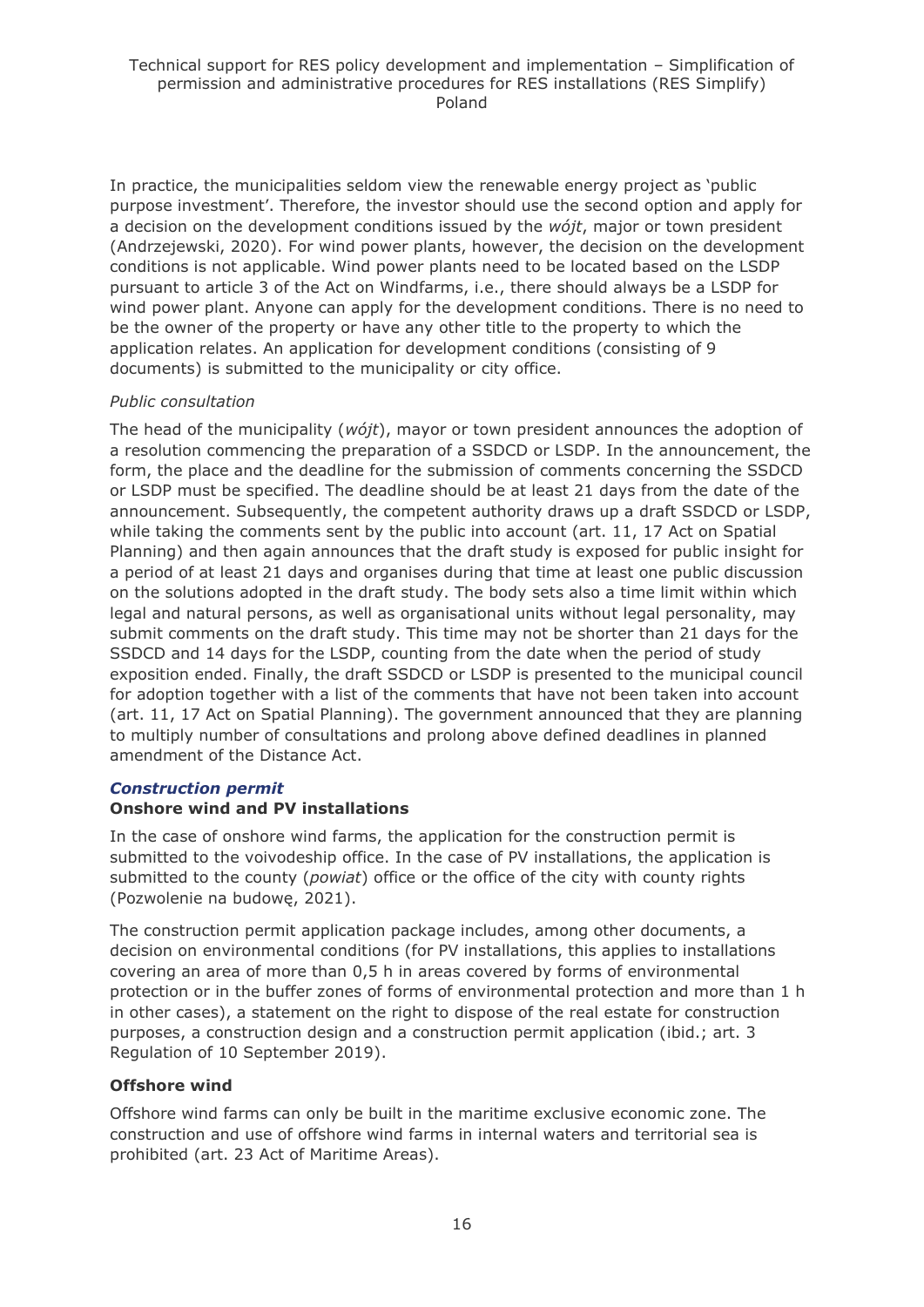For an offshore wind project, over a dozen of agreements, opinions and decisions need to be obtained, besides a decision on environmental conditions described above (Foundation for Sustainable Energy, 2018). These among other things include:

- permit to erect and exploit artificial islands, constructions and equipment in Polish maritime areas (also called 'location permit')
- permit for the laying and use of cables in internal sea waters and territorial sea
- decision of the Minister in charge of maritime economy on the laying of cables in the maritime economic area
- construction permit

The above-mentioned 'location permit', the permit for the laying and use of cables in the territorial sea, and the Minister decision on the laying of cables in the maritime economic area, including decision on environmental conditions, are elements of the application package for the construction permit to build an offshore wind farm and lay cables (Pozwolenie na budowę, 2021).

The construction permit for an offshore wind farm and for the laying of cables in maritime areas may only be issued if the application is made during the period of validity of the 'location permit', the permit for the laying of cables in the territorial sea and the decision on the laying of cables in the maritime economic area (art. 32 (4)(1a) Construction Law).

The 'location permit' for an offshore wind power plant is issued by the Minister in charge of maritime economy - currently the Ministry for Climate and Environment (art. 22, 23 Act of Maritime Areas).

The Minister issues the permit following opinions on the application for this permit from the ministers responsible for state assets, energy, economy, climate, culture and protection of national heritage, fisheries, environment, geology, internal affairs and the Minister of National Defence, and by the Head of the Internal Security Agency (ABW). These entities have 90 days from receipt of the request to issue an opinion; No reply within 90 days is considered an approval (art. 23 (2-2a) Act of Maritime Areas).

The 'location permit' and permit for the laying of cables in internal sea waters and territorial sea shall inter alia specify the type, location and technical parameters of the project and is issued for a maximum of 35 years, with the possibility of extension for 20 years (art. 23 (6), art. 26 (5) Act of Maritime Areas).

For territorial sea the permit for the laying and use of cables is issued by the territorially competent director of the maritime office (after the competent authorities have given their opinion on the application). For cables in the exclusive economic zone, the decision (after the authorities concerned have given their opinion on the application) is issued by the minister in charge of maritime economy, currently the Ministry for Climate and Environment. For the cable placement onshore (part of the offshore wind energy project), the issue of the permit is also consulted with the head of municipality - *wójt*, or mayor or president of the city (art. 26, art. 27 Act of Maritime Areas).

In the case of issuing permits for offshore wind farms, public participation is minimal. According to article 25 of the Act of Maritime Areas, the only obligation is to disclose to the public information on the construction (as well as decommissioning) of artificial islands and the setting up of structures and equipment for offshore wind farms and the establishment of safety zones around them. Information is provided in official publications of the Hydrographic Office of the Polish Navy. These issues are widely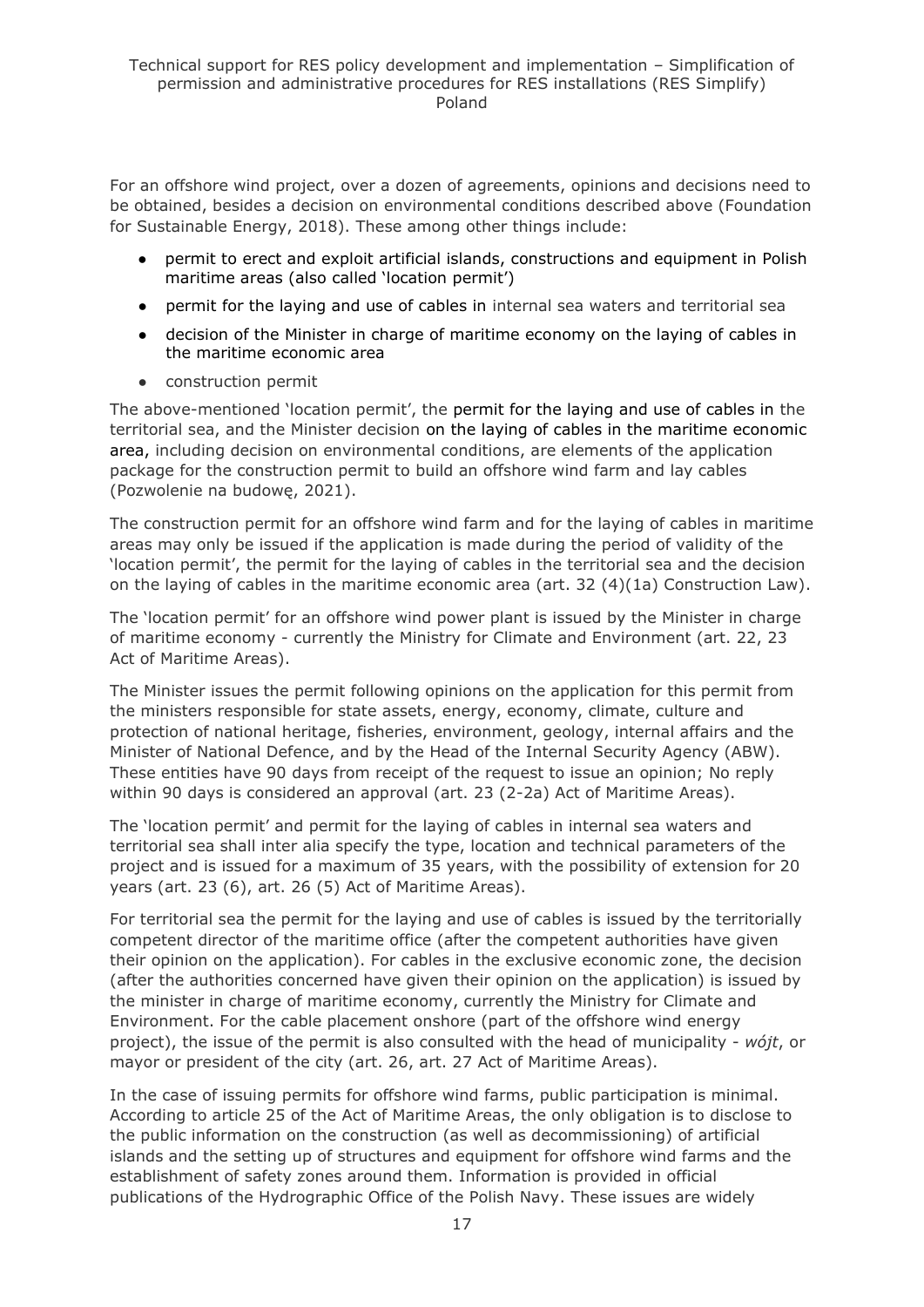discussed within Working group No. 6, being a part of the Polish Offshore Wind Sector Deal lead by the Ministry of Climate and Environment. The group deals with all stakeholder issues and it is expected that provisions on cooperation with state defence, supporting local communities, managing cumulative environmental impacts and supporting the shipping and fishing activities will be included in final version of the sectoral agreement (Klera-Nowopolska, 2021).

#### **Small-scale renewable energy systems**

In connection with article 29  $(4)(3)(c)$  of the Construction Law, small-scale renewable energy systems (systems with the total installed capacity of more than 50 kW and less than 500 kW) always require a building permit. This applies to the rooftop and groundmounted PV systems. Pursuant to the provisions of the Act on Spatial Planning, smallscale systems do not require a decision on the location or a decision on development conditions, if their construction does not cause any changes in the land development and use of the building and does not change its architectural form.

In addition, installation of small-scale renewable energy systems is not classified as a project requiring EIA procedure. However, as part of the project implementation process, it is recommended to apply to the municipality for a certificate confirming the approval of a given renewable energy system at the selected location. Such a certificate will be required by power system operators at the stage of obtaining grid connection conditions and then concluding the grid connection agreement. This requirement does not result from legal regulations, but from network operation and maintenance instructions issued by power system operators (Szwarc, 2019).

The production of energy in small installations is a regulated activity, therefore the producer must be entered in the Register of Small RES Installations kept by the ERO President (art. 7 RES Act).

## **Micro-installations (up to 50 kW)**

For micro-generating renewable energy systems within the meaning of the RES Act (systems with installed capacity of 50 kW or less) no building permit is required under Construction Law. These microgenerators do not need to be specified in the LSDP. If the LSDP provides for the possibility to construct buildings, it also allows the installation of micro-installations (unless the LSDP prohibits such installations) (art. 15(4) Act on Spatial Planning).

Moreover, the generation of electricity in micro-installations does not require obtaining a concession or entry in the Register of Small RES Installations.

However, there are exceptions to the above rules. The implementation of the RES microinstallation (1) at a building entered in the monument register requires a construction permit, and (2) in an area entered in the monument register - a notification. What is more, the application for a construction permit or notification must be accompanied by an approval from the respective Voivodeship Conservator of Monuments (art. 29(7) Construction Law).

In general, the stakeholders believe that the number of responsible employees in the competent authorities is not sufficient. In the municipalities it is often just one person who also deals with other matters. Although the process itself is seen as transparent. The know-how of the staff is based on accumulated experience, not specialised trainings. As a result, in the municipalities without renewable energy projects, the know-how of the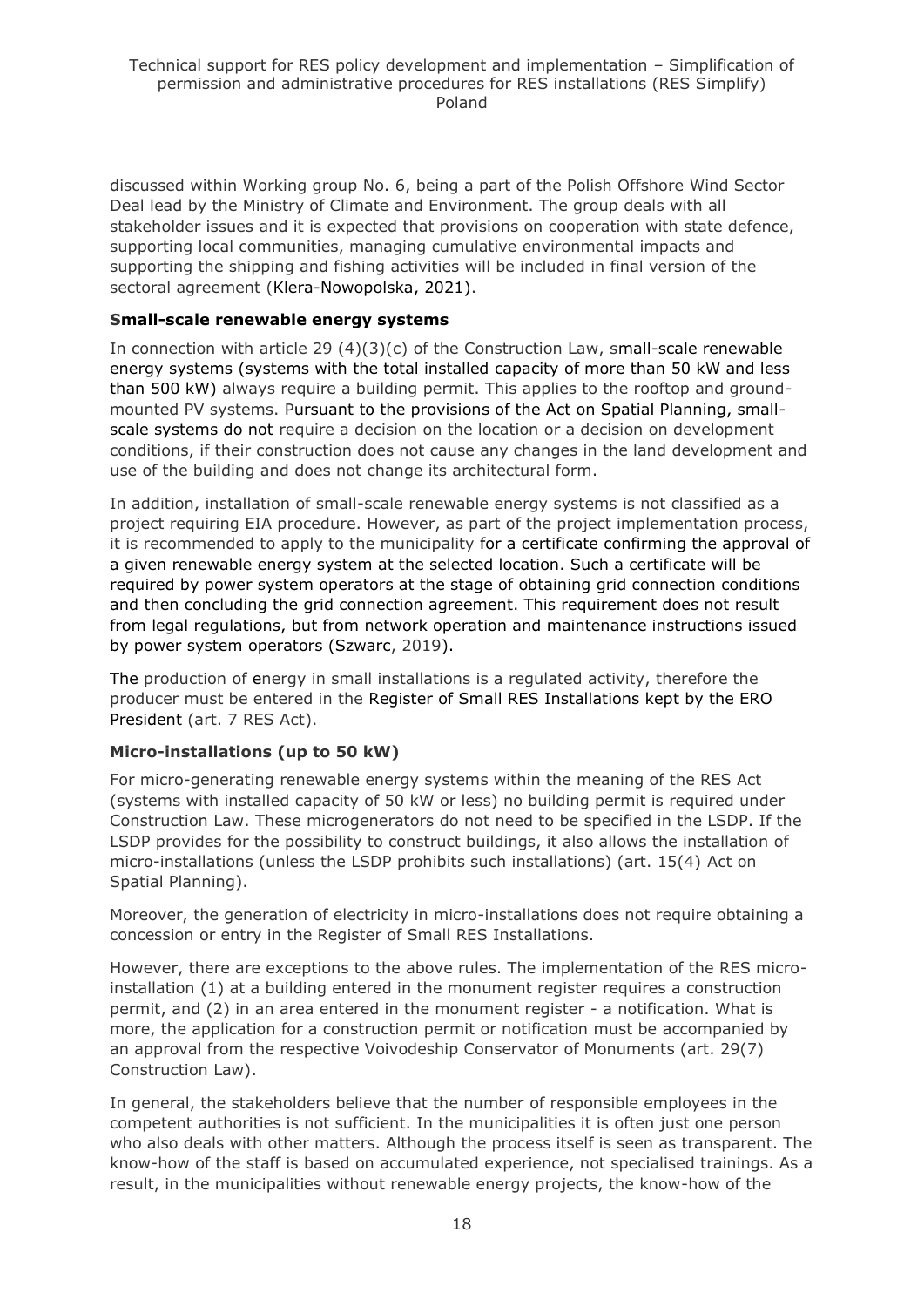responsible staff is lower than in municipalities in which the projects have already been implemented (Interviewed experts from industry associations, 2020).

#### **Deadlines**

#### *Local Spatial Development Plan (LSDP)*

An extract and map extract from the LSDP will be provided within 7 days to one month of the request. If there is no LSDP, the office will inform the investor that it cannot issue an extract. In such a case, the investor may apply for a refund of the stamp duty (Rejestr OZE, 2020).

#### *Decision on development conditions*

A competent authority (*wójt*, mayor, town president) has one month (two months in particularly complex matters) to issue a decision on the development conditions (DWZ, 2020). This deadline is calculated from the date the application is submitted. In practice, however, the whole procedure usually takes 3 to 4 months (Interviewed experts from industry associations, 2020).

#### *Environmental Impact Assessment (EIA)*

A statement of the competent authority on the obligation to carry out an environmental impact assessment for a planned project with a potential significant impact on the environment should be issued within 30 days of the initiation of the procedure for issuing a decision on the environmental conditions (for further EIA related deadlines please see 'Process flow' above) (art. 65 Act on Sharing Information).

#### *Permit to erect and exploit artificial islands, constructions and equipment in Polish maritime areas ('location permit')*

If, within a period of 8 years from the date of the issue of the 'location permit', the project developer does not obtain a construction permit, the competent authority will declare the 'location permit' as expired. If the investor provides justifiable reasons for the delay, the period can be extended by a maximum of two years. If (1) within 3 years from the date on which the decision on the construction permit became final, the construction of the artificial island, structures and equipment is not commenced, or (2) within 5 years from the date on which the construction starts, the use of the artificial island, structures and equipment is not commenced, the authority shall terminate the 'location permit' (art. 23 (6a)(6b)(6c) Act of Maritime Areas).

## **Detected barriers**

**Local opposition to renewable energy projects.** The obligation to conduct public consultation results from the provisions of the legal acts and is foreseen in the stage of drawing up the Local Spatial Development Plan (LSDP) and issuing decision on environmental conditions. In the opinion of developers of renewable energy projects, public consultation limits the investment opportunities in renewable energy (Industry representative, 2020). One of the reasons is that renewable energy projects are mainly planned in non-urbanised areas where the level of information and know-how of administrative institutions about the benefits of renewable energy is rather low.

Local communities are afraid of the negative impacts of renewable energy installations on health and the environment, but also on the land prices around wind and PV installations (decrease of property value). Even after public consultations have been completed, building permits granted and renewable energy auctions won, there are still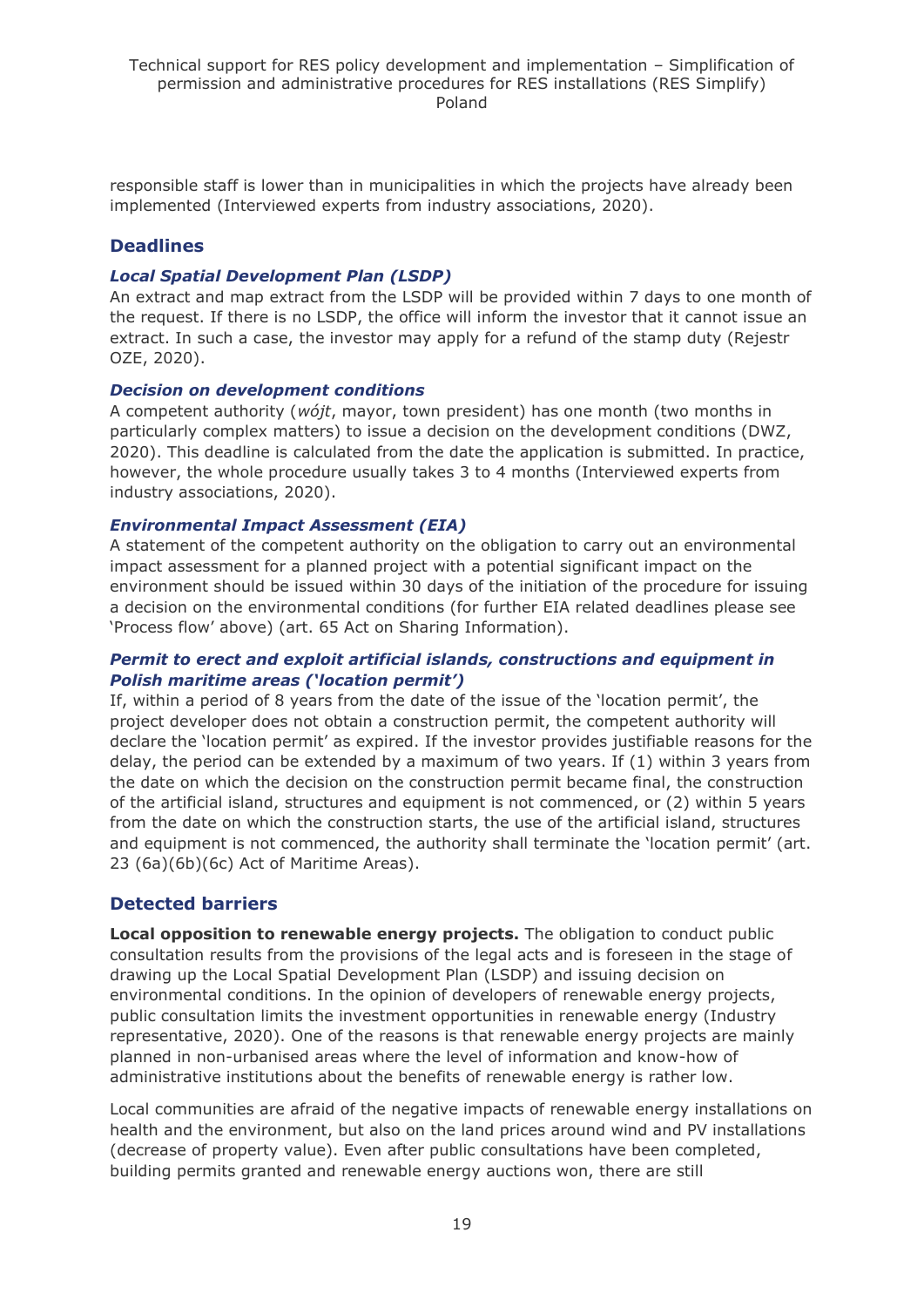demonstrations against the realisation of the projects (Interviewed experts from industry associations, 2020).

In addition, resistance to renewable energy installations exists among some local public administration bodies, at the level of municipalities (*gmin*) and county districts (*starostw powiatowych*) (Representative of an industry association, 2020). These are sometimes reflected at the level of voivodship or even central level (RES industry representative, 2021).

It is worth adding, however, that the opposition of some people to the renewable energy projects (especially onshore wind energy) is declared due to the low transparency of the handling of the comments submitted in the public consultation phase by the authorities and lack of understanding the procedure itself. Decisions are made during municipality council sessions by the councillors. Although the inspected municipalities allowed their inhabitants to express their opinions at each stage of the procedure of locating wind farms, the arguments and concerns of the opponents were usually not shared and taken into account during the decision-making process (NIK, 2014).

**The number of fire security experts.** The installation of PV systems with an electrical power of 50 kW or less does not require a construction permit or notification to the architectural and building administration. In the case of PV systems with an installed capacity greater than 6.5 kW, however, there is an obligation to obtain confirmation from the fire security expert that the system complies with the fire security requirements (art. 29, 30 Construction Law).

The number of fire security experts is perceived to be insufficient in Poland (Industry representative, 2020). At present, there are 489 fire security experts (National Headquarters of the State Fire Service of Poland, 2020).

**Lack of sufficient staff in the relevant public administration bodies and lack of training.** The stakeholders interviewed highlighted that in view of the extent of the regulatory challenges and administrative matters, the number of officials in the competent authorities is insufficient. This applies to both local and central level. Due to the number of projects and the small number of officials, the processing of projects is rather slow. In some municipalities, for example, there is only one responsible person who, among other things, deals with investments in renewable energy.

The expertise of the staff in competent authorities is generally perceived as high, but with significant differences between municipalities, cities, and central offices. The knowhow of the officials in the field of renewable energy in municipalities where no investments in renewable energy projects have been made yet is noticeably lower. In practice, this results in reluctance to make decisions and great uncertainty for project developers.

The competencies of the responsible staff depend on the number of successfully implemented renewable energy projects in the municipality, but also on the access to the training system. The training system for officials is rated very low by the stakeholders surveyed. They highlighted that municipalities are unlikely to improve the level of education and training of staff in the field of renewable energy unless there is a legal obligation to do so. On the other hand, the stakeholders highlighted the lack of programmes to improve the qualifications of civil servants handling renewable energy projects.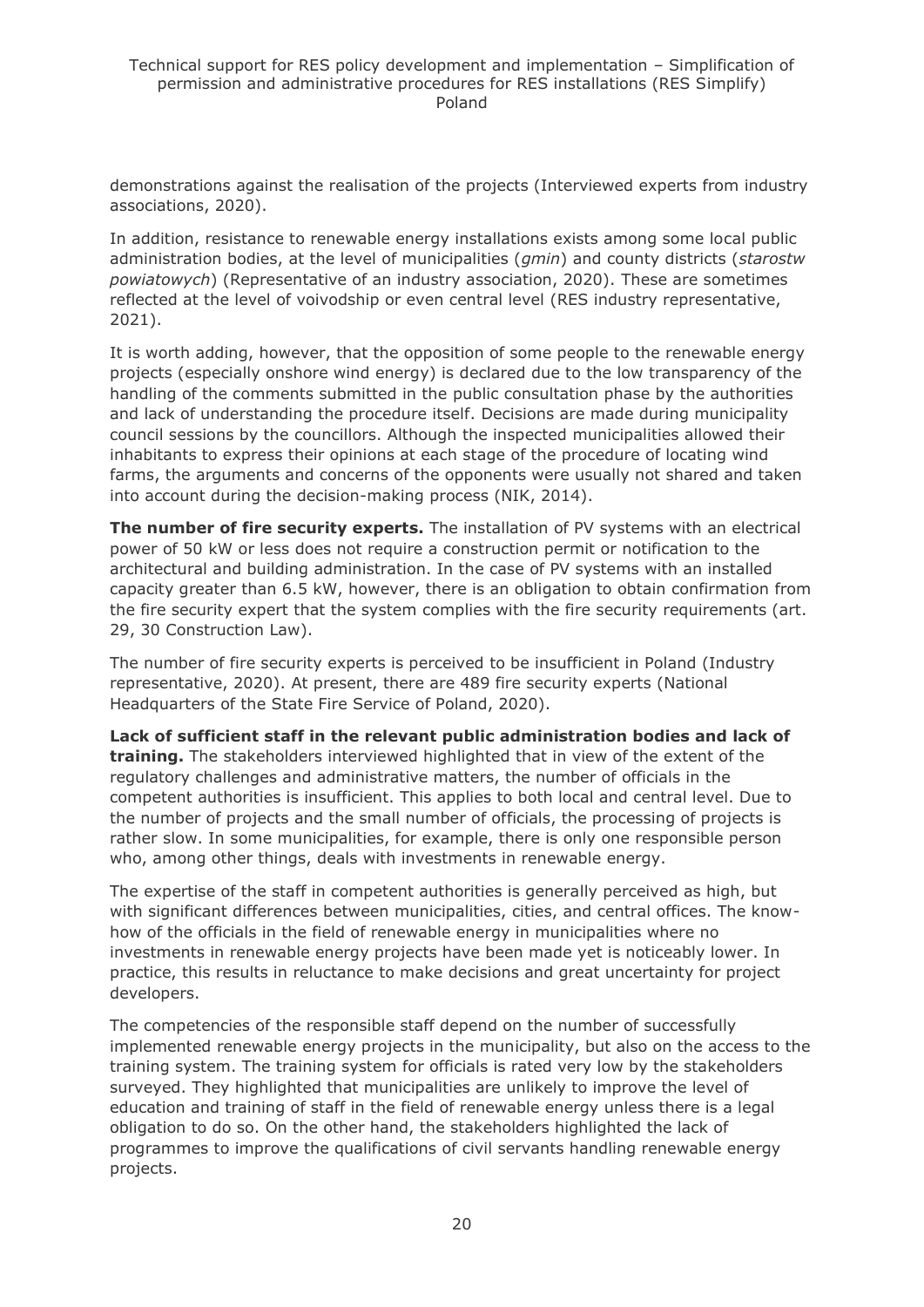Finally, the stakeholders interviewed are of the opinion that the employees of the competent authorities sometimes do not know or understand the specifics of the commercial sector very well. (Wiszniewska, 2020; Pietruszko, 2010; Expert from the industry organisation, 2020)

**Too long time to obtain a Local Spatial Development Plan (LSDP).** In a very optimistic scenario, the adoption (including the consultation process) of a LSDP and the associated appeal procedures take at least one year, but usually 2-3 years or even longer.

A potential solution to speed up this process would be to adopt regional plans for renewable energy development. The obligation to identify areas designated for renewable energy projects could be set out in the Studies of Conditions and Directions of Spatial Development (SCDSP), which are prepared by local government units (Expert from the industry organisation, 2020). Even if this study is not local law, it would still support renewable energy investors by reducing the time needed to find a suitable location for their installations (art. 10 (2a) Act on Spatial Planning). Currently, if the municipality plans to designate areas for the development of renewable energy installations, the SCDSP will only determine locations for installations over 100 kW (art. 10 (2a) Act on Spatial Planning).

**Politicisation of decisions on offshore wind farms.** In the case of offshore wind farms, there are two aspects that could potentially constitute an administrative barrier for non-Polish companies in the future. The first one, is the requirement to keep records of the supply chain for materials and services used in the construction and operation of an offshore wind farm. This documentation is provided to the ERO, on a cyclical basis. The documentation should include a description of the share of investment outlays expected to be incurred for the benefit of entities having their registered office or branch in Poland; a description of anticipated initiatives, which the owner of installation intends to undertake in Poland in order to develop human resources within the scope of competence and professional qualifications improvement, necessary for the construction or exploitation of the offshore wind farm; a description and estimated number of workplaces, which the owner of installation intends to create in Poland. Hence, this requirement may increase the pressure on investors to choose Polish sub-suppliers and service recipients (based on art. 42 Offshore Wind Act).

The second aspect relates to the involvement of the Internal Security Agency (ABW) in the processes of obtaining permits, which may reduce the transparency of administrative decisions taken. The opinion of the ABW is needed when obtaining a 'location permit', a permit for the laying and use of cables in internal sea waters and territorial sea, or when determining the location of a strategic investment of the transmission network (art. 23(2) Act of Maritime Areas). The 'location permit' will be refused if granting would jeopardise the interests of the national economy, state defence and security (art. 23(3) Act of Maritime Areas).

The ABW's opinion and use of very general terms such as 'state security', 'interest of the national economy' could potentially be an administrative barrier for investors from countries that the Polish government considers hostile. (Industry Expert, 2020)

**A complex process of adopting/amending a LSDP.** The process of adopting or amending a LSDP where a consent is needed for the use of agricultural land of Classes I-III or forest land for non-agricultural and non-forestry development (incl. renewable energy projects) is complex.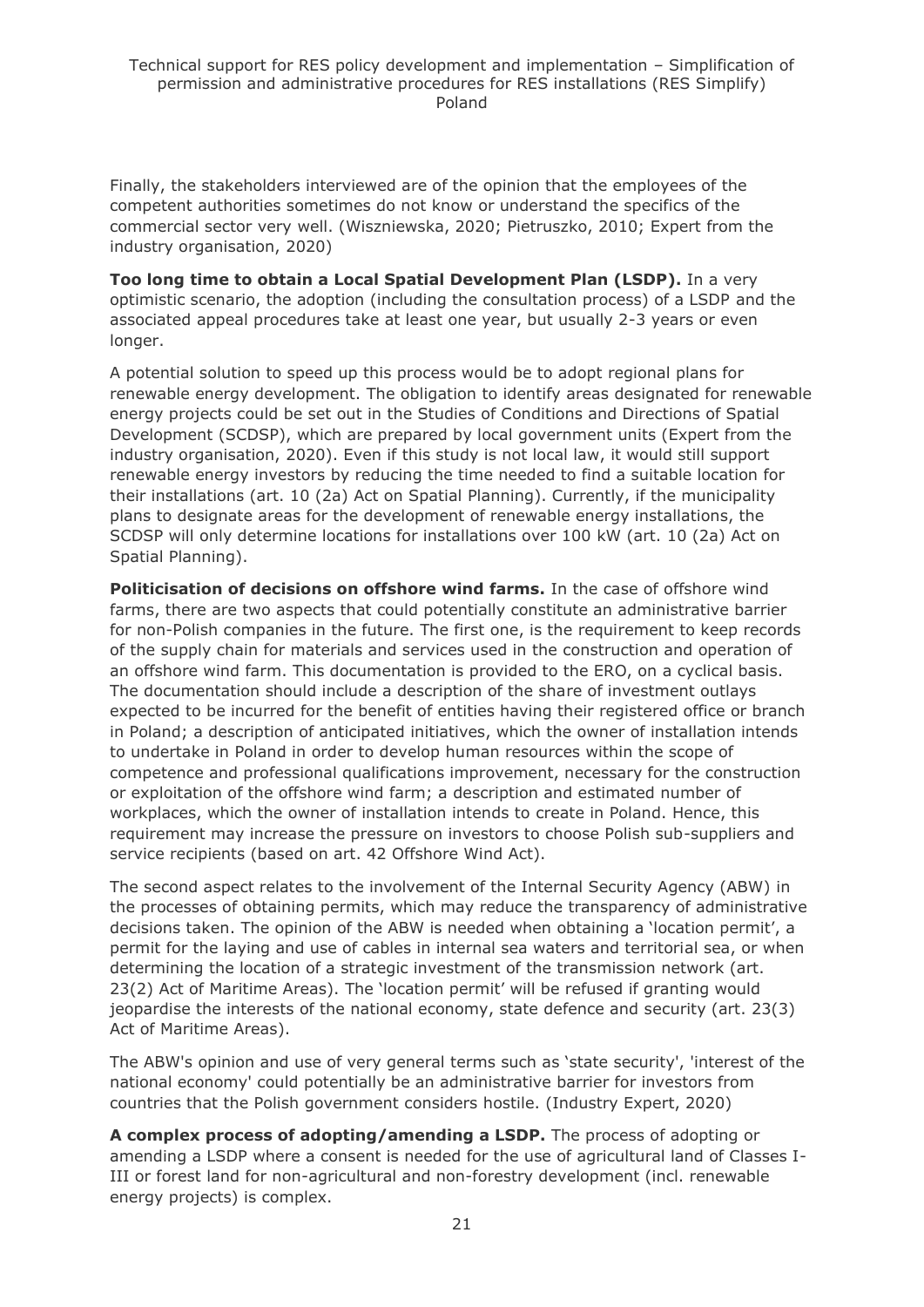The use of agricultural land of Classes I-III as well as forest land for non-agricultural and non-forest purposes (e.g., purpose of installing renewable energy technology) requires the consent of the voivodship marshal<sup>7</sup> (*marszałek województwa*), which follows the opinion of the Chamber of Agriculture. Furthermore, the use of agricultural land of Classes I-III for non-agricultural purposes requires the consent of the Minister in charge of rural development, currently the Ministry of Agriculture and Rural Development (with certain exceptions provided in sec. 2a of the Act on the Protection of Agricultural and Forestry Land). Designation of forest land owned by the State Treasury for non-forest purposes requires the consent of the Minister responsible for forestry (currently, the Ministry of Climate and Environment) or a person authorised by him.

In the first step, the project developer will therefore apply for a consent to use the agricultural land of Classes I-III as well as forest land for non-agricultural and non-forest purposes to the municipality and wait for the head of the local government (*wójt*, mayor, city president) to take action. The head of the local government will then request other authorities concerned for their opinion on the consent. The application with respect to forest land owned by the State Treasury shall be accompanied by the opinion of the Director of the Regional Directorate of State Forests (art. 7 Act on the Protection of Agricultural and Forestry Land).

The voivodship marshal, the Minister responsible for rural development, and the Minister responsible for forestry (or a person authorised by him) may require that the project developer submits several alternative applications presenting different directions of the spatial planning for the intended development (art. 7(5) Act on the Protection of Agricultural and Forestry Land).

## **Identified good practice**

**Register of Small RES Installations - submission of documents to the municipality or city office.** As a rule, applications for the entry into the Register of Small RES Installations are submitted to the appropriate local branch of the ERO, in whose area of operation the company is based. However, an application for entry in the register may also be submitted to the municipal or city office. In the application, the President of the ERO must be indicated as the authority keeping the register (Rejestr OZE, 2020; Industry expert, 2020).

## <span id="page-21-0"></span>**2.1.4. Grid connection permit**

## **Process flow**

An electricity transmission or distribution company is obliged to conclude a grid connection agreement with parties applying for grid connection on an equal basis and to connect, as a priority, renewable energy source installations. If the energy company refuses to enter into a grid connection agreement or to first connect a renewable energy source installation, it is obliged to immediately notify the President of the Energy Regulatory Office and the interested entity of its refusal in writing, stating the reasons for the refusal (art. 7(1) Energy Law).

 $7$  The head of the provincial-level government for each of the sixteen Poland's voivodeships.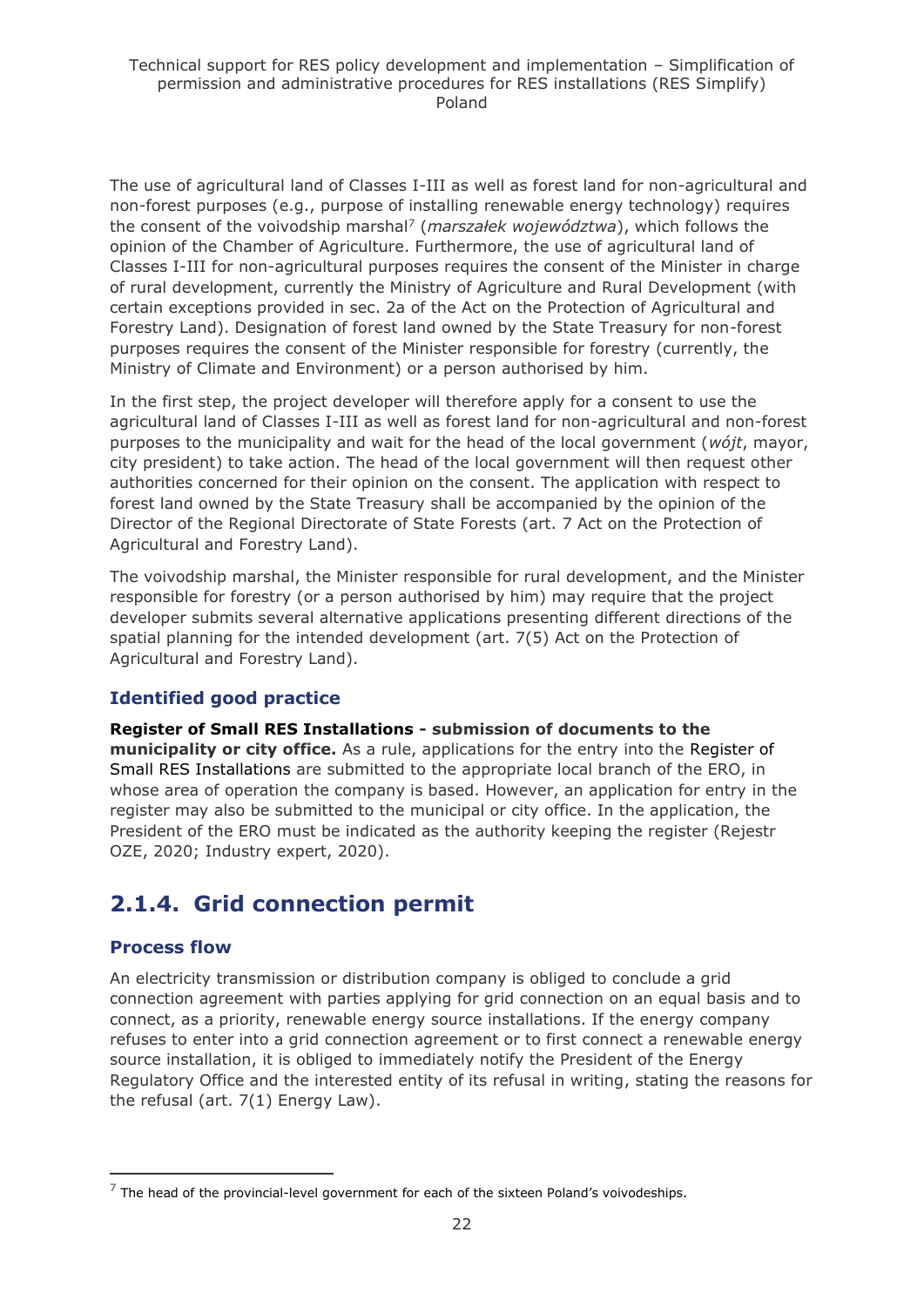In order to carry out the grid connection, a grid connection contract is concluded between the electricity transmission or distribution companies and the investor (art. 7(2) Energy Law). The grid connection agreement contains among other things information on the date of the connection, the amount of the connection fee, the scope of the necessary grid connection works, the liability of the parties for failure to comply with the terms and conditions of the agreement, and in particular for any delay in the completion of the agreed grid connection works, as well as the duration of the agreement and the conditions for its termination (art. 7(2) Energy Law).

In the case of an offshore wind farm, the deadline for the first delivery of the produced electricity to the electricity grid cannot be longer than 120 months from the conclusion of the contract, and in the case of other renewable energy installations, no longer than 48 months (art. 7(2a) Energy Law).

To connect the installation to the electricity grid, the project developer must in the first step determine the grid connection conditions. For this purpose, the developer files an application for the definition of the connection conditions with one of the DSOs or with the transmission system operator (TSO) (art. 7(3a) Energy Law).

The grid connection procedure depends on the type of connection. If the installation is connected to a network with a voltage above 1 kV, an extract from the LSDP or, in the absence of such a plan, the decision on the location of a 'public purpose investment' and the decision on the development conditions need to be attached to the grid connection application, if required under the rules for planning and spatial development. In the case of offshore wind, the 'location permit' shall be attached to the grid connection application  $(art. 7 (8d)(1)-(3)$  Energy Law).

For the connection of renewable energy installations with a capacity exceeding 2 MW to a power grid with a nominal voltage of more than 110 kV, an impact assessment of the installation to be connected on the National Power System (KSE) must be attached to the grid connection application. The assessment report is prepared by the operator of the distribution or transmission network (art. 7(8e), 8(8ea) Energy Law).

After submission of the application to the grid operator, the application is verified by the grid operator. If the application is complete and meets the requirements of the specific installation, grid connection conditions and a grid connection agreement are prepared. After the contract is signed, the realisation of the grid connection begins (Przyłączanie wytwórcy energii, n.d.).

The grid connection fee is charged based on the actual expenditures incurred. Exceptions apply to:

- The renewable energy installations with an installed capacity not exceeding 5 MW. They pay 50% of the grid connection fee based on the actual expenditures.
- The micro-installations. Their connection to the electricity grid is free of charge.

The entity applying for the connection to the grid with a voltage higher than 1 kV must pay an advance payment in the amount of PLN 30/kW (EUR 6.70/kW), but no more than the amount of the expected grid connection fee and no more than PLN 3,000,000 (EUR 670,110) (art. 7 Energy Law).

## **Micro-installations (up to 50 kW)**

If final energy consumer (company) applies for the connection of a micro-installation to the grid and the installed capacity of the micro-installation (systems with installed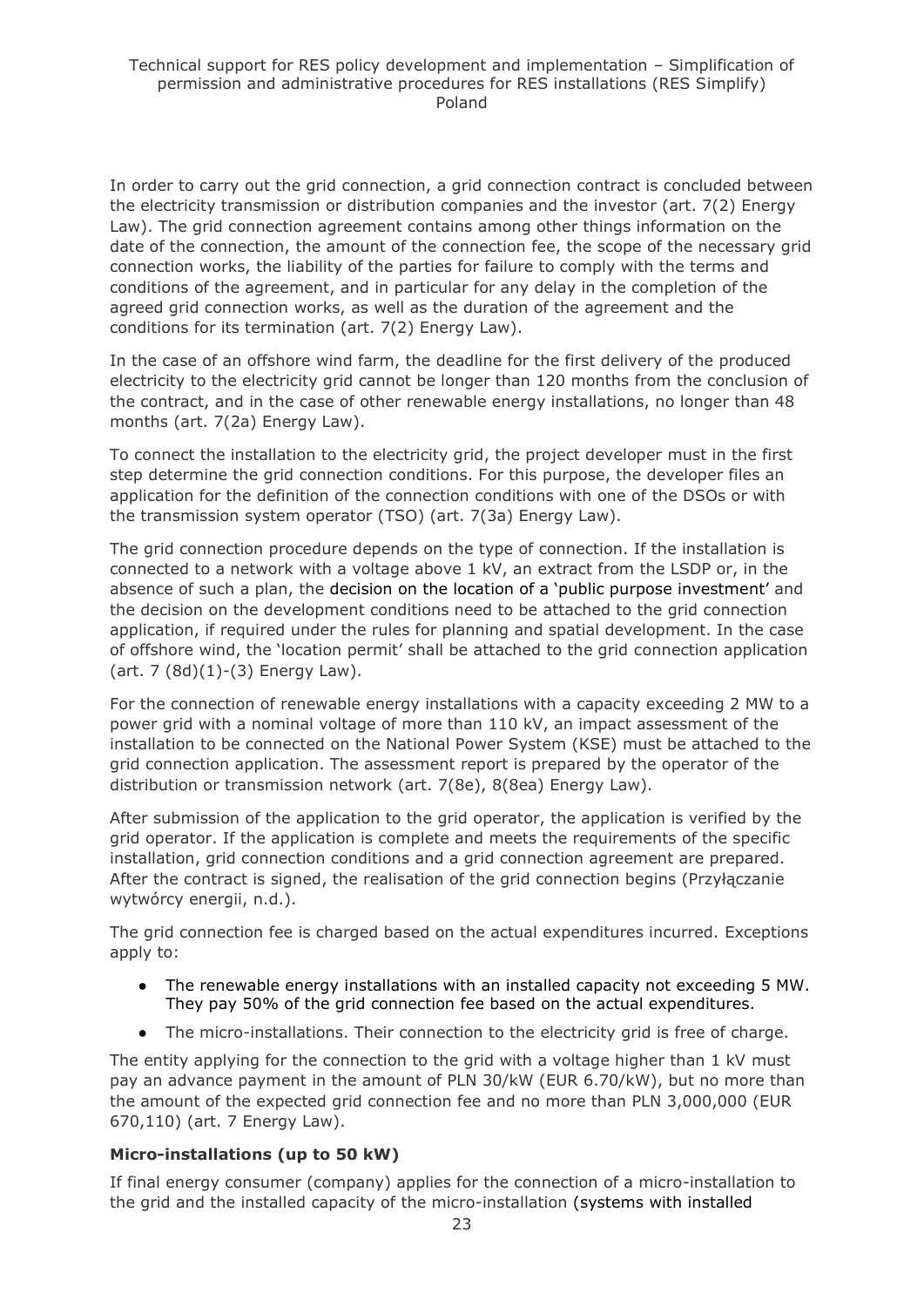capacity of 50 kW or less) does not exceed the capacity specified in the grid connection terms and conditions issued by the grid operator, the grid connection takes place based on the grid connection application submitted to the grid operator. Otherwise, the microinstallation is connected to the grid pursuant to a grid connection agreement (art.  $7(8d^4)$ ) Energy Law).

## **Deadlines**

#### *Advance payment*

The advance payment shall be made within 14 days after submitting the application to determine the grid connection conditions, otherwise the application will not be considered (art. 7 Energy Law).

#### *The grid connection conditions*

The electricity transmission or distribution company is obliged to issue the grid connection conditions within (art. 7(8g) Energy Law):

- 1) 21 days from the day of submitting the application when connecting an installation with the capacity of no more than 40 kW to a network with voltage not exceeding 1 kV
- 2) 30 days from the day of submitting the application, when connecting an installation with the capacity of more than 40 kW to a network with voltage not exceeding 1 kV
- 3) 120 days from the day of submitting the application, when connecting a facility to the grid with voltage higher than 1 kV, but less than 110 kV
- 4) 150 days from the date of submission of an application, when connecting a facility to the network with a voltage of or higher than 110 kV.

In particularly justified cases, the transmission or distribution grid operator can extend the deadlines by up to half of specified deadlines (art. 7(8g) Energy Law).

The conditions for grid connection shall be valid for two years from the date of their issue (art. 7(8i) Energy Law).

#### *The grid connection*

The transmission or distribution grid operator specifies the planned schedule for the connection of the renewable energy installation to the electricity grid in the grid connection conditions. The schedule takes the planned work and the individual grid development stages into account (PGE Procedura dla Wytwórców, n.d.).

#### *First delivery of electricity to the grid*

Deadline for the first delivery of the electricity produced by the renewable energy installation into the electricity grid may not be longer than 48 months, and in the case of offshore wind - 120 months from the date of conclusion of the grid connection agreement. Failure to deliver within the deadline indicated in the grid connection agreement is the basis for the termination of the agreement (art. 7, 2a Energy Law).

## **Micro-installations (up to 50 kW)**

In the case of the connection of a micro-installation to the distribution network, the DSO is obliged to connect the installation to the electricity grid within 30 days of receiving notification, provided that the installed capacity of the micro-installation does not exceed the capacity specified in the issued terms and conditions for the grid connection (art. 7, 8d Energy Law).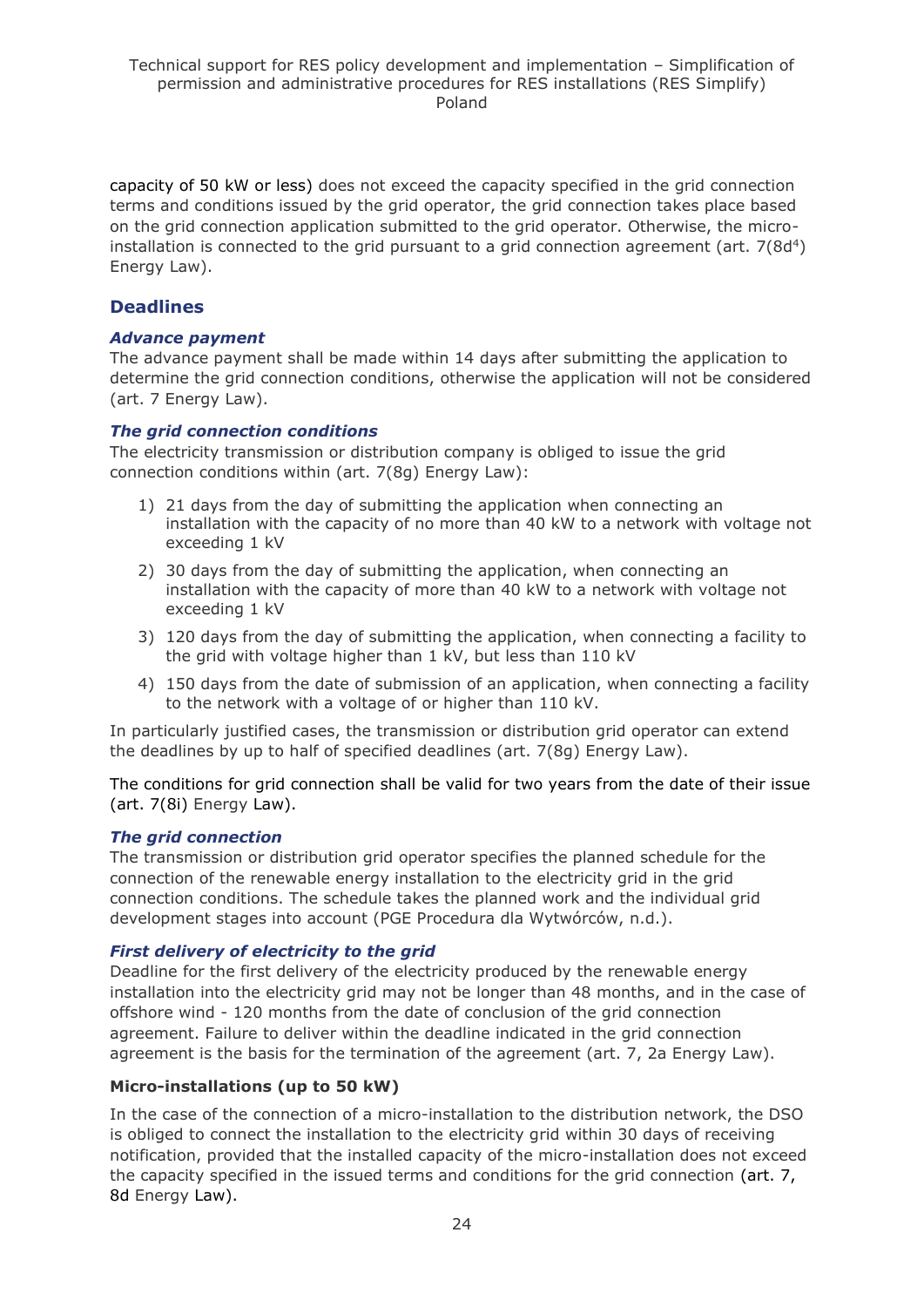## **Detected barriers**

**Too long waiting times for the grid connection conditions and too long physical implementation of the grid connection**. The connection of renewable energy installations to the distribution and transmission network constitutes a barrier in view of the length of the procedure. The problem is that although there are statutory deadlines for issuing grid connection conditions, there is a lack of legal solutions to deal with the non-compliance with those deadlines. This barrier is exacerbated by the fact that the operators of the grid systems have monopolies in the regions of Poland in which they operate.

As a result, developers of renewable energy projects have no choice but to wait. In the case of micro-installations (up to 50 kW), the lead time is up to 5 months if there is no need for grid connection conditions and up to 14 months if the grid connection conditions are required (Podłączenie źródła w trybie wniosku, n.d.).

In addition, there is a lack of effective legal instruments if the grid operator exceeds the deadlines for the realisation of the grid connection. In Poland, there are no official maximum deadlines for the practical implementation of the grid connection. If the deadline is exceeded, there are insufficient legal tools to enforce the connection to the electricity grid (Experts from industry associations, 2020)

In the context of this barrier, the great inactivity of public administrations and operators is highlighted. (Industry representative, 2020)

**The destabilisation of the network due to the micro-installations.** Unofficial reason for delays in physical implementation of grid connection by the grid operators stems from the concerns about the destabilisation of the network due to the renewable energy microgeneration systems (Industry organisation representative, 2020). The number of prosumers in Poland has increased enormously in the past five years: 4,050 prosumers in 2015 and 457,443 in 2020 (Zyska, 2021).

In this context, the argument arises that the operators should have the right to disconnect the system from the grid if too much energy is produced (Industry expert, 2020).

**Too much discretion for ERO in the context of the 'near site direct wire' PPA.** The 'near site direct wire' type of the Power Purchase Agreement (PPA) provides for a possibility to transmit energy without using the public grid. A direct power line connects an isolated electricity generation unit to the facilities of the customer or connects the electricity generation unit of a company with the equipment belonging to that company or installations belonging to its subsidiaries.

A significant advantage of this type of PPA is that the parties to the agreement are not obliged to pay transmission fees. It should be noted that the construction of a direct line requires, prior to the issuance of the construction permit, the consent of the President of the Energy Regulatory Office (ERO) (art. 7a Energy Law).

The previous investment practice shows that ERO is reserved towards the construction of direct lines. Its position is to connect generation facilities to the public grid, if such a possibility exists. This approach by ERO directs producers towards classic off-site PPAs (Mrowiec, 2019).

There are two problems related to this type of cooperation. The first is the already mentioned H10 rule that is set in the Act on Windfarms. In the case of the 'near site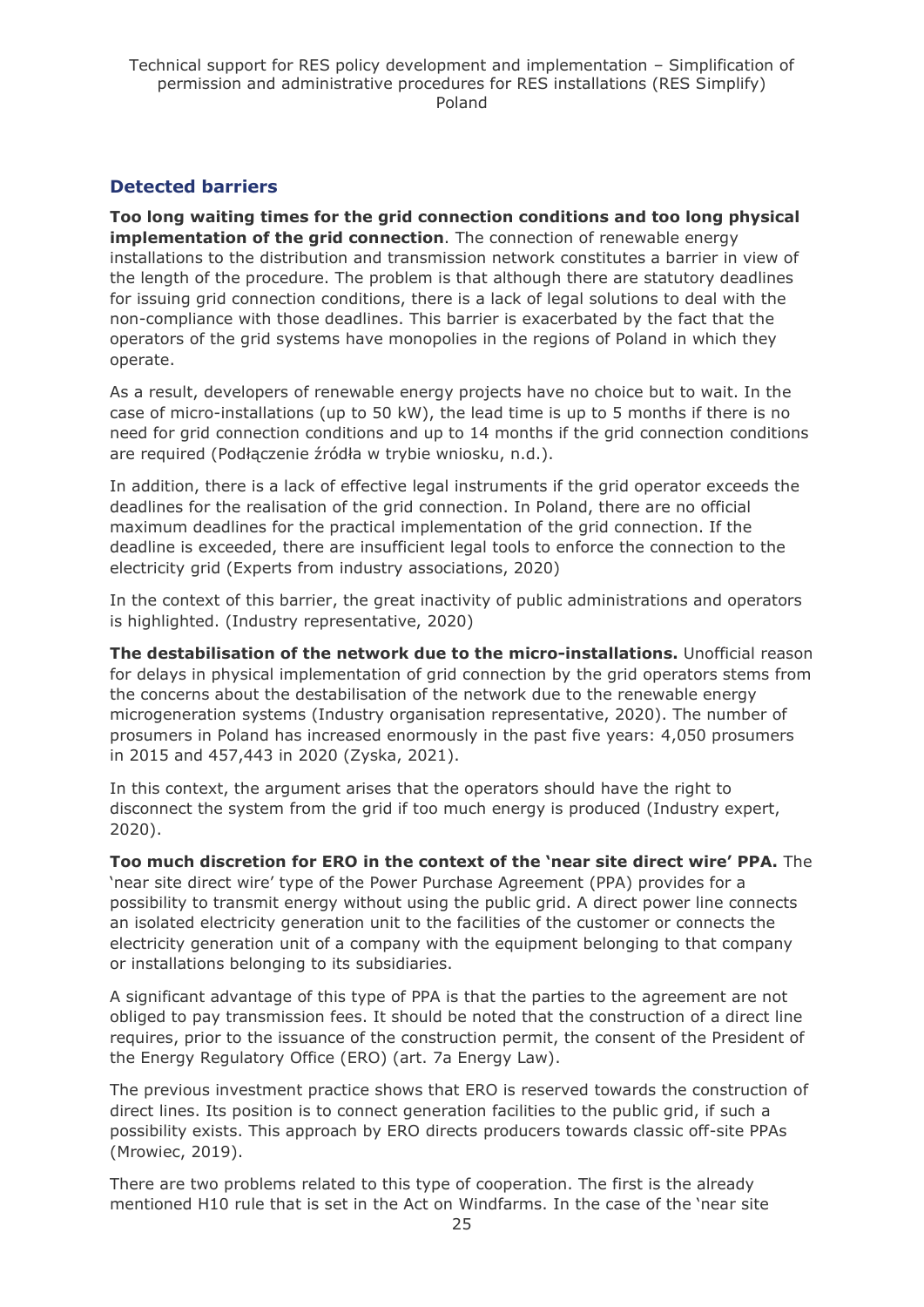direct wire', the renewable energy installation should be located in the nearby vicinity of the recipient, and electricity is sent via a dedicated distribution grid. The 10H rule makes it impossible to construct a wind energy installation close to, for example, an industrial plant.

The second problem concerns the obligation to obtain the consent of the President of the ERO for the construction of a direct line (art. 7q Energy Law). According to one interviewee, it is theoretically possible under the current law to use a direct line. In practice, however, the ERO has not allowed anyone to use a direct line in the last 15 years (Industry organisation representative, 2020).

## **Identified good practice**

**Out-of-court dispute settlement.** In Poland, there is a Coordinator for negotiations to the President of the ERO, which is responsible for conducting out-of-court dispute settlement procedures between the renewable energy prosumers and energy companies (e.g., grid operator in the area where the micro-installation is located).

Among other things, the Coordinator deals with the questions related to the grid connection of micro-installations and provision of electricity transmission or distribution services. The key role of the Coordinator is to help the parties to resolve the dispute. His key tasks are therefore to bring the parties' positions closer together and to propose a solution to them (art. 31a Energy Law).

## <span id="page-25-0"></span>**2.1.5. Corporate legal fiscal**

## **Process flow**

In Poland, the following real estate is subject to the property tax (art. 2(1) Local Tax Act):

- land
- buildings or parts thereof
- structures or parts thereof connected with the performance of business activities.

It is common practice to apply to local government units (e.g., municipalities) for an individual tax interpretation for renewable energy installation. However, as a general rule can be concluded that, the real estate tax is relevant for both onshore wind power plants and PV installations.

According to the Local Tax Act, the property tax payer is the owner of the property (art.  $3(1)(1)$  Local Tax Act).

Besides the property tax on land, in the case of onshore wind power plants, this tax concerns also the construction elements of the power plant (i.e., the foundation and the tower). The technical equipment of the power plant which is responsible for generating electricity is exempt from this tax. The exemption resulted from the amendments to the RES Act, the Act on Windfarms and the Construction Law (Amendment Act), which entered into force on 29 August 2019 (TaylorWessing, 2019; KPMG, 2020, art. 2(1), art. 3(1) Amendment Act).

Each municipality can set its own rate of the property tax. However, it cannot exceed 2% (KPMG, 2020).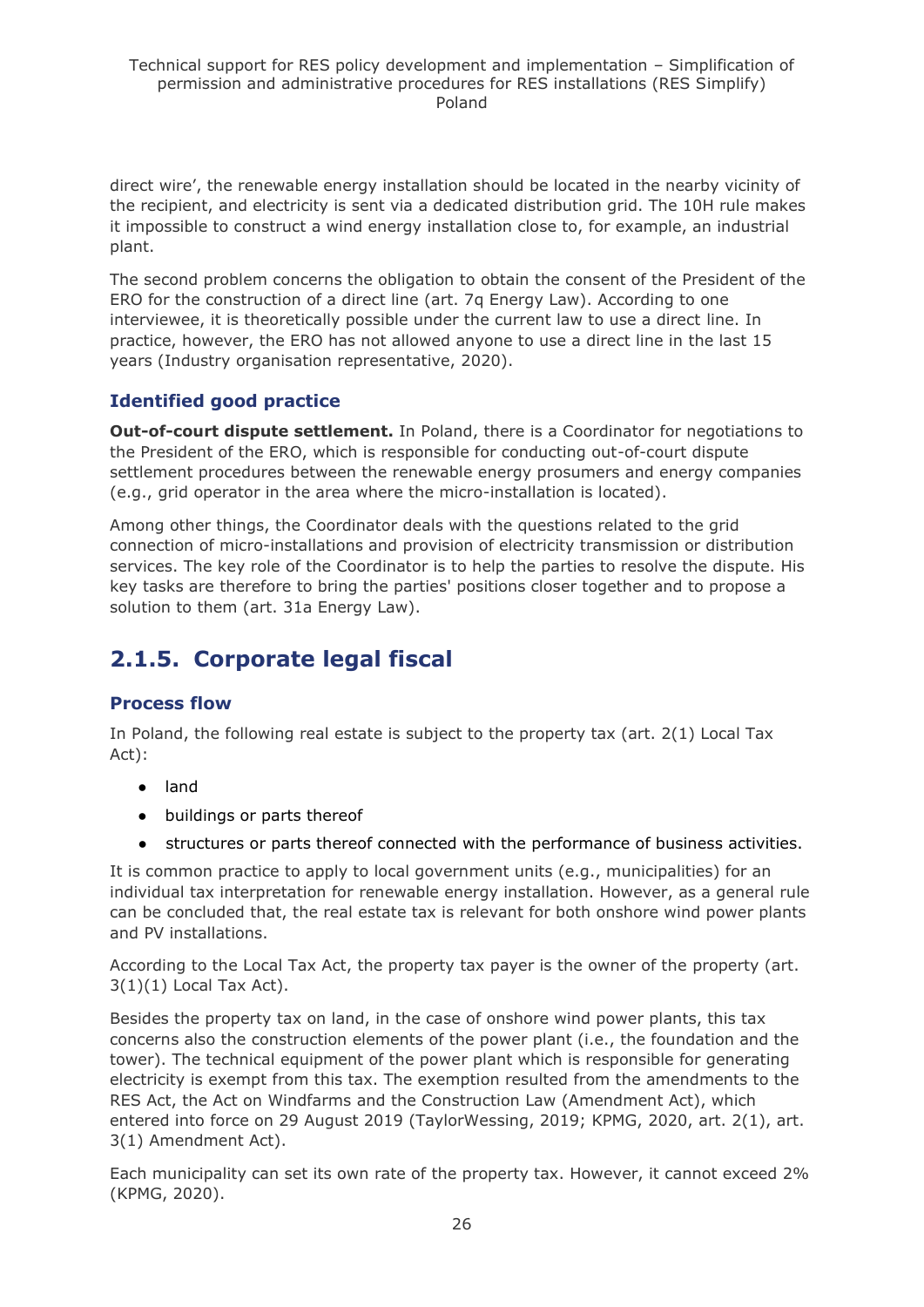In addition, companies operating wind power plants and ground-mounted PV installations, which are established and operating as limited liability companies or jointstock companies are subject to corporate income tax. The current rate of the corporate income tax in Poland is set at 19% (ibid.).

Offshore wind farms are not subject to property tax, which is mandatory for renewable energy technologies developed onshore. Therefore, it was considered reasonable to impose a separate tax on producers generating electricity from wind energy at sea (Justification - Offshore Act, 2020).

Consequently, a concession fee for offshore wind companies was introduced under the Act on the Promotion of Electricity Generation in Offshore Wind Farms of 17 December 2020. The amount of the concession fee for offshore wind companies is a sum of two elements (art. 34(2a) Energy Law): (1) the product of the revenues of a company from the sales within the scope of the licensed activity and certain ratio (art. 34(2) Energy Law) and (2) the product of the installed capacity of the offshore wind farm and certain ratio (art. 34(2a)(2) Energy Law). The ratio for the first element may not be less than PLN 1,000 (EUR 220<sup>8</sup>) and more than PLN 2,500,000 (EUR 551,008) (art. 34(3) Energy Law). The ratio for the second element cannot be greater than PLN 23,000 (EUR 5,069) (art. 34(3a) Energy Law). The above-mentioned ratios are determined by the Council of Ministers of Poland by means of a regulation (art. 34(6) Energy Law; KPMG, 2021).

## **Deadlines**

### *Property tax*

In general, obligation to pay property tax arises from the first day of the month following the month in which the circumstances giving rise to the obligation to pay tax arise (art. 6(1-2) Local Tax Act). Some exemptions are set in art. 6(1-2) Local Tax Act. The deadlines to pay the monthly tax rate is  $15<sup>th</sup>$  day of the month for every month except January (where the rule of  $31<sup>st</sup>$  of January applies, followed by declarations for property tax for a given tax year). The mentioned deadlines apply for legal entities – art. 6 (9) and does not concern private individuals (regulated in art. 6 (6)).

#### *Corporate income tax*

By the end of the first quarter of the next year legal persons subject to the corporate income tax must submit an annual tax return for the previous year and pay the tax due (Intertax, n.d.; art. 27 (1) CIT Act).

#### *Concession fee*

The concession fee for the offshore wind farms is paid to the state budget annually (art. 34(1) Energy Law).

## **Detected barriers**

**Uncertainties in interpretation of the Property Tax Law for PV projects.** Tax legislation is complex and changes frequently. There is also an inconsistency as the tax authorities often interpret the law differently than the administrative courts on certain issues. In the case of property tax, it is a challenge for taxpayers to understand which elements of the PV installation are to be classified as buildings and which as structures, which is of fundamental importance when calculating the property tax. In practice, each element that is part of a functioning photovoltaic farm (e.g., transformer station,

<sup>&</sup>lt;sup>8</sup> Exchange rate from 12.04.2021: EUR  $1 = \sim$  PLN 4.52 [\(www.oanda.com\)](http://www.oanda.com/currency/converter/)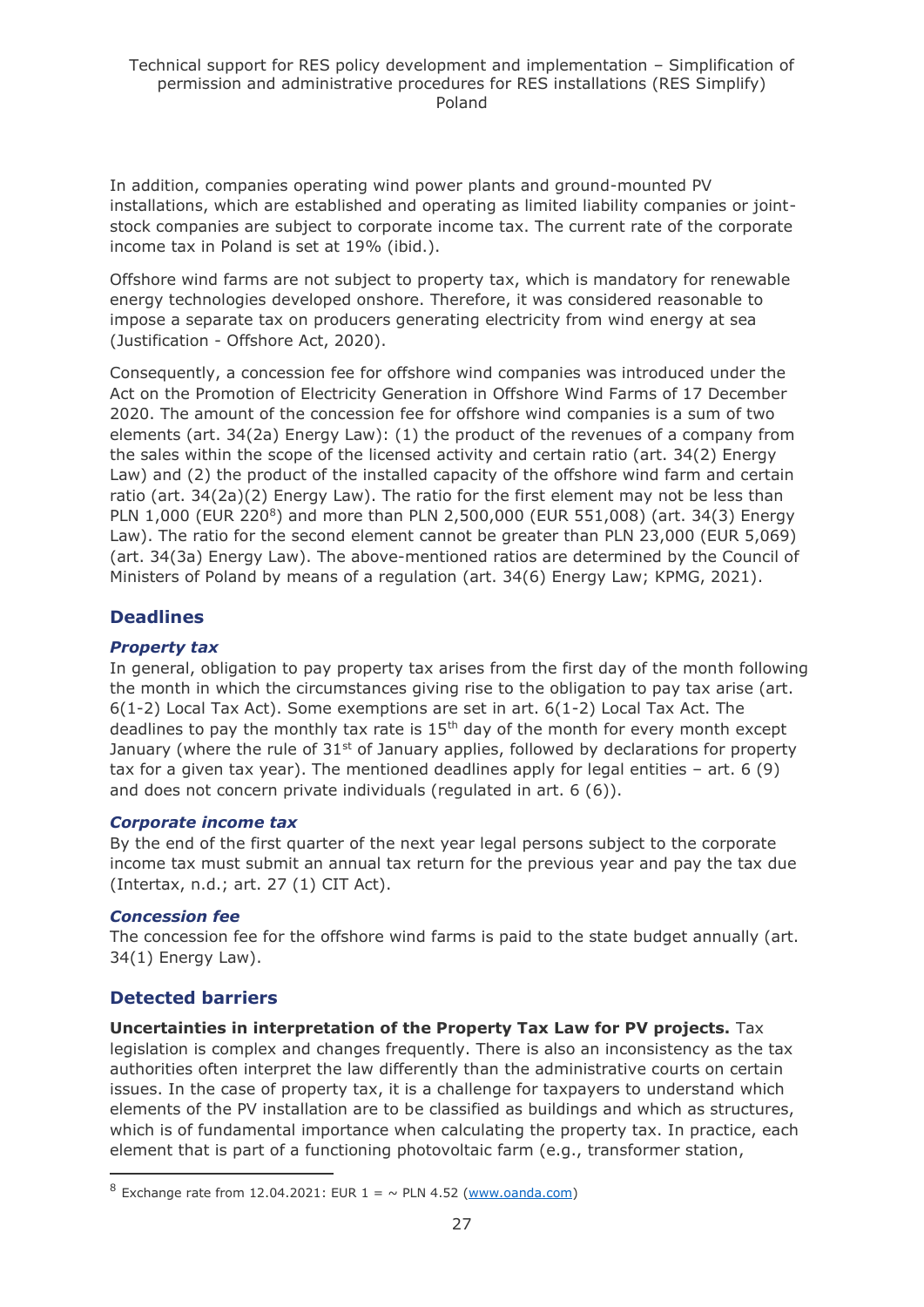transformers, photovoltaic panels, steel supporting structure elements driven into the ground) should be analysed separately in order to make correct property tax calculations (Guerri, 2020).

Most interpretation disputes in the field of property tax relate to the fact that a taxpayer classified a given element as a building (and paid a lower tax) and the municipal authority challenged this fact and reclassified it as a structure (which entails a significantly higher tax to be paid). In the case of a structure, the basis for calculating the property tax is its market value, and in the case of a building, the surface area covered by the building (ibid.)

## **Identified good practice**

**Property tax exemptions for investors in PV projects.** According to the Resolution No. XIII/316/19 of the City Council of Wrocław of 5 September 2019, buildings (except agriculture and/or fisheries and buildings related to large-scale commercial activities) that are connected to a PV installation can be exempted from property tax for a period of 5 years (art. 2(2), 3(2), 6(1) Resolution No. XIII/316/19).

Applications for this exemption could be submitted no later than 31 December 2020. The conditions to be eligible for the exemption were as follows: (1) expenditure of at least PLN 15,000 gross (EUR 3,306); (2) connection of a PV installation to the building during the entire period of use of the exemption; (3) submission of an application for exemption; (4) entrance of the investment in the Low Carbon Economy Plan of Wrocław. The amount of the exemption may not exceed  $100\%$  of the costs incurred (art. 4(1-4), art. 5(4), art. 6(3) Resolution no. XIII/316/19).

## <span id="page-27-0"></span>**3. Use of IT systems**

The traditional form of dealing with administrative matters (mail or visits to the competent authority) is dominant in Poland. Mainly, there are word/pdf application forms available for download on the websites of the competent authorities and on government portal biznes.gov.pl, which have to be filled in and submitted by mail or in person. However, for some processes the level of IT systems used is higher (see below).

#### *Spatial planning*

The extract and map extract from the Local Spatial Development Plan (LSDP) can be obtained by submitting an application in person at the office, by post or online (a trusted profile or a qualified signature will be needed). Online applications can be made through the information and services website for entrepreneurs (biznes.gov.pl). Templates of documents to be filled in can be downloaded from the same website.

A request to adopt or amend a LSDP can also be submitted online through the biznes.gov.pl website.

In the same way as for the LSDP, an extract and map extract from the Study on the Spatial Development Conditions and Directions (SSDCD) can be obtained.

In the case of planning an investment on agricultural land of Classes I to III, the redesignation of agricultural land to non-agricultural land can also be carried out online, including through the biznes.gov.pl website.

#### *Grid connection*

The level of use of IT systems varies between the distribution system operators.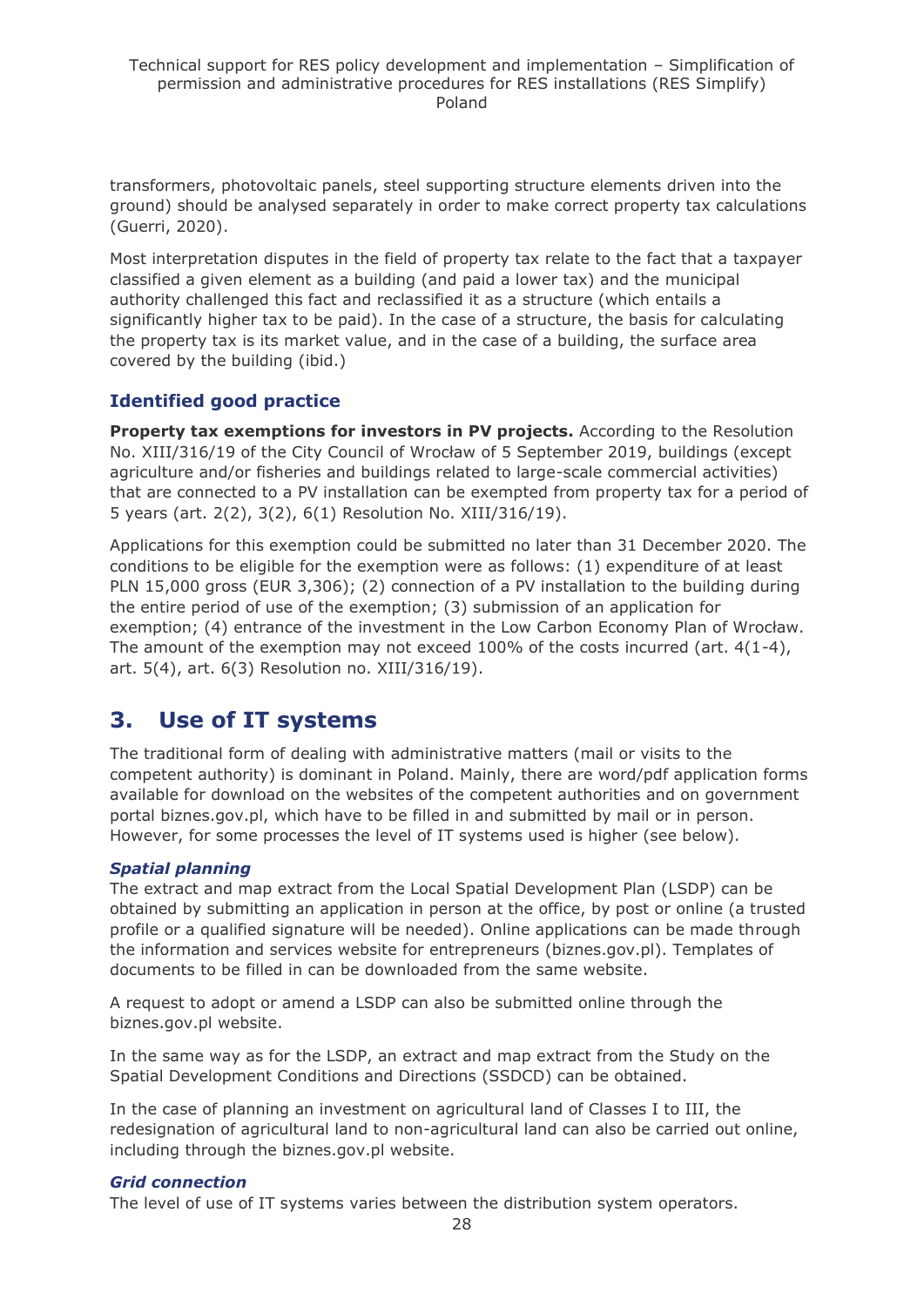The DSO Tauron, for example, has an online service<sup>9</sup> that can be used to submit the following applications: (1) for grid connection conditions and grid connection agreement, (2) for the conclusion of a grid connection agreement, (3) for the amendment of grid connection agreement (Tauron IT).

Innogy Stoen Operator (former RWE Stoen Operator) also has a similar online service<sup>10</sup> (RWE/Innogy Stoen Operator IT).

In the case of micro-installations, an application may be submitted using the application form on the website of the DSO Energa-Operator (Energa-Operator IT).

## <span id="page-28-0"></span>**4. Complaint procedure**

In general, the party who does not agree with the decision of an administrative body or with orders in administrative proceedings can lodge a complaint after the out-of-court dispute settlement measures have been exhausted (art.  $50(1)$ ; art.  $52$  LPBAC). The complaint must be submitted to the competent provincial (voivodeship) administrative court (Biznes.gov.pl, Odwołanie - sąd administracyjny).

The decision can be contested by anyone having legal interest in the matter. Unless otherwise provided by law, an appeal against the decision needs to be submitted to the competent authority whose decision is contested within 30 days of reiving the decision or from the date on which the applicant became aware of the act (art. 53 LPBAC). The appeal is lodged through the authority whose decision is subject of the appeal. The competent authority is then obliged to forward the appeal together with the reply to the appeal to the competent court - a Provincial Administrative Court - within 30 days of receipt (art. 54 LPBAC). A judgment of the provincial administrative court may be appealed to the Supreme Administrative Court (art. 15(1) LPBAC).

In addition to the general administrative court procedure described above, there are some specific rules for complaint procedure for certain permits, decisions of the competent authorities in the field of renewable energy. It has to be noted that while spatial planning and environmental permitting processes entail wide public rights to complain about the decisions made (meaning that this right can be exercised by the applicant and any other natural or legal person, even without a direct impact by the project), construction permitting only ensures this right to those directly impacted by the potential building and construction works.

More detailed descriptions of these permit or decision specific complaint procedures are provided below.

## *Local Spatial Development Plan (LSDP)*

It is not possible to appeal against a LSDP. However, it is possible to challenge the decision of the competent authority in an administrative court after the municipal council has been requested to remedy the legal violation identified by the investor (LSDP procedure, 2020).

<sup>10</sup> [https://przylacza.innogystoenoperator.pl/skladanie-](https://przylacza.innogystoenoperator.pl/skladanie-wniosku?issue_kind=connection_object&issue_type=connecting_production_installation)

<sup>9</sup> <https://logowanie.tauron-dystrybucja.pl/login?service=https://przylaczenia.tauron-dystrybucja.pl/>

[wniosku?issue\\_kind=connection\\_object&issue\\_type=connecting\\_production\\_installation](https://przylacza.innogystoenoperator.pl/skladanie-wniosku?issue_kind=connection_object&issue_type=connecting_production_installation)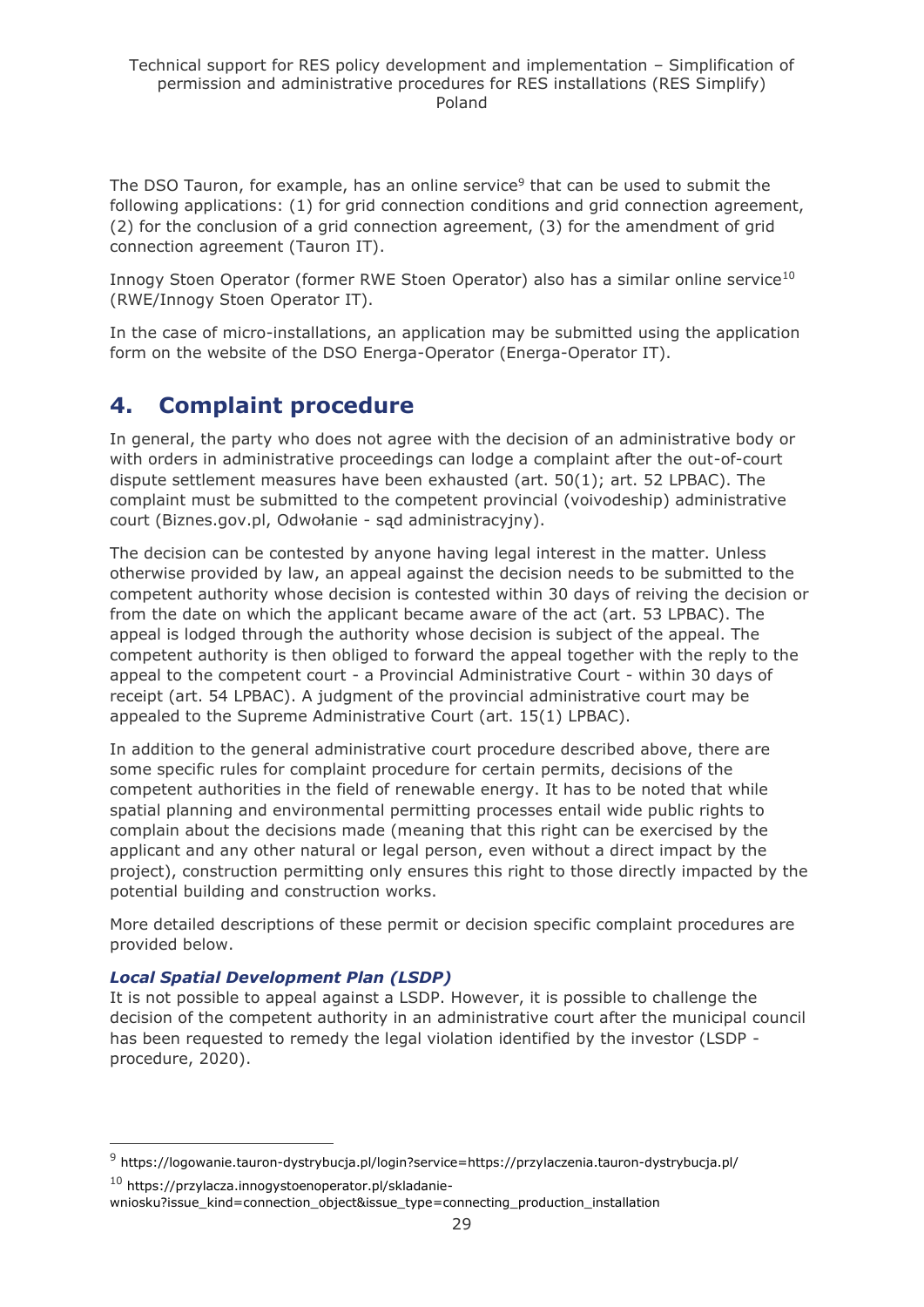#### *Decision on the location of a public purpose investment*

When deciding on the location of a public purpose investment, both positive and negative decisions of the competent authority can be appealed. The complaint must be submitted to the local Self-Government Boards of Appeal through the town or municipality office that issued the decision. The deadline for filing the appeal is 14 days, counting from the day of receiving the decision or its public announcement. If the decision was issued by a provincial office, the appeal must be submitted to the Minister of Funds and Regional Policy (through the provincial office) (Cel publiczny, 2021).

Moreover, applicant can appeal against the approvals or disapprovals (made in a form of a decision) of other authorities concerned in the decision-making process on the location of a public purpose investment project. If applicant disagrees with the decision, he can file a complaint against it via the office which issued the decision (approval or disapproval). The deadline for filing the complaint is 7 days of receiving the decision. The complaint procedure is carried out by a higher-level authority specified in the decision (ibid.).

#### *Decision on the development conditions*

It is possible to appeal against the competent authority's decision to grant or refuse to grant the development conditions. The appeal must be lodged with the local Self-Government Boards of Appeal through the town or municipality office that issued the decision. The deadline for the appeal is 14 days from receiving the decision. If the decision was issued by a voivodeship office, the appeal should be submitted to the Ministry of Development, Labour and Technology (through the voivodeship office) (DWZ, 2021).

In the decision-making process, the competent authority may request advise from other authorities concerned. Other authorities concerned provide their consent or disapproval in the form of a decision. If the project developer does not agree with the decision, he can file a complaint. The complaint has to be submitted through the office handling the application. The deadline for filing the complaint is 7 days of receiving the decision. The complaint procedure is carried out by a higher-level authority specified in the decision (ibid.).

#### *Decision on environmental conditions*

The decision on environmental conditions can be appealed within 14 days of receiving the decision. If the number of parties to the procedure exceeds 10, the parties can be notified about the decision by a public announcement (art. 74 (3) PIE Act).

The decision may be appealed by the applicant, other natural or legal persons affected by the project (art. 74 (3a) PIE Act), and environmental organisations, if this is justified by the statutory objectives of that organisation (art. 44 (2) PIE Act). In addition, the regional director for environmental protection can challenge the decision on environmental conditions in the event of irregularities when issuing a decision. In such a case he could, for example, require the annulment of the decision (art. 76 (1) PIE Act).

The appeal must be submitted through the competent authority which issued the decision.

#### *Environmental Impact Assessment (EIA)*

The decision of the *wójt*, the mayor or the town president to carry out an environmental impact assessment can be objected by the party (art. 65 (2) PIE Act). The complaint shall be lodged with a higher-level authority. In the case of a decision made by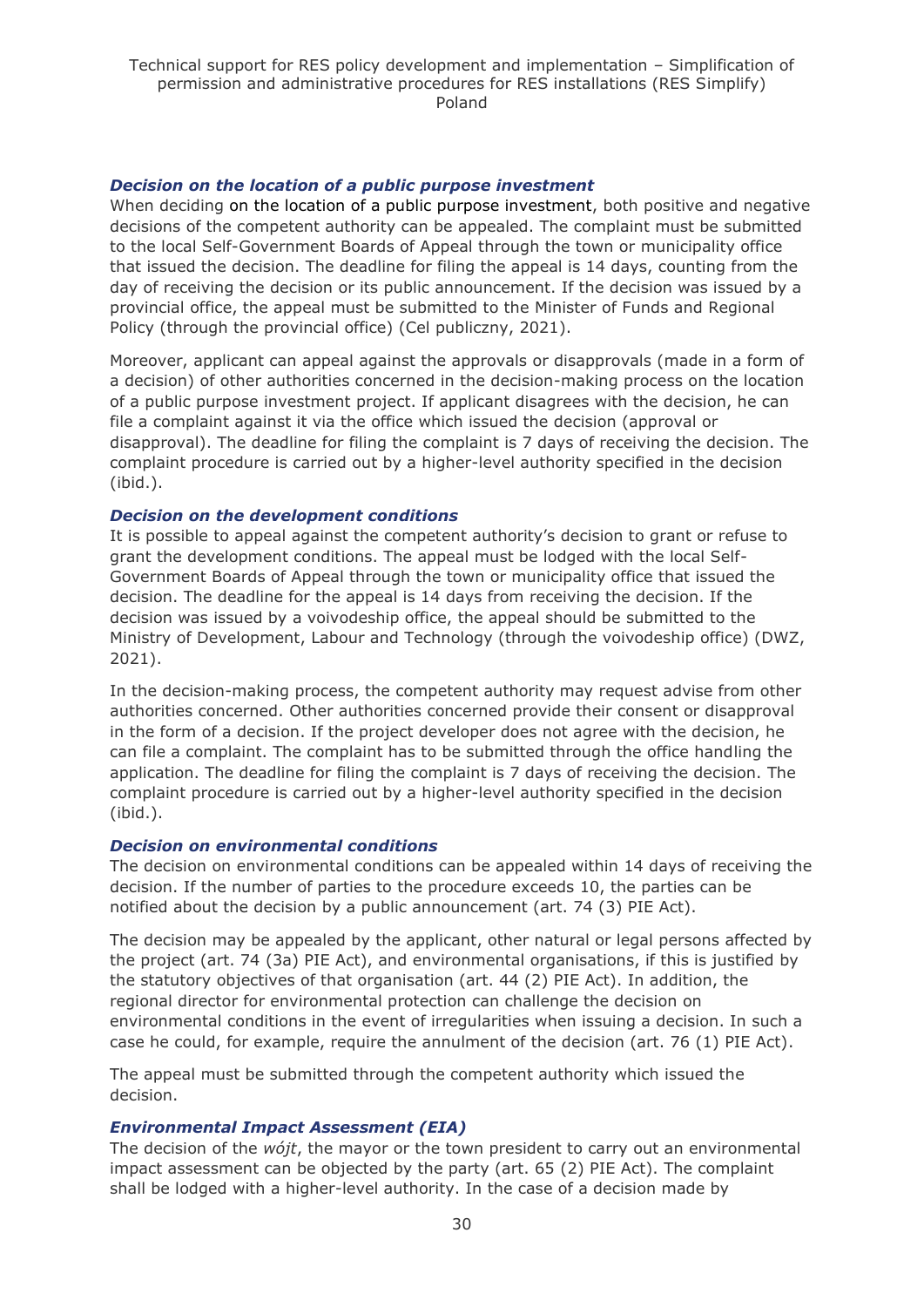municipality/city, this is the local government appeals board, unless otherwise provided by special laws (art. 17(1) CAP). According to article 65(2) of the PIE Act, the legislator restricts the possibility of submitting a complaint only with regard to decisions obliging to carry out the environmental impact assessment. This means that in those situations where a decision has been made that there is no need to carry out an environmental impact assessment, the correctness of the decision can only be assessed at the appeal stage against the decision ending the procedure (II SA/Gl 286/19, 2019).

If the competent authority decides that the EIA report is necessary, it will suspend the procedure for the decision on environmental conditions until the submission of the EIA report. There is no right to appeal against this decision (art. 69 (4), (5) PIE Act).

*A concession for the production of electricity from renewable energy sources* ERO's decision on the concession can be appealed within 2 weeks of receiving the decision. The appeal is filed through the ERO and handled by the District Court in Warsaw - the Court of Competition and Consumer Protection. The cost of the appeal (court fee) is a PLN  $1,000$  (EUR 220<sup>11</sup>). The appeal is considered in accordance with the provisions of the Civil Procedure Code.

If the ERO considers the appeal well-founded, it may - without transmission the file to court - annul or amend the decision in whole or in part. The ERO sends a new decision to the applicant and the applicant can appeal the new decision again (Biznes.gov.pl, Koncesja na OZE).

#### *Grid connection*

The disputes concerning the grid connection shall be resolved by the President of the ERO (art. 8 Energy Law). The disputes include for example:

- the refusal to conclude a grid connection agreement or to increase the grid connection capacity
- the refusal to connect a renewable energy installation with a priority
- the refusal to connect a micro-installation or failure to connect a micro-installation within the deadline of 30 days from the submission of the notification (art. 7 par. 8d7 item 2 Energy Law)
- unjustified limitation of operation or disconnection of the micro-installation from the grid, etc.

The decision of the President of ERO can be appealed to the District Court in Warsaw the Court of Competition and Consumer Protection - within 2 weeks of receiving the decision (art. 30(2) Energy Law).

Decisions of the ERO can be appealed to the District Court in Warsaw - the Court of Competition and Consumer Protection - within 7 days of receiving the decision (art. 30(4) Energy Law; art.  $479^{46}$ (2) CCP).

## <span id="page-30-0"></span>**5. Specific features to ease administrative procedure**

Table 2 below provides information on the existing specific features to ease administrative procedures in Poland.

<sup>&</sup>lt;sup>11</sup> Exchange rate from 15.01.2021: EUR  $1 = \sim$  PLN 4.53 (www.oanda.com).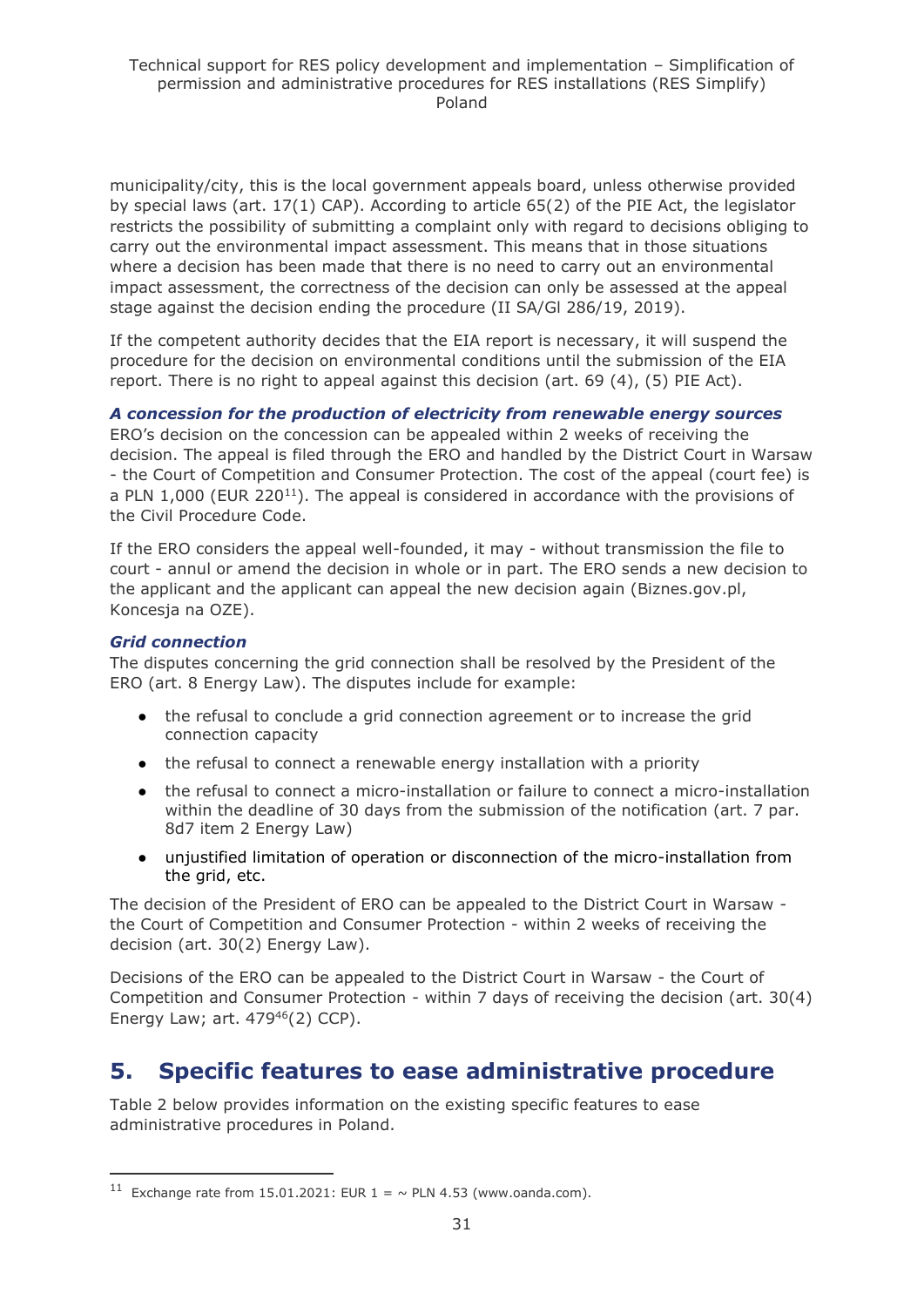| <b>Specific feature</b>                               | <b>Existing</b> | <b>Short description</b>                                                                                                                                                                                                                                                                                                                                                                                                                                                                                                                                    |
|-------------------------------------------------------|-----------------|-------------------------------------------------------------------------------------------------------------------------------------------------------------------------------------------------------------------------------------------------------------------------------------------------------------------------------------------------------------------------------------------------------------------------------------------------------------------------------------------------------------------------------------------------------------|
| Simultaneous procedures                               | no              |                                                                                                                                                                                                                                                                                                                                                                                                                                                                                                                                                             |
| National contact points and<br>one-stop-shops         | no              |                                                                                                                                                                                                                                                                                                                                                                                                                                                                                                                                                             |
| Application of $2+1$ and $1+1$<br>rules               | no              |                                                                                                                                                                                                                                                                                                                                                                                                                                                                                                                                                             |
| Simple notification<br>procedure                      | yes             | Simple notification is used for micro-installations<br>(up to 50 kW) in the building permitting and grid<br>connection procedure:                                                                                                                                                                                                                                                                                                                                                                                                                           |
|                                                       |                 | Building permit                                                                                                                                                                                                                                                                                                                                                                                                                                                                                                                                             |
|                                                       |                 | If it is erected in an area entered in the<br>$\bullet$<br>monument register                                                                                                                                                                                                                                                                                                                                                                                                                                                                                |
|                                                       |                 | If it is installed on the roof and is no more than<br>$\bullet$<br>3 meters high                                                                                                                                                                                                                                                                                                                                                                                                                                                                            |
|                                                       |                 | Present for all grid investments                                                                                                                                                                                                                                                                                                                                                                                                                                                                                                                            |
|                                                       |                 | Grid connection                                                                                                                                                                                                                                                                                                                                                                                                                                                                                                                                             |
|                                                       |                 | If it is connected to the distribution network<br>$\bullet$                                                                                                                                                                                                                                                                                                                                                                                                                                                                                                 |
| Pre-planning                                          | no              |                                                                                                                                                                                                                                                                                                                                                                                                                                                                                                                                                             |
| Pre-application consultation                          | no              |                                                                                                                                                                                                                                                                                                                                                                                                                                                                                                                                                             |
| Project acceptance<br>measures                        | no              |                                                                                                                                                                                                                                                                                                                                                                                                                                                                                                                                                             |
| Measures to streamline<br>litigation by third parties | no              |                                                                                                                                                                                                                                                                                                                                                                                                                                                                                                                                                             |
| Other                                                 | yes             | The installation of PV systems of 50 kW or less does<br>not require a building permit or notification to the<br>architectural and building administration. For PV<br>systems exceeding 6.5 kW there is only an<br>obligation to obtain confirmation from the fire<br>security expert that the system complies with the<br>fire security requirements (art. 29, 30 Construction<br>Law). Other facilitations also for the small (not -<br>micro) PV installation are being discussed but still<br>not implemented (RES industry representative,<br>$2021$ ). |

#### *Table 2: Specific features to ease administrative procedures*

## <span id="page-31-0"></span>**6. Indicators to measure the performance of the overall process**

Table 3 below provides information on the indicators to measure the performance of the overall administrative and grid connection process in Poland.

*Table 3: Performance indicators to assess administrative and grid connection processes*

| Performance indicator                                                      | <b>Description</b>                                          |
|----------------------------------------------------------------------------|-------------------------------------------------------------|
| Average response time by                                                   | The grid connection conditions have to be issued within the |
| the competent authorities<br>and TSO/DSO for grid<br>connection procedures | following deadlines:                                        |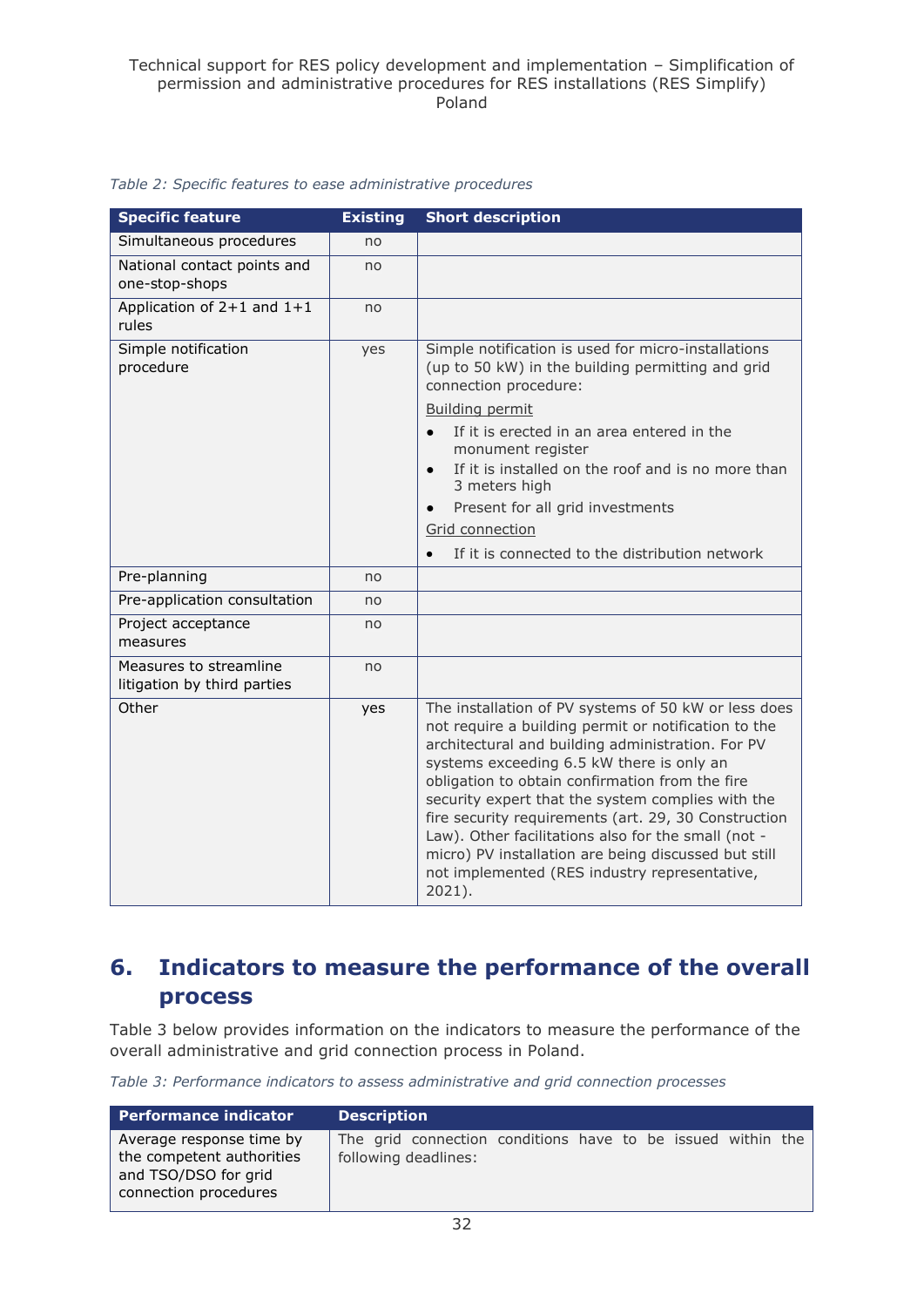|                                      | 21 days from the day of submitting the application when<br>$\bullet$<br>connecting an installation with the capacity of no more than 40<br>kW to a network with voltage not exceeding 1 kV<br>30 days from the day of submitting the application, when<br>$\bullet$<br>connecting an installation with the capacity of more than 40<br>kW to a network with voltage not exceeding 1 kV                                                                                                                                                                                |
|--------------------------------------|-----------------------------------------------------------------------------------------------------------------------------------------------------------------------------------------------------------------------------------------------------------------------------------------------------------------------------------------------------------------------------------------------------------------------------------------------------------------------------------------------------------------------------------------------------------------------|
|                                      | 120 days from the day of submitting the application, when<br>$\bullet$<br>connecting a facility to the grid with voltage higher than 1 kV,<br>but less than 110 kV                                                                                                                                                                                                                                                                                                                                                                                                    |
|                                      | 150 days from the date of submission of an application, when<br>$\bullet$<br>connecting a facility to the network with a voltage of 110 kV or<br>higher than 110 kV. (Art. 7(8g) Energy Law; Art. 3 Ordinance<br>of electricity system)                                                                                                                                                                                                                                                                                                                               |
|                                      | These deadlines for settling a case do not include, inter alia, the<br>time spent on carrying out specific actions, deadlines for<br>supplementing the application, and delays caused by applicant or<br>for reasons beyond the control of the grid operator.                                                                                                                                                                                                                                                                                                         |
|                                      | In justified cases, these deadlines can be extended by 50% (art.<br>7 par. 8g Energy Law).                                                                                                                                                                                                                                                                                                                                                                                                                                                                            |
|                                      | According to the majority of interviewees, the grid operators<br>generally keep the above given deadlines (Wiszniewska, 2020;<br>Gajewska, 2020; Pietruszko, 2020). One interviewee from a<br>state-controlled company indicated that grid operators respond<br>more quickly (Jampolska, 2020/2021).                                                                                                                                                                                                                                                                  |
| Process duration                     | According to the Forum Energii, the average process duration for<br>offshore wind is 12-14 years (Forum Energii, 2018).                                                                                                                                                                                                                                                                                                                                                                                                                                               |
|                                      | The average process duration for onshore wind projects is up to<br>10-11 years (EDPR, 2020).                                                                                                                                                                                                                                                                                                                                                                                                                                                                          |
|                                      | The duration of the grid connection by the distribution system<br>operator is difficult to assess due to the varying scope of work<br>involved.                                                                                                                                                                                                                                                                                                                                                                                                                       |
| Project approval rates               | N.A.                                                                                                                                                                                                                                                                                                                                                                                                                                                                                                                                                                  |
| Costs of administrative<br>processes | The administrative costs vary per process step and even per<br>permit. For example, an extract of the Local Spatial Development<br>Plan (LSDP) is free of charge.                                                                                                                                                                                                                                                                                                                                                                                                     |
|                                      | Free of charge is also the decision on construction conditions for<br>certain applicants including owners, public benefit organisations<br>or local government units. Other applicants pay PLN 598 (EUR<br>$131,5$ ).                                                                                                                                                                                                                                                                                                                                                 |
|                                      | In the case of offshore wind farms, the applicant shall pay a fee<br>of PLN 1,500 (EUR 333) for the issue of the permits to erect<br>structures at sea, to lay and maintain cables, and a separate<br>permit to lay and maintain cables in the exclusive economic zone.<br>The applicant shall pay an additional fee amounting to 1% of the<br>value of the planned project (payment in instalments) if the<br>permit issued for the erection and use of artificial islands and<br>structures relates to the exclusive economic zone (art. 27b<br>Offshore Wind Act). |
|                                      | Stamp duty for issuing a decision on environmental conditions is<br>PLN 205 (EUR 45).                                                                                                                                                                                                                                                                                                                                                                                                                                                                                 |
|                                      | Stamp duty for concession for the production of electricity from<br>renewable energy sources is PLN 616 (EUR 135,5).                                                                                                                                                                                                                                                                                                                                                                                                                                                  |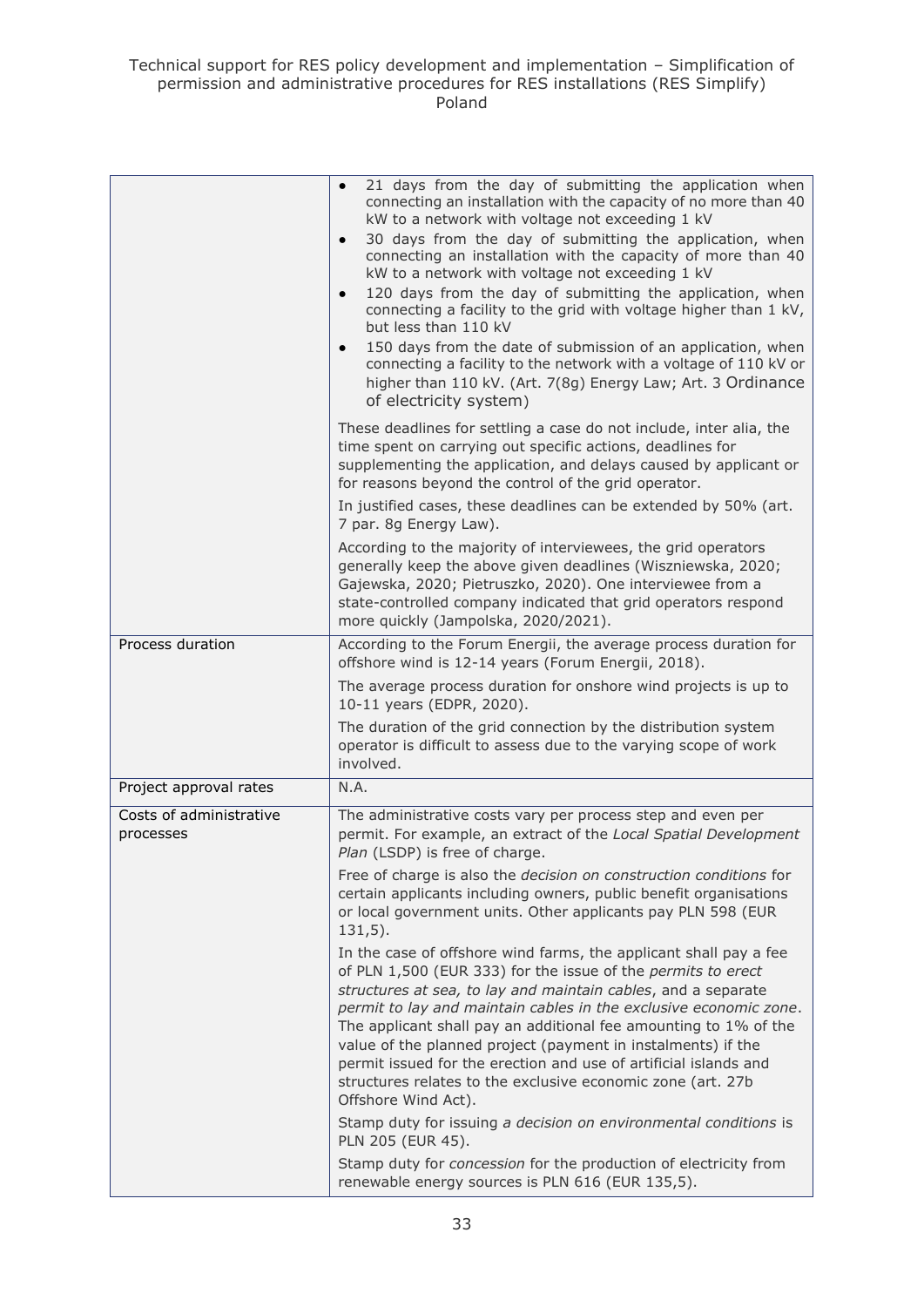|                                                 | Stamp duty for the decision on the location of public purpose<br>investment is PLN 107 (EUR 23,5).<br>Costs of the grid connection vary depending on the type of<br>installation. The grid connection fee is charged based on the<br>actual expenditures incurred for the connection work, but in the<br>case of renewable energy installations with an installed capacity<br>of no more than 5 MW, 50% of the grid connection fee based on<br>the actual expenditures is charged. The connection of micro-<br>installations to the grid is free of charge. The entity applying for<br>the connection to the grid with a voltage higher than 1 kV must<br>pay an advance payment in the amount of PLN 30/kW (EUR<br>6.70/kW), but no more than the amount of the expected grid<br>connection fee and no more than PLN 3,000,000 (EUR 670,110)<br>(art. 7 Energy Law). |
|-------------------------------------------------|-----------------------------------------------------------------------------------------------------------------------------------------------------------------------------------------------------------------------------------------------------------------------------------------------------------------------------------------------------------------------------------------------------------------------------------------------------------------------------------------------------------------------------------------------------------------------------------------------------------------------------------------------------------------------------------------------------------------------------------------------------------------------------------------------------------------------------------------------------------------------|
| Share of permits that are<br>legally challenged | No precise data available, but no less than 50-60% of projects<br>are legally challenged (WindEurope workshop, 2020).                                                                                                                                                                                                                                                                                                                                                                                                                                                                                                                                                                                                                                                                                                                                                 |
| Share of legal challenges<br>that are overruled | N.A.                                                                                                                                                                                                                                                                                                                                                                                                                                                                                                                                                                                                                                                                                                                                                                                                                                                                  |
| Stakeholder interests                           | Most permitting processes in Poland include compulsory<br>stakeholder hearings. The most extensive form of consultation<br>takes place in the case of obtaining environmental permits, and<br>also in preparing a LSDP. The obligation of public consultation<br>results from the PIE Act. Municipal authorities (gminy) inform<br>local communities (anyone can participate in the consultation,<br>including organisations) about each stage of administrative<br>procedure concerning the issue of the decisions described above<br>by publishing respective notice, among others, on the website of<br>the Public Information Bulletin, on the notice boards of the<br>competent authorities etc. The stakeholders may also exercise<br>their right of appeal against a decision taken in the administrative<br>procedure (see section 4).                        |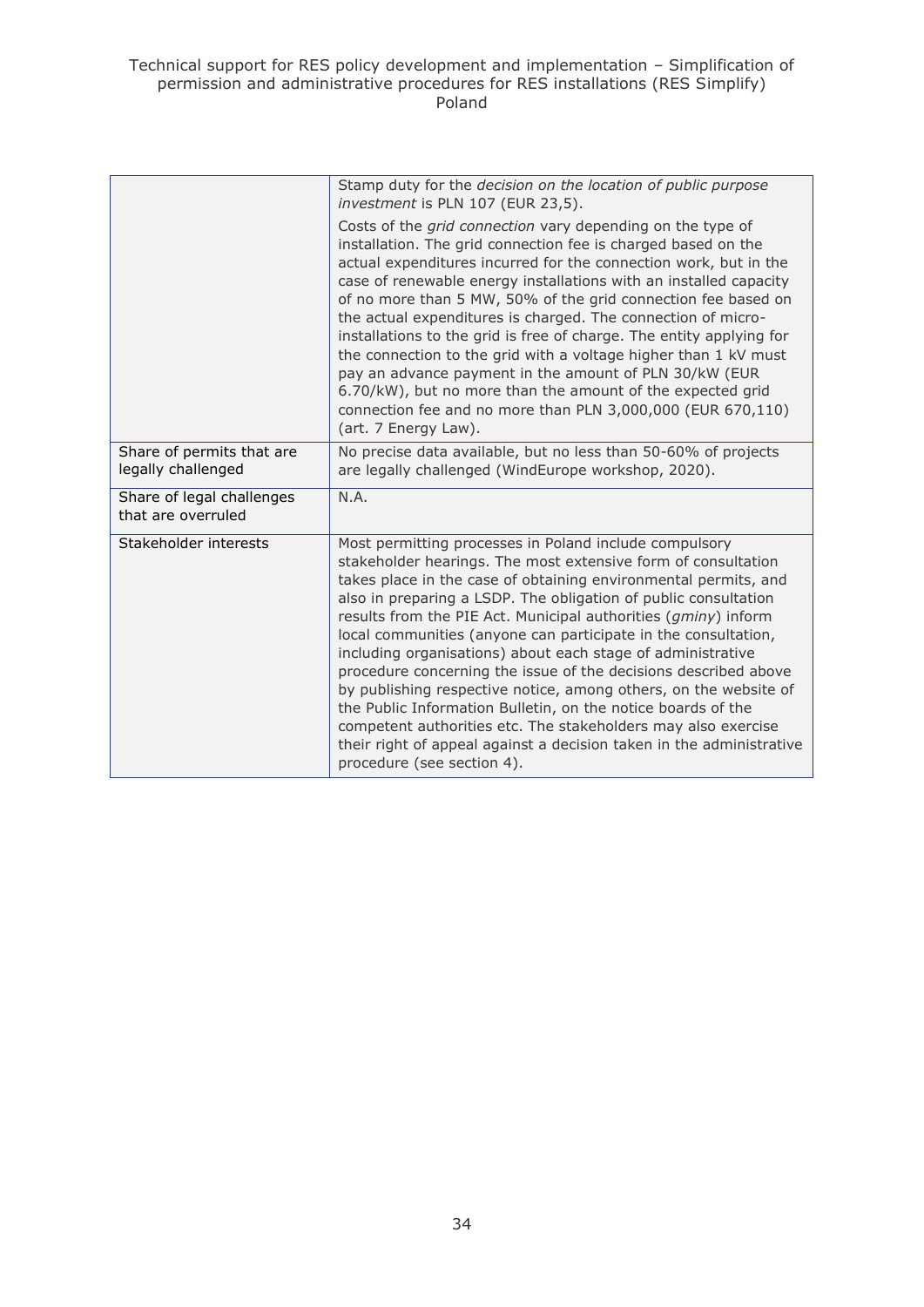## <span id="page-34-0"></span>**References**

- Anrzejewski, W., 2020. Inwestycje PV a decyzja o warunkach zabudowy. Available at: <https://biuletyn.piszcz.pl/inwestycje-pv-a-decyzja-o-warunkach-zabudowy/> [Accessed 20 October 2020].
- Biznes.gov.pl. Decyzja o warunkach zabudowy (DWZ). Available at: <https://www.biznes.gov.pl/pl/firma/inwestycje-budowlane/chce-zalatwiacsprawy-przed-rozpoczeciem-budowy/proc\_430-ustalenie-warunkow-zabudowy> [Accessed 20 October 2020].
- Biznes.gov.pl, Koncesja na wytwarzanie energii elektrycznej w odnawialnych źródłach energii (Koncesja na OZE). Available at: <https://www.biznes.gov.pl/pl/firma/zezwolenia-koncesje-wpisy-dorejestru/chce-uzyskac-zezwolenie-koncesje-wpis-do-rejestru-dzialalnosciregulowanej54/proc\_12-oze> [Accessed 15 January 2021].
- Biznes.gov.pl, Wojewódzki Sąd Administracyjny postępowanie odwoławcze (Odwołanie - sąd administracyjny). Available at: <https://www.biznes.gov.pl/pl/firma/sprawy-urzedowe/nie-zgadzam-sie-zdecyzja/spory-z-organami-administracji/wojewodzki-sad-administracyjnypostepowanie-odwolawcze> [Accessed 20 January 2021].
- Biznes.gov.pl, Wypis i wyrys z planu zagospodarowania przestrzennego (Biznes.gov.pl, LSDP). Available at: <https://www.biznes.gov.pl/pl/firma/inwestycjebudowlane/chce-zalatwiac-sprawy-przed-rozpoczeciem-budowy/proc\_1423-wypisi-wyrys-z-planu-zagospodarowania-przestrzennego> [Accessed 23 January 2021].
- Biznes.gov.pl, Miejscowy plan zagospodarowania przestrzennego (LSDP procedure). Available at: <https://www.biznes.gov.pl/pl/firma/inwestycje-budowlane/chcezalatwiac-sprawy-przed-rozpoczeciem-budowy/proc\_357-uzyskaj-planmiejscowy> [Accessed 23 January 2021].
- Biznes.gov.pl, Decyzja o środowiskowych uwarunkowaniach (DŚU). Available at: <https://www.biznes.gov.pl/pl/firma/inwestycje-budowlane/chce-zalatwiacsprawy-przed-rozpoczeciem-budowy/proc\_1540-decyzja-srodowiskowa> [Accessed 28 January 2021].
- Biznes.gov.pl, Wpis do rejestru wytwórców energii w małej instalacji (Rejestr OZE). Available at: <https://www.biznes.gov.pl/pl/firma/zezwolenia-koncesje-wpisy-dorejestru/chce-uzyskac-zezwolenie-koncesje-wpis-do-rejestru-dzialalnosciregulowanej54/proc\_820-wpis-do-rejestru-wytworcow-w-malej-instalacji> [Accessed 28 January 2021].
- Biznes.gov.pl, Pozwolenie na budowę. Available at: <https://www.biznes.gov.pl/pl/firma/inwestycje-budowlane/chce-wyremontowaczabytek/proc\_34-pozwolenie-na-budowe> [Accessed 10 March 2021].
- Intertax, n.d. CIT. (Tax Office). Available at: <https://polishtax.com/information/polishtax-law/cit/> [Accessed 31 March 2021].
- EDPR, 2020. Presentation 'Permitting processes in various Member States. Case studies from project developers in various countries. Poland - Korsze III Wind Farm', 2 June 2020.
- Energa-Operator IT website: https://energa-operator.pl/formularz-zgloszeniowy/pytaniai-reklamacje.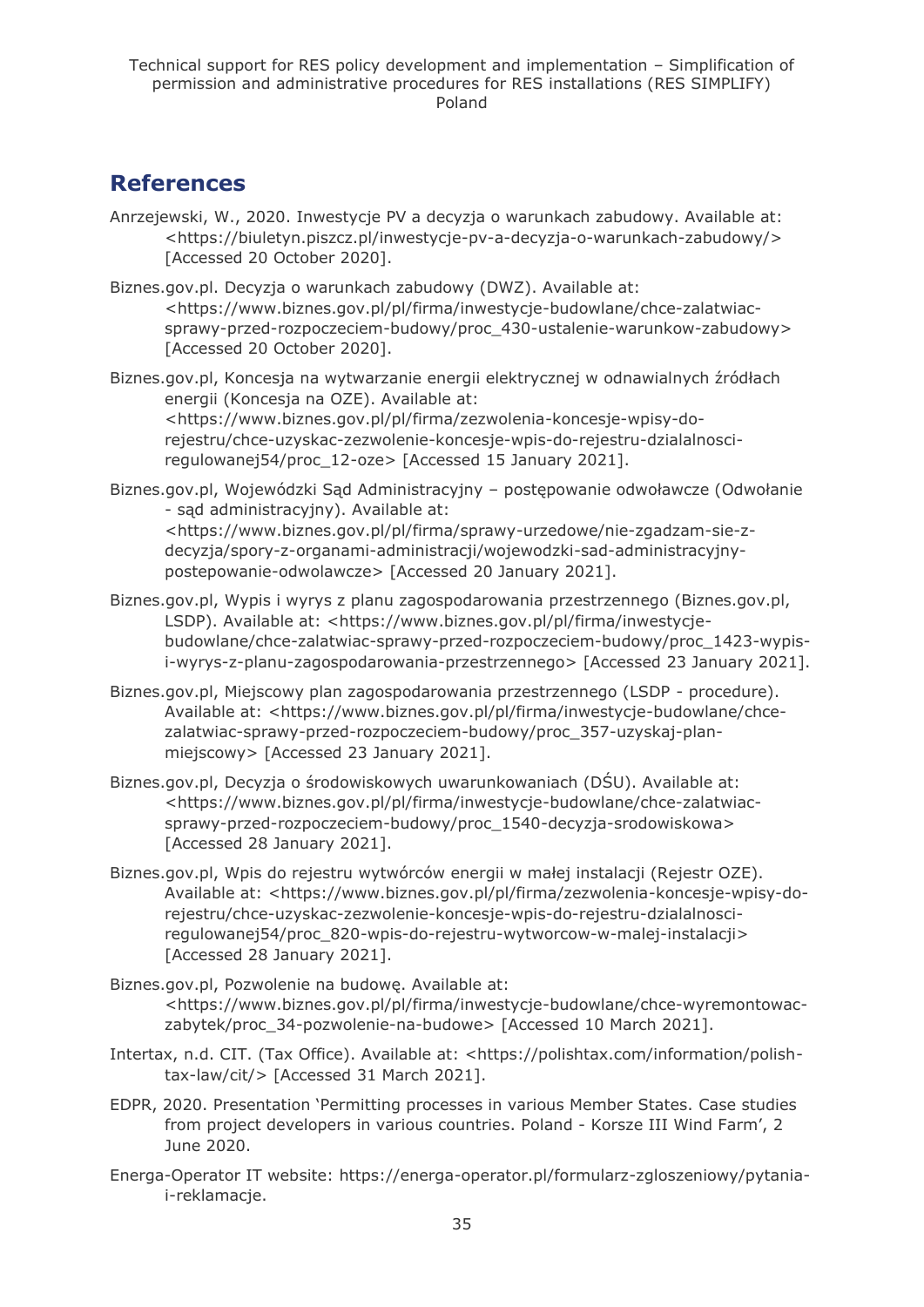- Energy Regulatory Office, 2020. Pakiet informacyjny (OZE) dla przedsiębiorców zamierzających prowadzić działalność gospodarczą polegającą na wytwarzaniu energii elektrycznej w instalacjach OZE w tym stanowiących jednostki kogeneracji (CHP). Available at: <https://www.ure.gov.pl/pl/biznes/jak-uzyskackoncesje/energia-elektryczna/784,Odnawialne-zrodla-energii.html> [Accessed 29 October 2020].
- Energy Regulatory Office, 2020. Installed capacity (MW). Available at: <https://www.ure.gov.pl/pl/oze/potencjal-krajowy-oze/5753,Moc-zainstalowana-MW.html> [Accessed 13 January 2021].

Energy Regulatory Office, 2011. Przyłączanie podmiotów do sieci elektroenergetycznej.

- Energa-Operator. Implementation of the grid connection agreement "Energa mikroinstalacja". Available at <https://energa-operator.pl/uslugi/przylaczenie-dosieci/przylaczanie-wytworcy energii/mikroinstalacja/wniosek> [Accessed 15 November 2020].
- Energa-Operator. Implementation of the grid connection agreement "Energa farma wiatrowa, wysokie napięcie". Available at <https://energaoperator.pl/uslugi/przylaczenie-do-sieci/przylaczanie-wytworcy-energii/farmawiatrowa/wysokie-napiecie> [Accessed 15 November 2020].
- Energa-Operator. Implementation of the grid connection agreement "Energa pozostałe źródła". Available at: <https://energa-operator.pl/uslugi/przylaczenie-dosieci/przylaczanie-wytworcy-energii/instalacji-fotowoltanicznych-i-pozostalychzrodel-1> [Accessed 15 November 2020].
- Energa-Operator. Podłączenie źródła w trybie wniosku. Available at: <https://energaoperator.pl/uslugi/przylaczenie-do-sieci/przylaczanie-wytworcyenergii/mikroinstalacja/wniosek> [Accessed 15 January 2021].
- Energa-Operator. Przyłączanie wytwórcy energii. Available at: <https://energaoperator.pl/uslugi/przylaczenie-do-sieci/przylaczanie-wytworcy-energii> [Accessed 29 March 2021].
- ERO, Pakiet informacyjny OZE (Pakiet ERO). Available at: <https://www.ure.gov.pl/pl/biznes/jak-uzyskac-koncesje/energiaelektryczna/784,Odnawialne-zrodla-energii.html> [Accessed 7 March 2021].
- ERO, 2020. Energetyka cieplna w liczbach 2019. Available at: <https://www.ure.gov.pl/pl/cieplo/energetyka-cieplna-w-l/9009,2019.html> [Accessed 23 January 2021].
- Forum Energii, 2018. Available at: <https://forumenergii.eu/public/upload/articles/files/Morska%20energetyka%20wiatrowa\_ost\_ne t.pdf> [Accessed 17 January 2021].
- Form: Application for a decision on environmental conditions. Downloaded from www.biznes.gov.pl (FADEC).
- Foundation for Sustainable Energy, 2018. Programme for the development of offshore energy and maritime industry in Poland. Available at: [<https://www.beif.pl/wp](https://www.beif.pl/wp-content/uploads/2018/02/PRMEPM_EN.pdf?x30829)[content/uploads/2018/02/PRMEPM\\_EN.pdf?x30829>](https://www.beif.pl/wp-content/uploads/2018/02/PRMEPM_EN.pdf?x30829) [Accessed 17 January 2021].
- Guerri, E., 2020. Opodatkowanie farm fotowoltaicznych. Na co zwrócić uwagę? Available at: <https://www.gramwzielone.pl/energia-sloneczna/104469/opodatkowaniefarm-fotowoltaicznych-na-co-zwrocic-uwage> [Accessed 29 March 2021].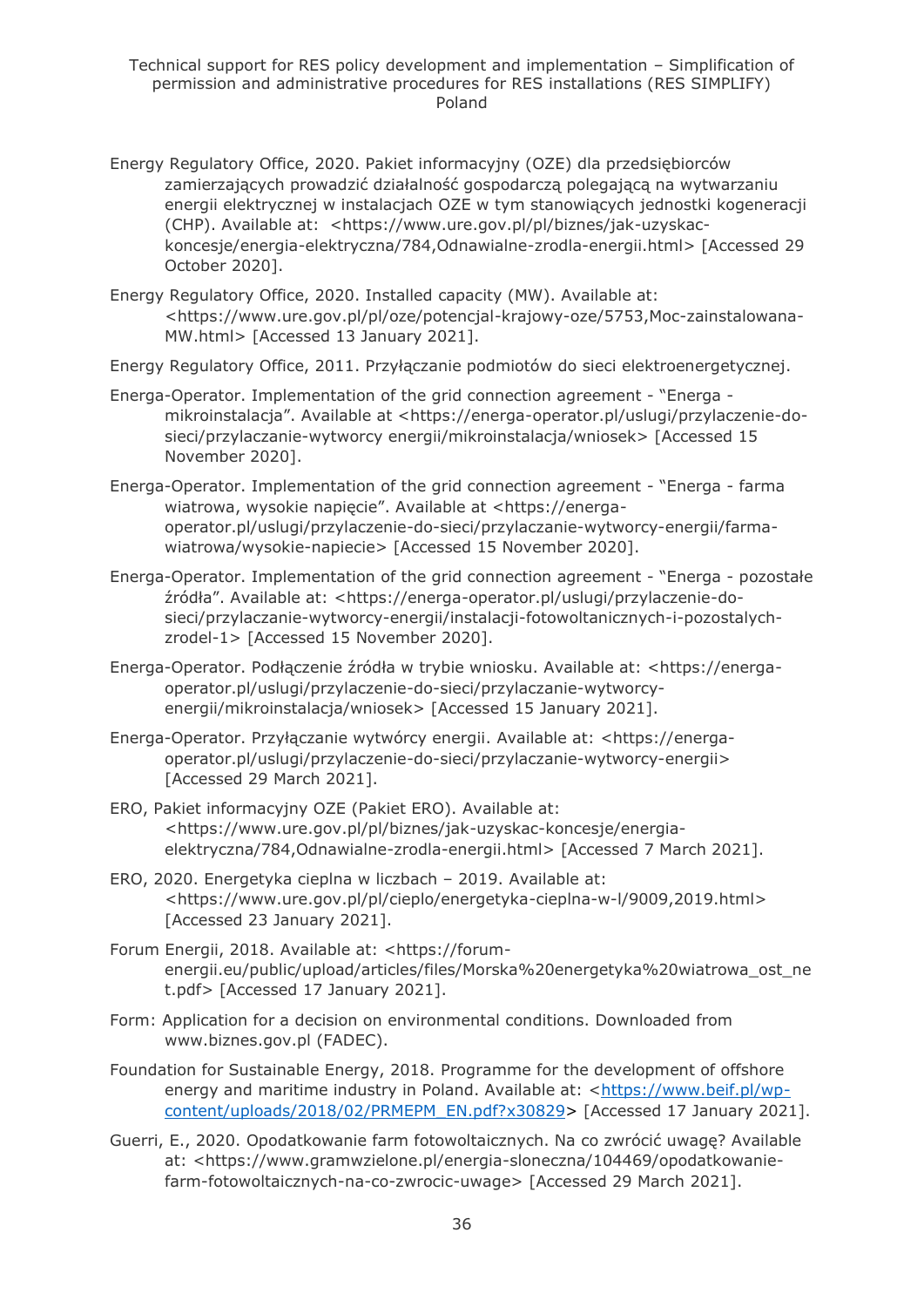- Interpellation no. 9164 to the Minister of Development on changes in property tax on land on which RES installations are located - reply. Available at: <http://sejm.gov.pl/Sejm9.nsf/interpelacja.xsp?typ=INT&nr=9164> [Accessed 29 March 2021].
- Interpellation no. 9164 to the Minister of Development on changes in property tax on land on which RES installations are located - applicant. Available at: <http://sejm.gov.pl/Sejm9.nsf/interpelacja.xsp?typ=INT&nr=9164> [Accessed 29 March 2021].
- Judgment of the Provincial Administrative Court in Gliwice of 13 September 2019. II SA/Gl 286/19, 2019. Available at: <https://sip.lex.pl/orzeczenia-i-pismaurzedowe/orzeczenia-sadow/ii-sa-gl-286-19-tryb-zaskarzenia-postanowienia-obraku-522816553> [Accessed 29 March 2021].
- Kornecka, A., 2020. Reply to parliamentary interpellation of Jarosław Sachajko and Paweł Szramka No 16155 (Case No: DGN-IV.054.11.2020), Ministry of Economic Development, Labour and Technology.
- KPMG, 2020. The power of nature. Taxation of wind power 2020. A country overview. Available at: [<https://assets.kpmg/content/dam/kpmg/no/pdf/2020/12/The\\_Power\\_Of\\_Nature](https://assets.kpmg/content/dam/kpmg/no/pdf/2020/12/The_Power_Of_Nature_Taxation_Of_Wind_Power_2020.pdf) [\\_Taxation\\_Of\\_Wind\\_Power\\_2020.pdf>](https://assets.kpmg/content/dam/kpmg/no/pdf/2020/12/The_Power_Of_Nature_Taxation_Of_Wind_Power_2020.pdf) [Accessed 29 March 2021].
- KPMG, 2021. Tax Alert: The Act on promoting electricity generation by offshore wind farms signed by the President. Available at: <https://home.kpmg/pl/en/home/insights/2021/01/tax-alert-the-act-onpromoting-electricity-generation-by-offshore-wind-farms-signed-by-thepresident.html> [Accessed 31 March 2021].
- Maritime Office in Gdynia, 2020. Harmonogram wykonania projektu planu zagospodarowania przestrzennego polskich obszarów morskich w skali 1:200000. Available at: [<https://www.umgdy.gov.pl/?p=12762>](https://www.umgdy.gov.pl/?p=12762) [Accessed 19 January 2021].
- Ministry of State Assets, 2019. Krajowy plan na rzecz energii i klimatu na lata 2021- 2030. Available at: <https://www.gov.pl/web/klimat/krajowy-plan-na-rzeczenergii-i-klimatu> [Accessed 28 October 2020].
- Ministry of Climate, 2020. Poland's energy policy until 2040 (PEP2040). Available at: <https://www.gov.pl/web/klimat/minister-kurtyka-polityka-energetyczna-polskido-2040-r-udziela-odpowiedzi-na-najwazniejsze-wyzwania-stojace-przed-polskaenergetyka-w-najblizszych-dziesiecioleciach> [Accessed 13 January 2021].
- Mrowiec, P., 2019. Umowy typu Power Purchase Agreement (PPA) w Polsce. Available at: <https://www.roedl.net/pl/ru/hot\_news/renewable\_energy/current\_status\_of\_ppa in\_poland.html> [Accessed 15 January 2021].
- National Headquarters of the State Fire Service of Poland, 2020. Wykaz rzeczoznawców do spraw zabezpieczeń przeciwpożarowych. Available at: <https://www.gov.pl/web/kgpsp/wykaz-rzeczoznawcow-do-spraw-zabezpieczenprzeciwpozarowych> [Accessed 29 October 2020].
- Najwyższa Izba Kontroli, 2014. Informacja o wynikach kontroli: lokalizacja i budowa lądowych elektrowni wiatrowych. (NIK)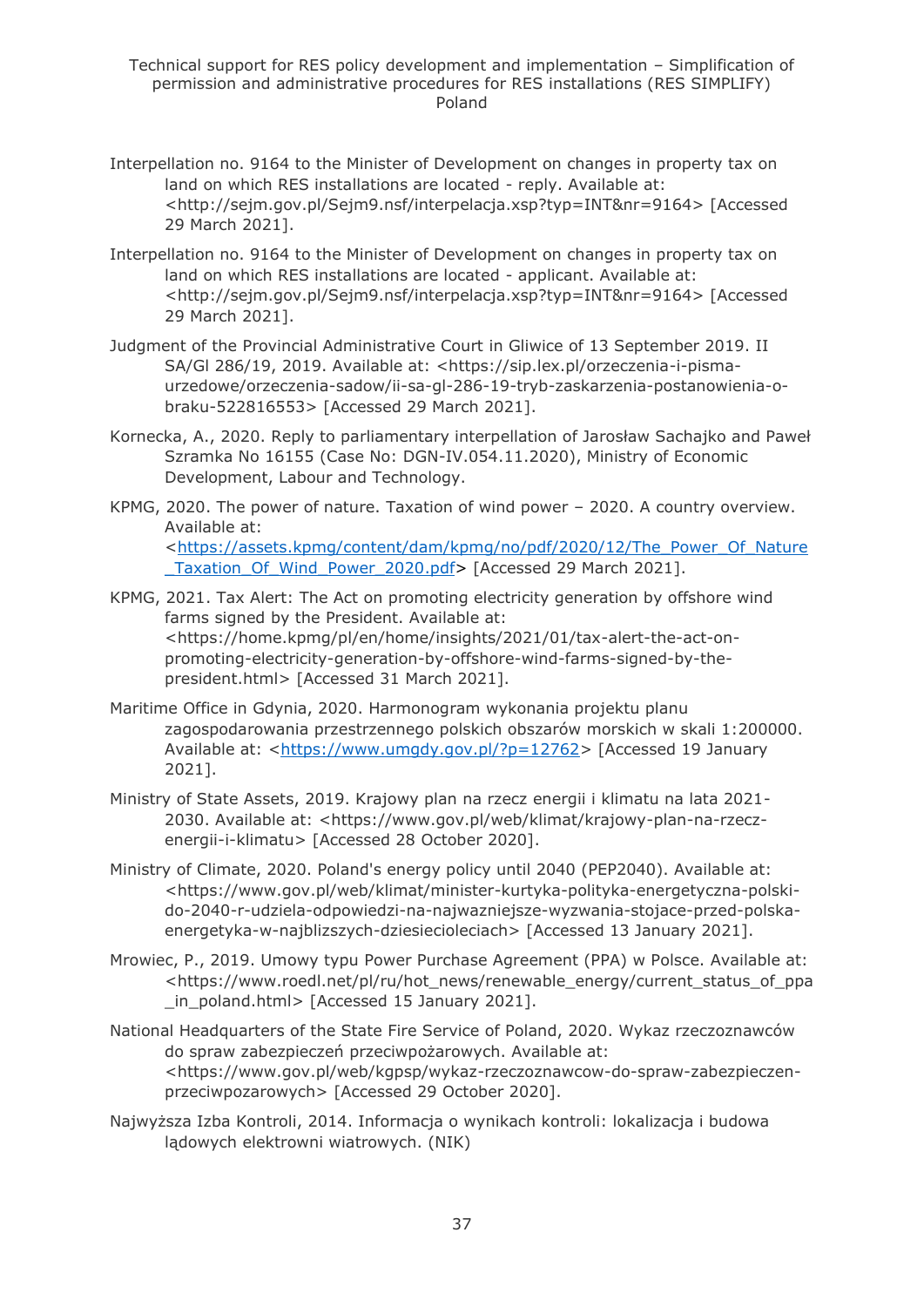- Najwyższa Izba Kontroli, 2017. Informacja o wynikach kontroli: System gospodarowamoa przestrznią gminy jako dobrem publicznym, [id,13209,vp,15626.pdf \(nik.gov.pl\)](https://www.nik.gov.pl/plik/id,13209,vp,15626.pdf)
- PSE, 2021. "Według stanu na 1 stycznia 2021 r. moc zainstalowana w #PV w KSE wyniosła 3935,74 MW (na podstawie danych przekazanych do OSP). Oznacza to wzrost o 15 proc. między grudniem 2020 r. a styczniem 2021 r.", Twitter. 2 March 2021, 12:06 PM, [https://twitter.com/pse\\_pl/status/1366706440291946496.](https://twitter.com/pse_pl/status/1366706440291946496)
- PGE-Dystrybucja, Procedura przyłączania Wytwórców określenie warunków przyłączenia. Available at: <https://pgedystrybucja.pl/przylaczenia/proceduryprzylaczeniowe/Procedura-przylaczania-Wytworcow> [Accessed 31 March 2021].
- RWE/Innogy Stoen Operator IT, service address: https://przylacza.innogystoenoperator.pl/skladaniewniosku?issue\_kind=connection\_object&issue\_type=connecting\_production\_instal lation.
- Statistics Poland, 2020. Energy from renewable sources in 2019. Available at: <https://stat.gov.pl/obszary-tematyczne/srodowisko-energia/energia/energia-zezrodel-odnawialnych-w-2019-roku,3,14.html> [Accessed 13 January 2020].
- Szwarc, P., 2019. Grunt pod instalację fotowoltaiczną o czym musi pamiętać inwestor? Available at: <https://globenergia.pl/grunt-pod-instalacje-fotowoltaiczna-o-czymmusi-pamietac-inwestor/> [Accessed 28 March 2021].
- Tauron IT, service address, registration and login required: https://logowanie.taurondystrybucja.pl/login?service=https://przylaczenia.tauron-dystrybucja.pl/.
- TAURON Dystrybucja, Wniosek o określenie warunków przyłączenia do sieci dystrybucyjnej urządzeń wytwórczych energii elektrycznej. (WOWPS)
- TAURON Dystrybucja, Mikroinstalacja. Available at: <https://www.taurondystrybucja.pl/przylaczenie-do-sieci/przylaczenie/mikroinstalacja> [Accessed 28 March 2021].
- TaylorWessing, 2019. The amendment to the Polish Act on Renewable Energy Sources (RES). Available at: [<https://www.taylorwessing.com/zh-hant/insights-and](https://www.taylorwessing.com/zh-hant/insights-and-events/insights/2019/09/the-amendment-to-the-polish-act-on-renewable-energy-sources)[events/insights/2019/09/the-amendment-to-the-polish-act-on-renewable-energy](https://www.taylorwessing.com/zh-hant/insights-and-events/insights/2019/09/the-amendment-to-the-polish-act-on-renewable-energy-sources)[sources>](https://www.taylorwessing.com/zh-hant/insights-and-events/insights/2019/09/the-amendment-to-the-polish-act-on-renewable-energy-sources) [Accessed 28 March 2021].
- Wojtala, W., 2020. Czy budowa farmy fotowoltaicznej wymaga decyzji środowiskowej? Available at: <https://www.kancelariawojtala.pl/czy-budowa-farmyfotowoltaicznej-wymaga-decyzji-srodowiskowej/> [Accessed 20 October 2020].
- WindEurope workshop, 2020. WindEurope sectoral workshop 'Defining performance indicators to assess the efficiency and effectiveness of permitting processes in Member States', 20 October 2020.
- WEE, ERO.Koncesja na wytwarzanie energii elektrycznej (WEE). Available at: <https://www.biznes.gov.pl/pl/firma/zezwolenia-koncesje-wpisy-dorejestru/chce-uzyskac-zezwolenie-koncesje-wpis-do-rejestru-dzialalnosciregulowanej54/proc\_8-koncesja-na-wytwarzanie-energii-elektrycznej-wee> [Accessed 15 January 2021].
- Wypis i wyrys z miejscowego planu zagospodarowania przestrzennego. Available at: <https://www.biznes.gov.pl/pl/firma/inwestycje-budowlane/chce-zalatwiacsprawy-przed-rozpoczeciem-budowy/proc\_1423-wypis-i-wyrys-z-planuzagospodarowania-przestrzennego> [Accessed 15 January 2021].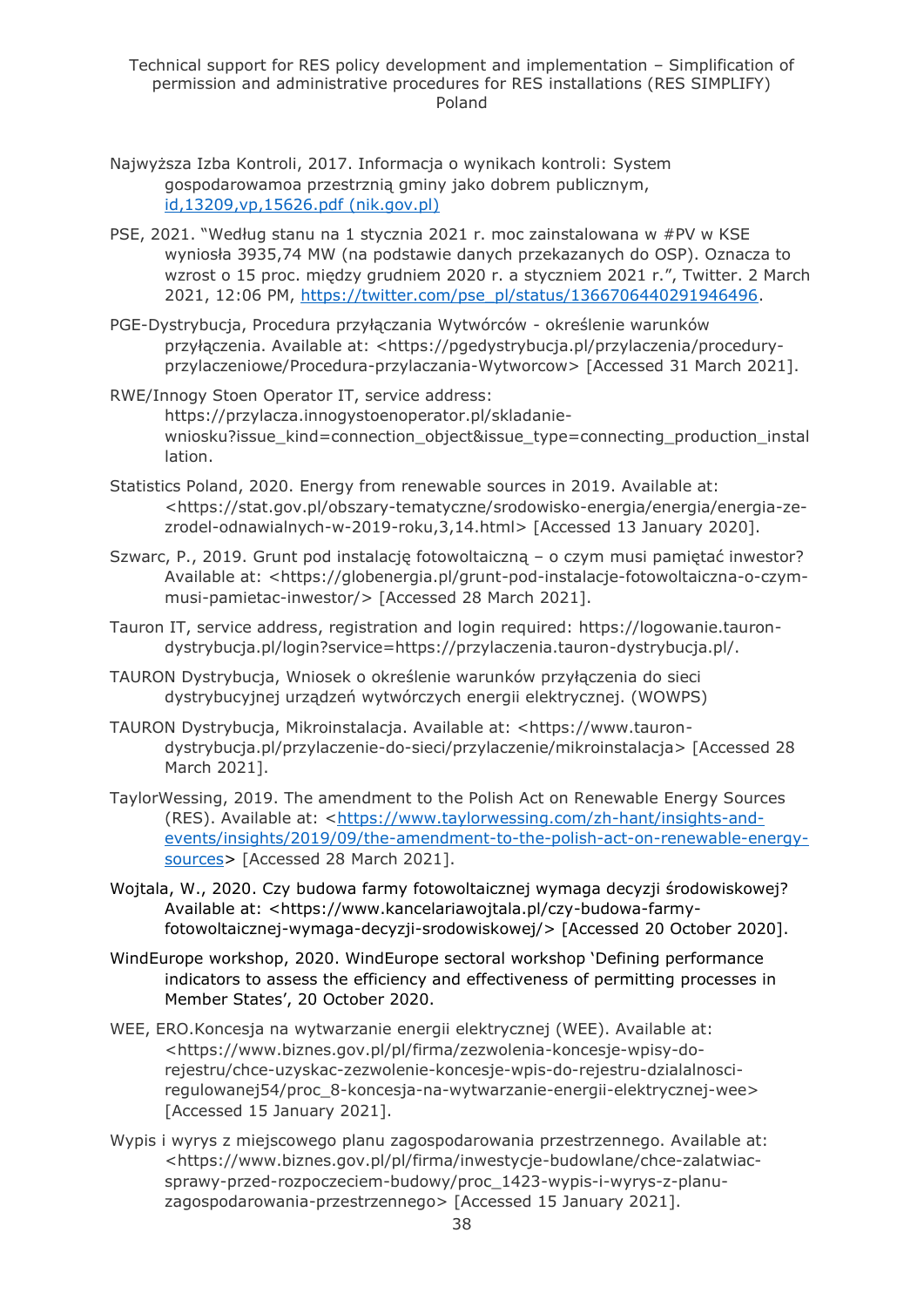- Zyska, I., 2021. Wzrost liczby prosumentów w Polsce w okresie 2015-2020. Available at: <https://twitter.com/Ireneusz\_Zyska/status/1359430411902943236/photo/1> [Accessed 19 January 2021].
- Zyska, I., 2020. Reply to Senator's Statement (letter from the Chancellery of the Prime Minister of Poland, DSP.INT.4813.67.2020), Ministry of Climate of Poland.

#### **Interviews**

- Gajewska, I., 2020. The Polish Wind Energy Association (PWEA). Interviewed on 3 December 2020.
- Jampolska, A., 2020/2021. PGE Baltica Sp. z o.o.. E-mail exchange on 30 November 2020 - 3 February 2021.
- Klera-Nowopolska, M., 2021. The Polish Wind Energy Association (PWEA). Email exchange, June 2021.
- Łęski, M., 2020. Ministry of Climate and Environment. E-mail exchange on 25 November 2020 - 10 December 2020.
- Pietruszko, S.M., 2020. Polish Society for Photovoltaics. Interviewed on 10 December 2020.

RES industry representative, 2021. Email exchange, June 2021.

Wiszniewska, B., 2020. The Polish Economic Chamber of Renewable and Distributed Energy. Interviewed on 4 December 2020.

Zawadzka-Stępniak, D., 2020. Konfederacja Lewiatan. Interviewed on 3 December 2020.

#### **Legislation**

- Act of 3 October 2008 on the provision of information on the environment and its protection, public participation in environmental protection and environmental impact assessments (PIE Act).
- Act of 20 May 2016 on investments in wind power plants (Act on Windfarms).
- Act of 21 March 1991 on maritime areas of the Republic of Poland and maritime administration (Act of maritime areas).
- Act of 12 January 1991 on local taxes and charges (Local Tax Act).
- Act of 15 February 1992 on the corporate income tax (CIT Act).
- Act of 10 April 1997 Energy Law (Energy Law).
- Act of 27 March 2003 on spatial planning and development (Act on Spatial Planning).
- Act of 14 June 1960 Code of Administrative Procedure (CAP).
- Act of 3 February 1995 on the protection of agricultural and forest land.
- Act Of 7 July 1994 Construction Law.
- Act of 17 December 2020 on the promotion of electricity generation in offshore wind farms (Offshore Wind Act).
- Act of 3 October 2008 on sharing information about the environment and its protection, public participation in environmental protection and environmental impact assessment (Act on environmental protection).